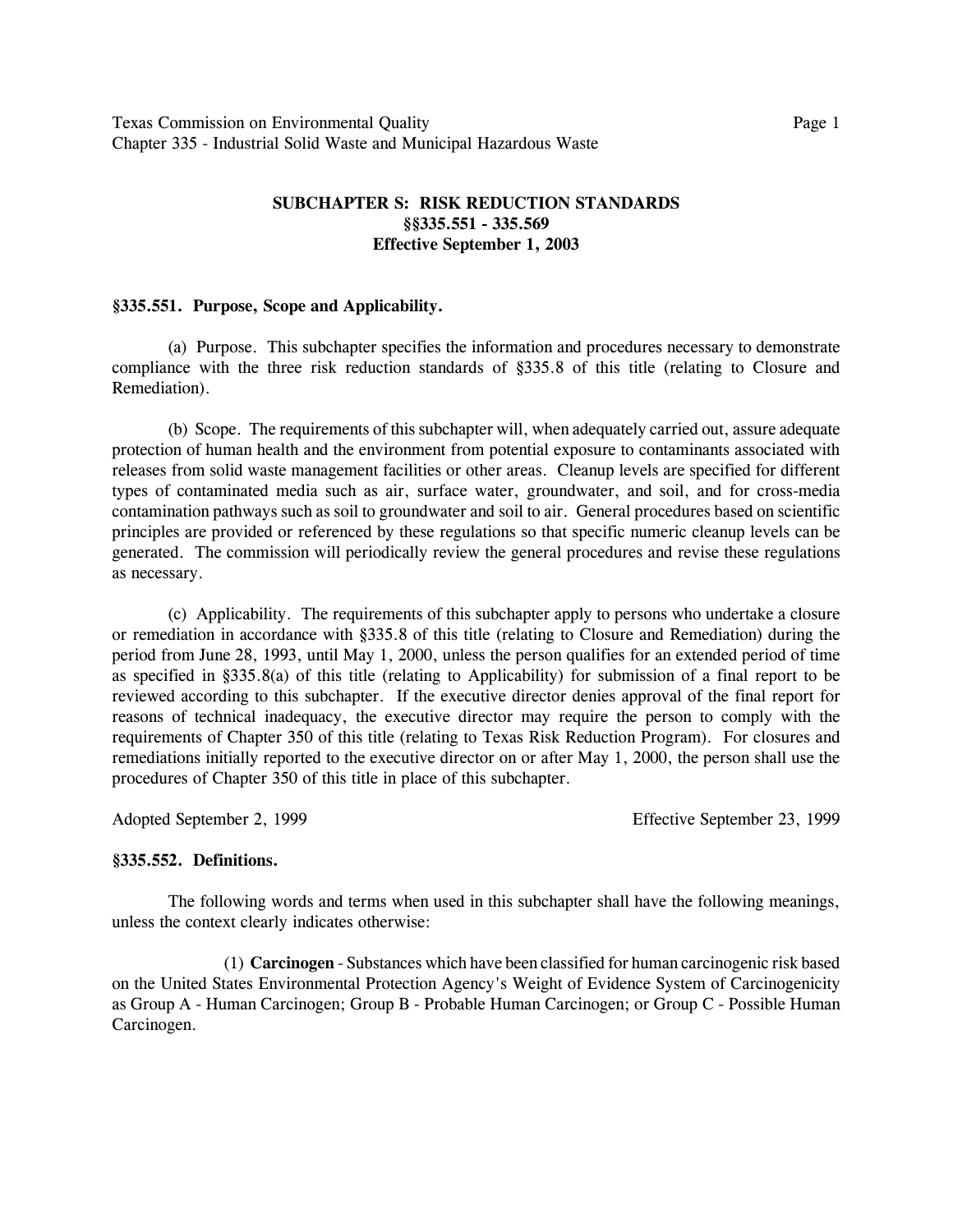Texas Commission on Environmental Quality **Page 2** 2 Chapter 335 - Industrial Solid Waste and Municipal Hazardous Waste

(2) **Carcinogen classification** - The basis by which substances are classified for human carcinogenic risk based on the United States Environmental Protection Agency's Weight of Evidence System for Carcinogenicity: Group A - Human Carcinogen; Group B - Probable Human Carcinogen; Group C - Possible Human Carcinogen; Group D - Not Classifiable as to Human Carcinogenicity; and Group E - Evidence of Non-Carcinogenicity for Humans.

(3) **Long-term effectiveness** - The ability of a remediation or corrective action to maintain over time the required level of protection of human health and the environment.

(4) **Non-residential property** - Any real property or portion of a property not currently being used for human habitation or for other purposes with a similar potential for human exposure, at which activities have been or are being conducted, having the primary Standard Industrial Classification (SIC) major group numbers 01 - 48 inclusive, 49 except 4941, 50 - 67 inclusive, 72 - 79 inclusive, 80 except 8051, 8059, 8062, 8063, 8069, 81 and 82 except 8211, 8221, 8222, 83 except 8351, 8361, 84 - 86 except 8661, 87 - 91 inclusive, 92 except 9223, and 93 - 97 inclusive. Non-residential property includes all of the block(s) and lot(s) controlled by the same owner or operator that are vacant land, or that are used in conjunction with such business. For leased properties, non-residential property includes the leasehold and any external tank, surface impoundment, septic system, or any other structure, vessel, contrivance, or unit that provides, or are utilized, for the management of contaminants to or from the leasehold.

(5) **Permanence/permanent/permanently** - The property of achieving the maximum degree of long-term effectiveness and of enduring indefinitely without posing the threat of any future release that would increase the risk above levels established for the facility or area.

(6) **Point of exposure** - A location where human or environmental receptors can come into contact with contaminants; also, a location which can be arbitrarily determined for purposes of estimating or measuring the concentration of contaminants available for exposure.

(7) **Practical quantitation limit/PQL** - The lowest concentration of an analyte which can be reliably quantified within specified limits of precision and accuracy during routine laboratory operating conditions. The PQL minimizes to the extent possible the effects of instrument and operator variability and the influences of the sample matrix and other contaminants or substances upon the quantitation of the analyte. "Specified limits of precision and accuracy" are the criteria which have been included in applicable regulations or which are listed in the quality control sections of the analytical method. The PQL may be directly obtained or derived from the following sources with preference given to the most recent, scientifically valid method: federal regulations; EPA guidance documents; calculation from interlaboratory studies; and experimentally determined analytical methods not available from other existing sources.

(8) **Residential property** - Any property that does not exclusively meet the definition of non-residential property. Also, a portion of non-residential property that is used in part for residential activities, such as a day care center, is defined as residential.

(9) **Systemic toxicant** - Substances shown either through epidemiological studies or through laboratory studies to cause adverse health effects other than cancer.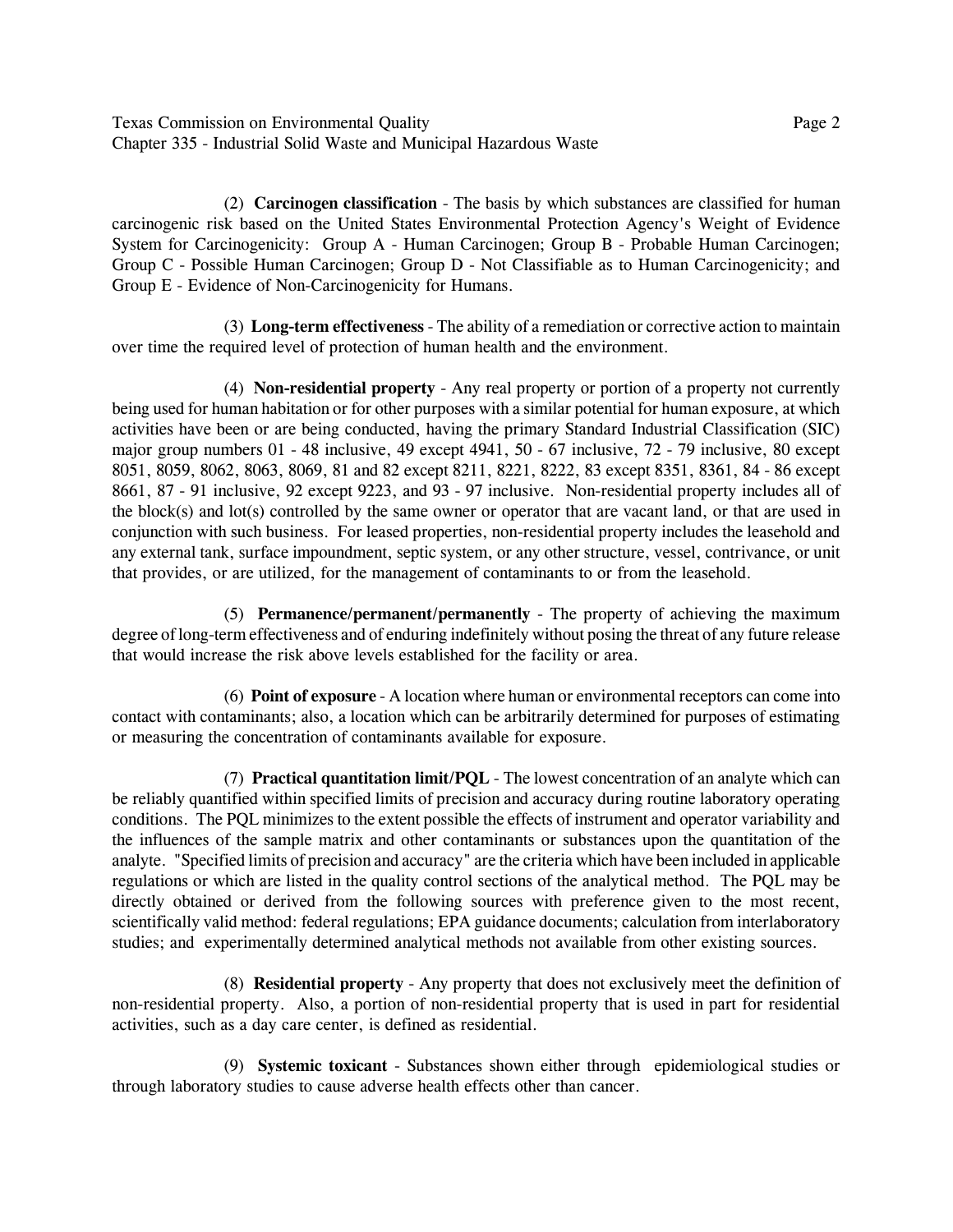Texas Commission on Environmental Quality **Page 3** Page 3 Chapter 335 - Industrial Solid Waste and Municipal Hazardous Waste

#### **ß335.553. Required Information.**

(a) For Risk Reduction Standard Number 1 or 2, the person shall provide a final report that documents attainment of the risk reduction standard in accordance with ß335.554 or ß335.555 of this title (relating to Attainment of Risk Reduction Standard Number 1 and Attainment of Risk Reduction Standard Number 2). The report shall include, but is not limited to, descriptions of procedures and conclusions of the investigation to characterize the nature, extent, direction, rate of movement, volume, composition and concentration of contaminants in environmental media; basis for selecting environmental media of concern; documentation supporting selection of exposure factors; descriptions of removal or decontamination procedures performed in closure or remediation; summaries of sampling methodology and analytical results which demonstrate that contaminants have been removed or decontaminated to applicable levels; and a document that the person proposes to use to fulfill the requirements of §335.560(b) of this title (relating to Post-Closure Care and Deed Certification for Risk Reduction Standard Number 2), as applicable.

(b) Risk Reduction Standard Number 3, the person shall conduct the activities set forth in paragraphs (1) - (4) of this subsection. The results of activities required by paragraphs (1) - (3) of this subsection may be combined to address a portion of a facility or one or more facilities of a similar nature or close proximity. The submittal shall be subject to review and approval by the executive director prior to carrying out the closure or remediation. Upon completion of the approved activity, the person shall submit the final report required by paragraph (4) of this subsection.

(1) The person shall prepare a remedial investigation report which contains sufficient documentation such as, but not limited to, descriptions of procedures and conclusions of the investigation to characterize the nature, extent, direction, rate of movement, volume, composition, and concentration of contaminants in environmental media of concern, including summaries of sampling methodology and analytical results. Information obtained from attempts to attain Risk Reduction Standard Number 1 or 2 may be submitted for this purpose.

(2) The person shall prepare a baseline risk assessment report which describes the potential adverse effects under both current and future conditions caused by the release of contaminants in the absence of any actions to control or mitigate the release. The report shall also discuss the degree of uncertainty associated with the baseline risk assessment. Residential land use with on-site exposure shall be assumed to evaluate the future use condition unless the person demonstrates to the satisfaction of the executive director that a different land use assumption such as industrial use is more appropriate. The standard exposure factors set forth in Table 1 (located following paragraph (4) of this subsection) shall be used unless the person documents to the executive director's satisfaction that site-specific exposure data should be used instead.

(3) The person shall evaluate the relative abilities and effectiveness of potential remedies to achieve the requirements for remedies described in ß335.561 of this title (relating to Attainment of Risk Reduction Standard Number 3: Closure/Remediation with Controls) when considering the evaluation factors described in ß335.562 of this title (relating to Remedy Evaluation Factors for Risk Reduction Standard Number 3). Using this information, the person shall prepare a corrective measure study which recommends the remedy which best achieves the requirements for remedies described in ß335.561 of this title. Persons may seek to satisfy the requirements of ß335.564 of this title (relating to Post-Closure Care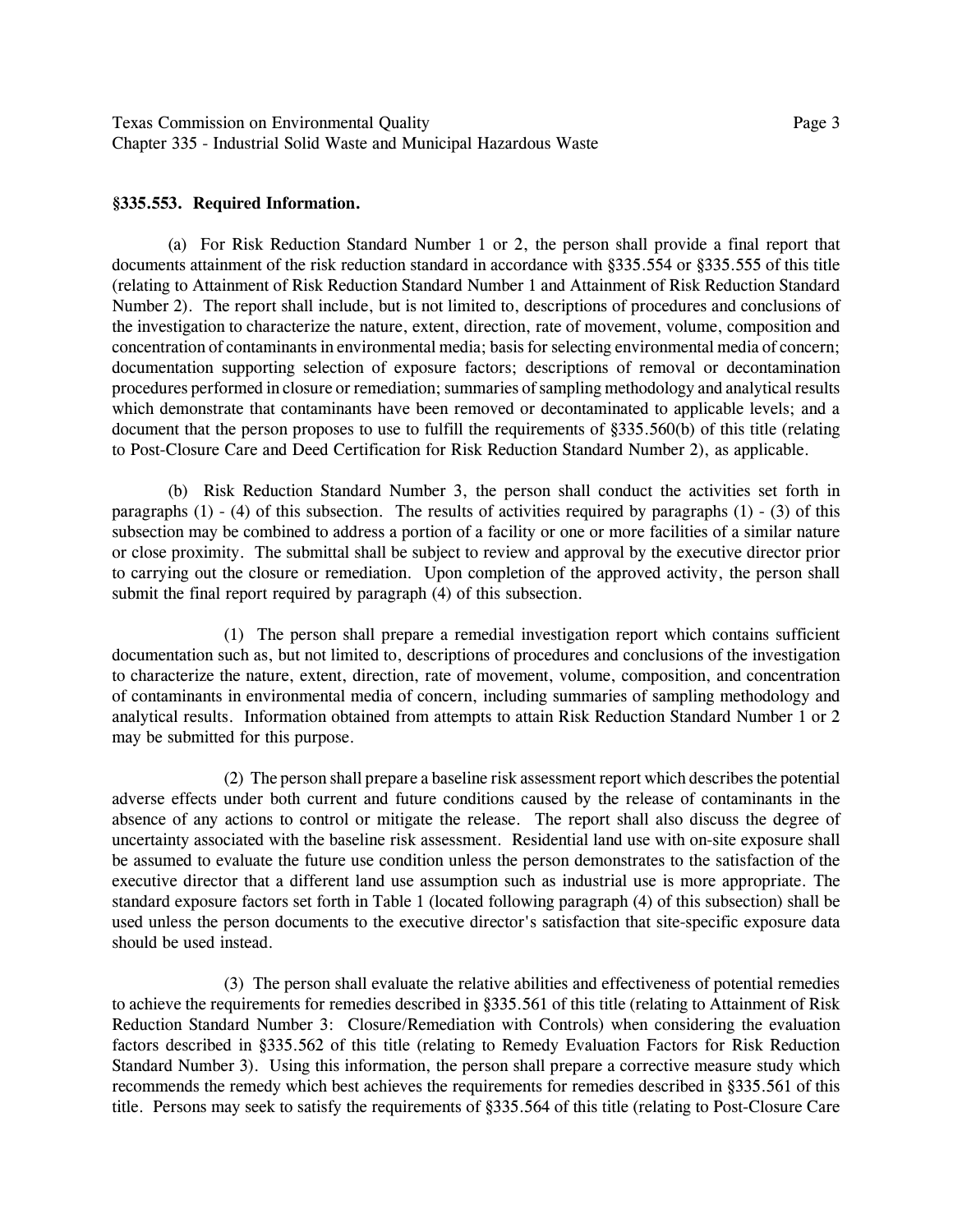Texas Commission on Environmental Quality **Page 4** and  $P$  and  $P$  and  $P$  and  $P$  and  $P$  and  $P$  and  $P$  and  $P$  and  $P$  and  $P$  and  $P$  and  $P$  and  $P$  and  $P$  and  $P$  and  $P$  and  $P$  and  $P$  and  $P$  and  $P$  and  $P$  and Chapter 335 - Industrial Solid Waste and Municipal Hazardous Waste

Not Required for Risk Reduction Standard Number 3) by demonstrating in the corrective measure study using the procedures of ß335.563 of this title (relating to Media Cleanup Requirements for Risk Reduction Standard Number 3) that no remedy needs to be performed since the existing conditions of the facility or area conform to the media cleanup requirements without the use of removal, decontamination or control measures. Persons may also seek to satisfy the requirements of ß335.564 of this title by demonstrating in the corrective measure study that following completion of their recommended removal and/or decontamination activities the conditions of the facility or area will conform to the media cleanup requirements of ß335.563 of this title without the use of control measures. Upon review of the corrective measure study, the executive director may require the person to further evaluate the proposed remedy or to evaluate one or more additional remedies.

(4) The person shall submit to the executive director, for review and acceptance, a final report containing sufficient documentation which demonstrates that the remedy has been completed in accordance with the approved plan and also a document that the person proposes to use to fulfill the requirements of ß335.566 of this title (relating to Deed Recordation for Risk Reduction Standard Number 3).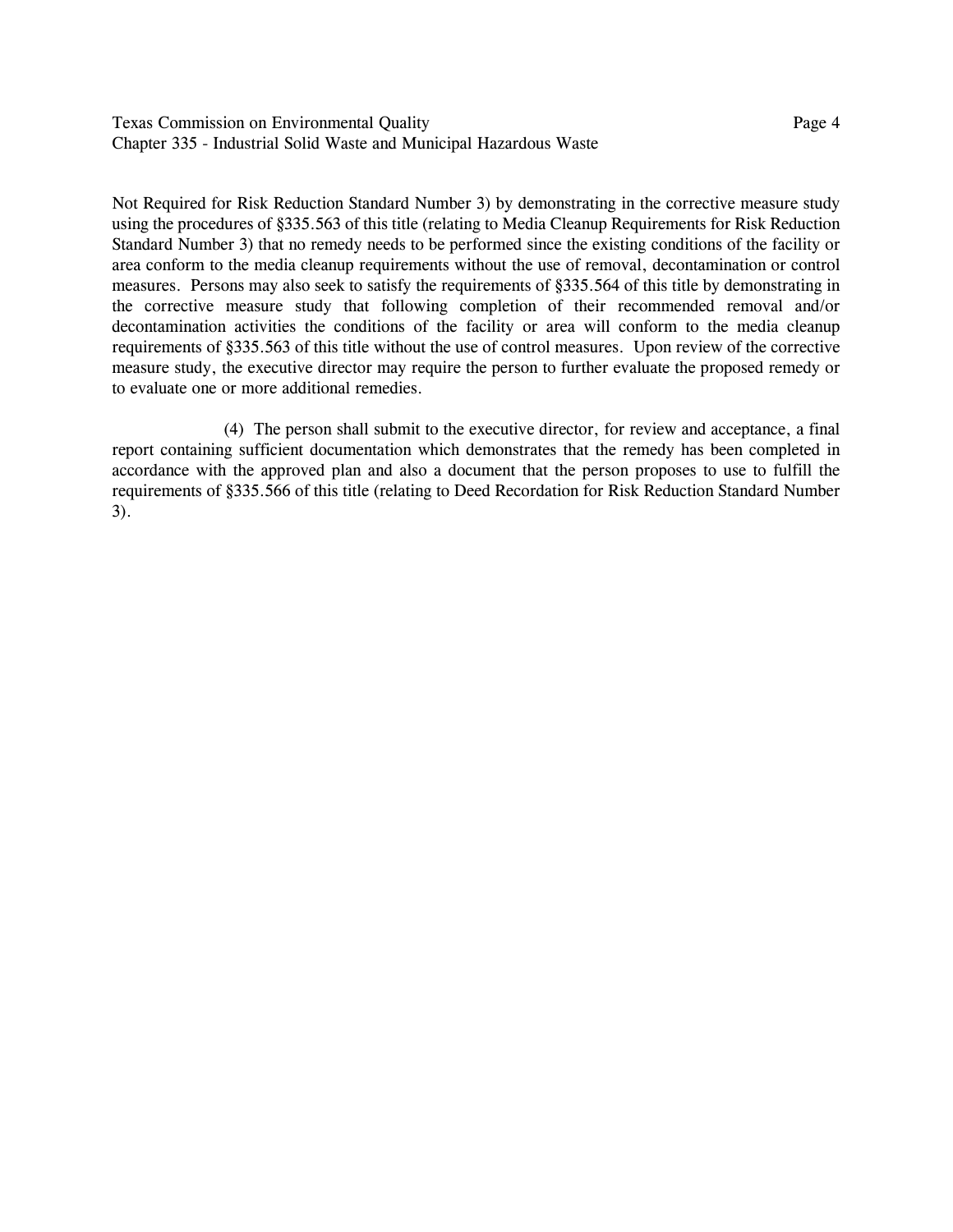#### Table 1

### Standard Exposure Factors (for use with  $\S 335.553(b)(2)$  and  $\S 335.563(e)$ ).

| Land Use     | <b>Exposure Pathway</b>              | Daily Intake Rate                 | Exposure<br>Frequency | <b>Exposure Duration</b>                                                                    | <b>Body Weight</b> |
|--------------|--------------------------------------|-----------------------------------|-----------------------|---------------------------------------------------------------------------------------------|--------------------|
| Residential  | <b>Ingestion of Potable</b>          | 2 liters                          | 350 days/yr           | 30 years                                                                                    | 70 kg              |
|              | Water Ingestion of<br>Soil and Dust+ | 200 mg-child,<br>age $1-6$        | 350 days/yr           | $6 \text{ years}^*$                                                                         | 15.1 kg*           |
|              |                                      | 100 mg-adult,<br>age 7-31         |                       | 24 years**<br>$(*=child, **=adult)$                                                         | 70 kg**            |
|              |                                      |                                   |                       | + These factors yield the age-adjusted soil ingestion factor of 114 mg-yr/kg-day            |                    |
|              | Inhalation of<br>Contaminants        | 20 cu.m.-total<br>15 cu.m.-indoor | 350 days/yr           | 30 years                                                                                    | $70 \text{ kg}$    |
| Commercial/  | <b>Ingestion of Potable</b>          | 1 liter                           | 250 days/yr           | 25 years                                                                                    | 70 kg              |
| Industrial   | Water Ingestion of<br>Soil and Dust  | $50$ mg                           | 250 days/yr           | 25 years                                                                                    | 70 kg              |
|              | Inhalation of<br><b>Volatiles</b>    | 20 cu.m./workday                  | 250 days/yr           | 25 years                                                                                    | 70 kg              |
| Agricultural | Consumption of                       | 42 g-fruit                        | 350 days/yr           | 30 years                                                                                    | 70 kg              |
|              | Homegrown<br>Produce                 | 80 g-vegetables                   |                       |                                                                                             |                    |
|              | Residential Land Use factors.        |                                   |                       | Factors for ingestion of potable water, soil and dust, and inhalation of volatiles: Use the |                    |
| Recreational | Consumption of                       | 10 g-freshwater                   | 350 days/yr           | 30 years                                                                                    | 70 kg              |
|              | <b>Locally Caught Fish</b>           | 15 g-saltwater                    |                       |                                                                                             |                    |

(c) For risk reduction standards Numbers 1, 2, and 3, in order for a treatment process to achieve decontamination in contrast to being a control measure, the person must demonstrate to the satisfaction of the executive director that the treatment process permanently alters all contaminants to levels that will not pose a substantial present or future threat to human health and the environment, and must further demonstrate that any residue remaining in place from the treatment will not pose the threat of any future release that would increase the concentrations of contaminants in environmental media above the cleanup levels determined for that particular risk reduction standard.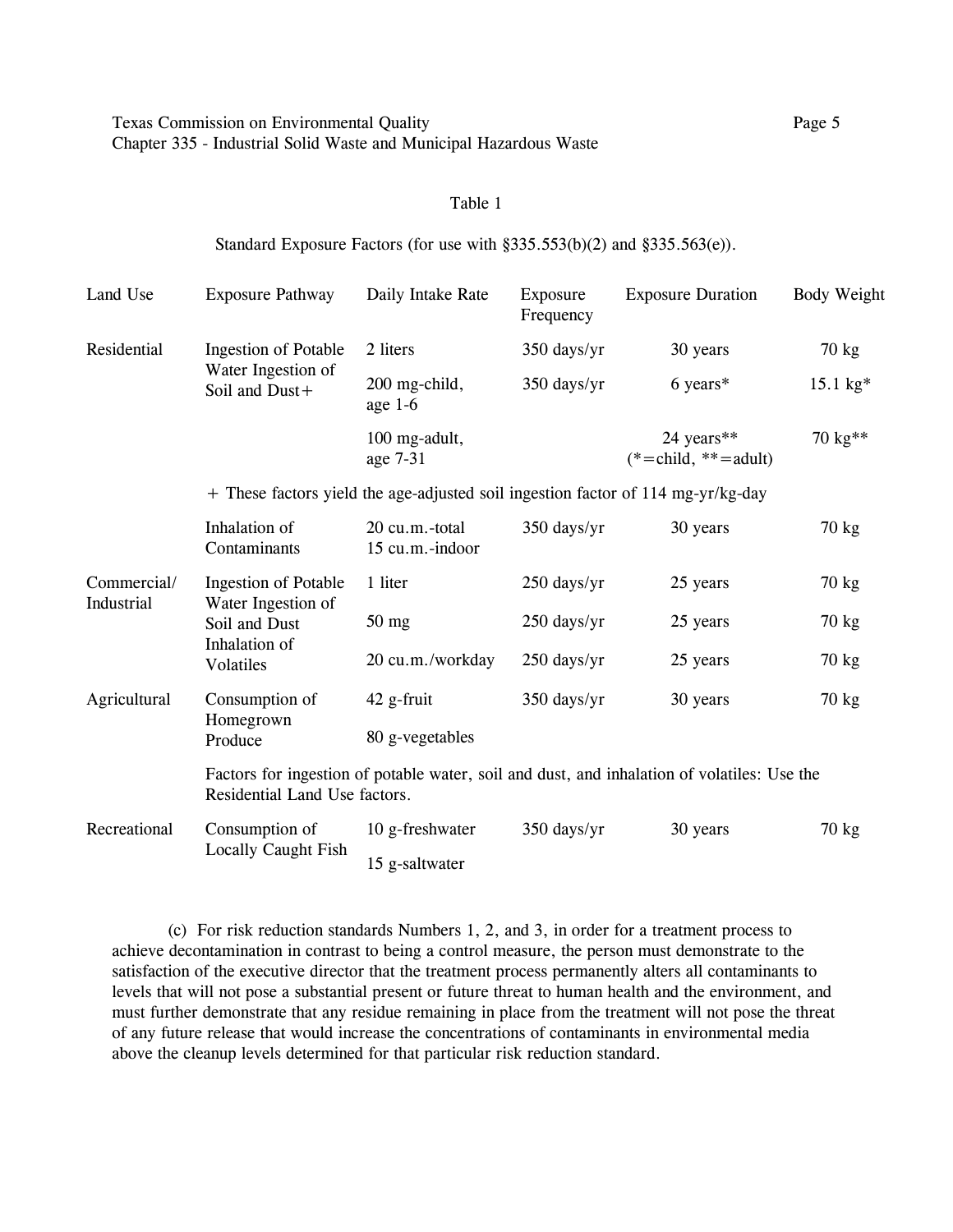Texas Commission on Environmental Quality **Page 6** and  $P$  and  $P$  and  $P$  and  $P$  and  $P$  and  $P$  and  $P$  and  $P$  and  $P$  and  $P$  and  $P$  and  $P$  and  $P$  and  $P$  and  $P$  and  $P$  and  $P$  and  $P$  and  $P$  and  $P$  and  $P$  and Chapter 335 - Industrial Solid Waste and Municipal Hazardous Waste

(d) For Risk Reduction Standards Numbers 1, 2, and 3, attainment of cleanup levels shall be demonstrated by collection and analysis of samples from the media of concern. Persons shall utilize techniques described in SW 846, Test Methods for Evaluating Solid Waste, EPA, or other available guidance in developing a sampling and analysis plan appropriate for the distribution, composition, and heterogeneity of contaminants and environmental media. A sufficient number of samples shall be collected and analyzed for individual compounds to both accurately assess the risk to human health and the environment posed by the facility or area and to demonstrate the attainment of cleanup levels. Noncompound-specific analytical techniques (e.g., total petroleum hydrocarbons, total organic carbon, etc.) may, where appropriate for the nature of the wastes or contaminants, be used to aid in the determination of the lateral and vertical extent and volume of contaminated media; however, such noncompound-specific analyses will serve only as indicator measures and must be appropriately supported by compound-specific analyses. Comparisons may be based on the following methods:

(1) direct comparison of the results of analysis of discrete samples of the medium of concern with the cleanup level;

(2) for a data set of ten or more samples, statistical comparison of the results of analysis utilizing the 95% confidence limit of the mean concentration of the contaminant as determined by the following expression:

Cleanup Level  $> \overline{\times}$  + ts/sqrt (n), where  $\overline{\times}$  is the mean concentration, s is the standard deviation and t is a value from Table 2 (located following paragraph (3) of this subsection) based on the number of samples, and sqrt (n) is the square root of the sample size; or

(3) other statistical methods appropriate for the distribution of the data, subject to prior approval by the executive director.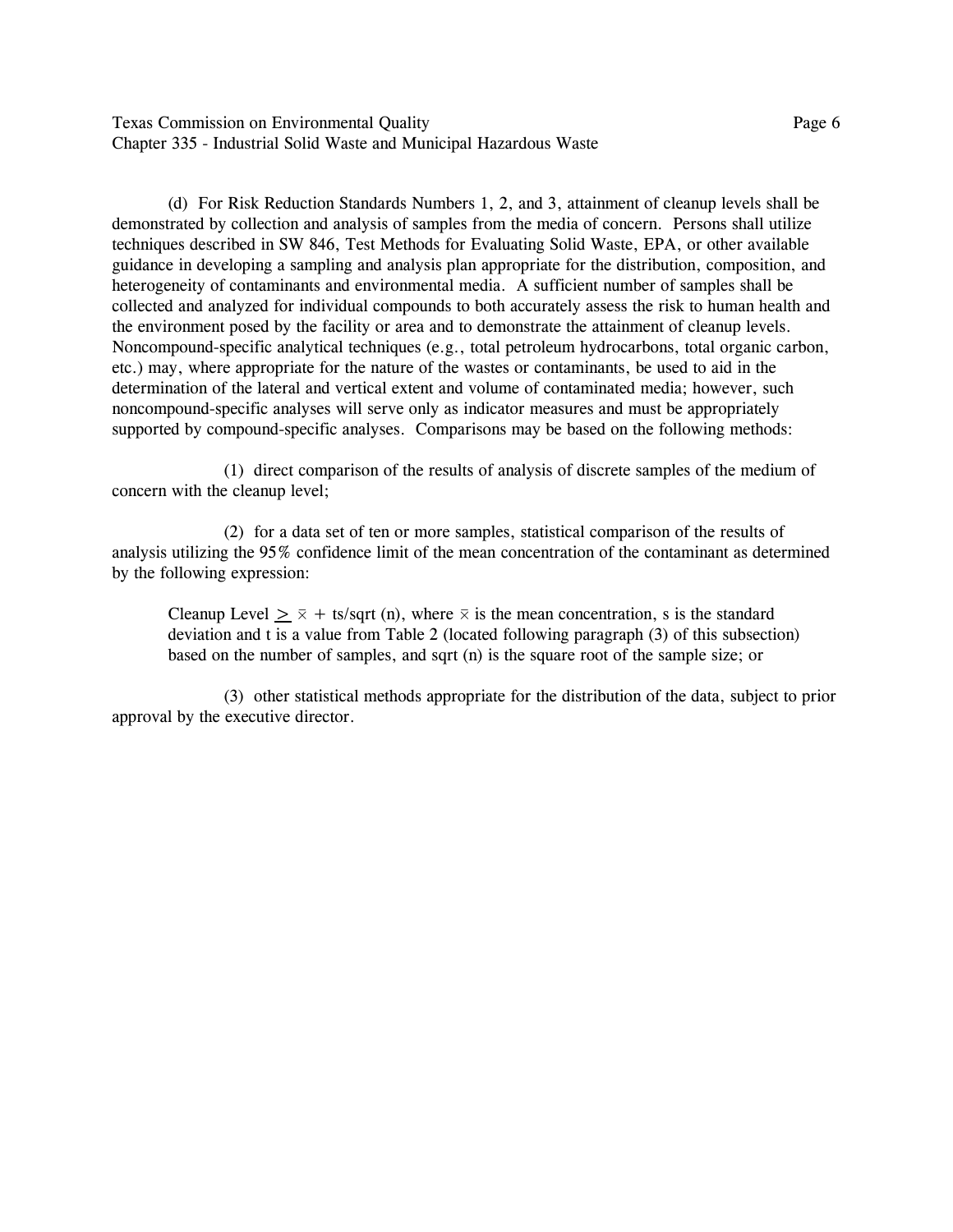#### Table 2

| $\mathbf n$ |       | n  |       | $\mathbf n$ |       |
|-------------|-------|----|-------|-------------|-------|
| 10          | 1.812 | 20 | 1.725 | 50          | 1.676 |
| 11          | 1.796 | 21 | 1.721 | 60          | 1.671 |
| 12          | 1.782 | 22 | 1.717 | 70          | 1.667 |
| 13          | 1.771 | 23 | 1.714 | 80          | 1.664 |
| 14          | 1.761 | 24 | 1.711 | 90          | 1.662 |
| 15          | 1.753 | 25 | 1.708 | 100         | 1.661 |
| 16          | 1.746 | 30 | 1.697 | 120         | 1.658 |
| 17          | 1.740 | 35 | 1.690 | 145         | 1.656 |
| 18          | 1.734 | 40 | 1.684 |             |       |
| 19          | 1.729 | 45 | 1.680 |             |       |

Values for "t" (for use with  $§335.553(d)$ ).

(e) For Risk Reduction Standards Numbers 2 and 3, in determining toxicity information for contaminants (e.g., EPA carcinogen classification, type of toxicant, reference doses, carcinogenic slope factors, etc.), persons shall utilize values from the following sources in the order indicated. For Risk Reduction Standard Number 2, persons may utilize data from these sources that are more current than those used to derive the unadjusted medium-specific concentrations listed in ß335.568 of this title (relating to Appendix II), provided that substantiating information is furnished to the executive director in the report required by ß335.555(f) of this title (relating to Attainment of Risk Reduction Standard Number 2: Closure/Remediation to Health-Based Standards and Criteria).

(1) Integrated Risk Information System (IRIS);

(2) Health Effects Assessment Summary Table (HEAST);

- (3) EPA Criteria Documents;
- (4) Agency for Toxic Substances and Disease Registry (ATSDR) Toxicological

Profiles; and

(5) other scientifically valid published sources.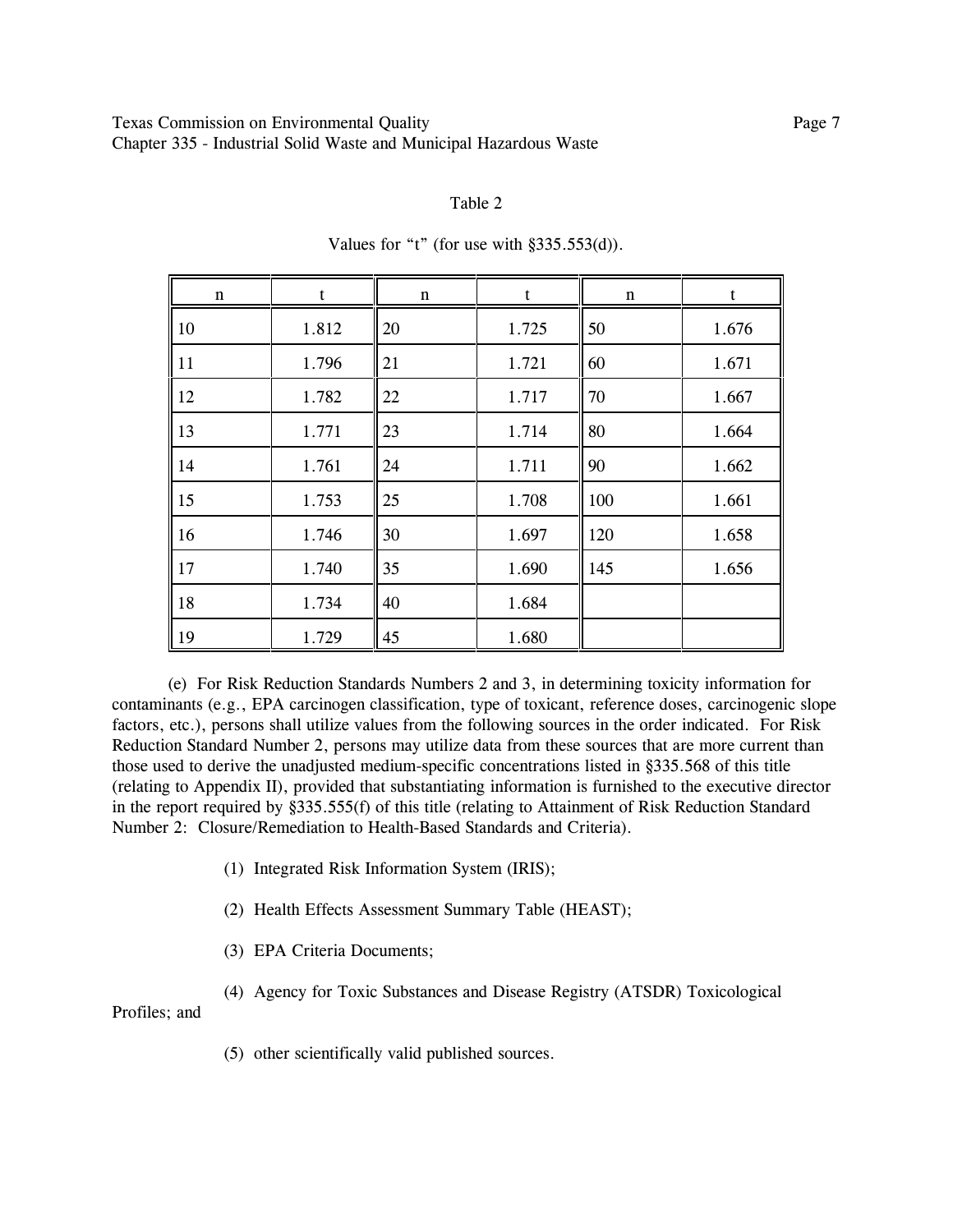Texas Commission on Environmental Quality **Page 8** and  $P$  and  $P$  and  $P$  and  $P$  and  $P$  and  $P$  and  $P$  and  $P$  and  $P$  and  $P$  and  $P$  and  $P$  and  $P$  and  $P$  and  $P$  and  $P$  and  $P$  and  $P$  and  $P$  and  $P$  and  $P$  and Chapter 335 - Industrial Solid Waste and Municipal Hazardous Waste

(f) For Risk Reduction Standards Numbers 2 and 3, persons determining cleanup levels for contaminated media characterized by noncompound-specific analytical techniques (e.g., total petroleum hydrocarbons, total organic carbon, etc.) and for which individual compounds such as hazardous constituents are not present as contaminants, must at a minimum consider other scientifically valid published numeric criteria to address: adverse impacts on environmental quality; adverse impacts on the public welfare and safety; conditions that present objectionable characteristics (e.g., taste, odor, etc.); or conditions that make a natural resource unfit for use.

(g) All engineering and geoscientific information submitted to the agency shall be prepared by, or under the supervision of, a licensed professional engineer or licensed professional geoscientist, and shall be signed, sealed, and dated by qualified professionals as required by the Texas Engineering Practice Act and the Texas Geoscience Practice Act and the licensing and registration boards under these acts.

Adopted August 6, 2003 Effective September 1, 2003

## **ß335.554. Attainment of Risk Reduction Standard Number 1: Closure/Remediation to Background.**

(a) Compliance with this standard is attained when the criteria set forth in subsections (b)  $-$  (g) of this section are met.

(b) For closure of hazardous waste management units and response to unauthorized discharges of hazardous waste, all hazardous waste and hazardous waste residues and contaminated design and operating system components such as liners, leachate collection systems and dikes must be removed from the unit or area of the unauthorized discharge. For remediation of media that have become contaminated by releases from a hazardous waste management unit or by other unauthorized discharge of hazardous waste, the contaminated media must be removed or decontaminated to cleanup levels specified in this section.

(c) For closure of non-hazardous industrial solid waste management units, response to unauthorized discharges of non-hazardous industrial solid waste, and the remediation of media that have become contaminated by discharges of non-hazardous industrial solid waste or other contaminants, all waste and waste residues, contaminated design and operating system components such as liners, leachate collection systems and dikes, and contaminated media must be removed or decontaminated to cleanup levels specified in this section.

(d) Background as represented by results of analyses of samples taken from media that are unaffected by waste management or industrial activities shall be used to determine compliance with the requirements of this section. If the Practical Quantitation Limit (PQL) is greater than background, then the PQL rather than background shall be used as the cleanup level provided that the person satisfactorily demonstrates to the executive director that lower levels of quantitation of a contaminant are not possible.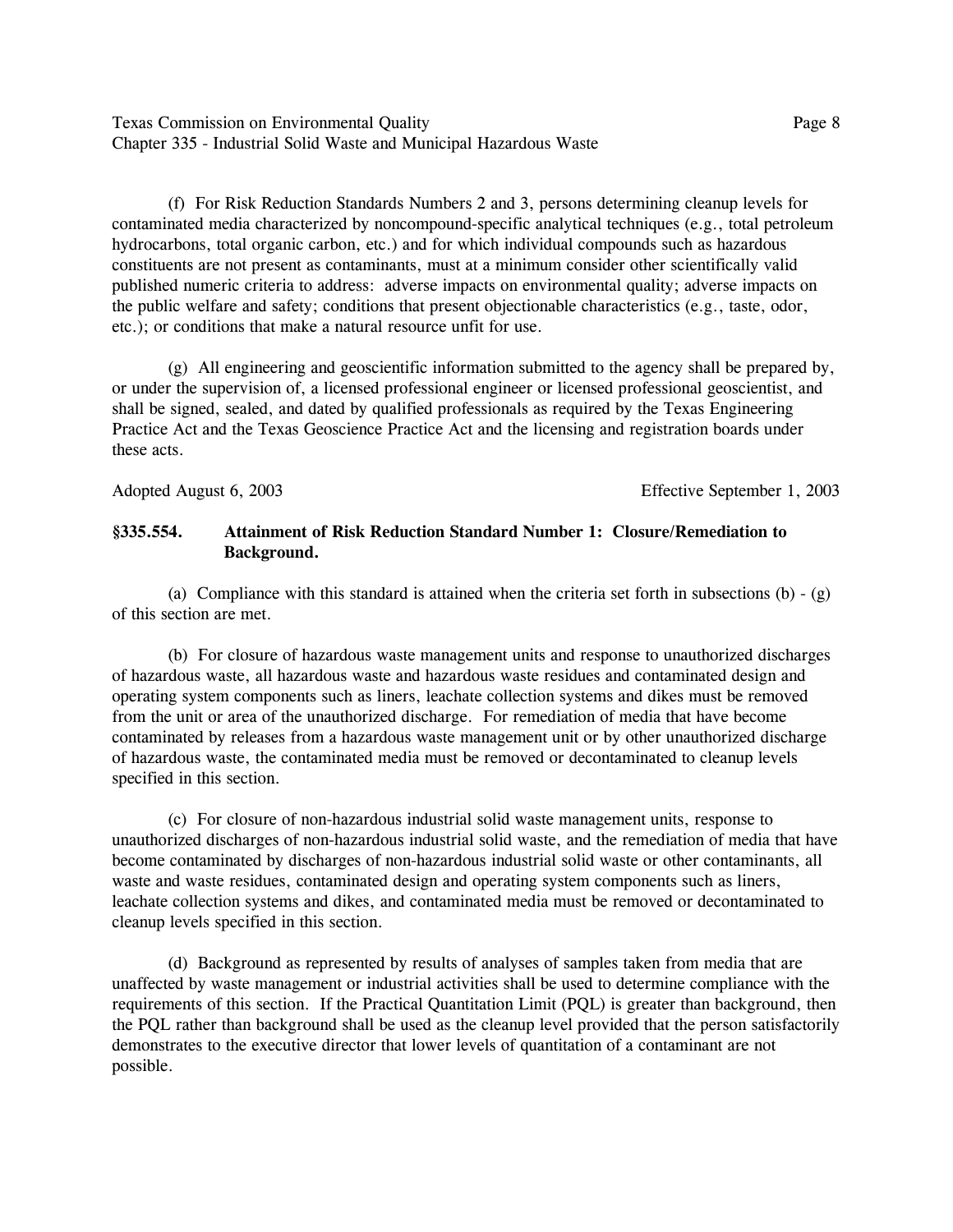Texas Commission on Environmental Quality **Page 9** and Page 9 Chapter 335 - Industrial Solid Waste and Municipal Hazardous Waste

(e) Attainment of cleanup levels shall be demonstrated by collection and analysis of samples from the media of concern using the procedures of ß335.553(d) of this title (relating to Required Information).

(f) The person must submit a report to the executive director in accordance with  $\S 335.553(a)$  of this title (relating to Required Information) that documents compliance with the requirements of this section.

(g) Provided that attainment of this risk reduction standard for the facility or area can be demonstrated to the executive director pursuant to this section, the person is released from deed recordation requirements of ß335.5 of this title (relating to Deed Recordation of Waste Disposal) and post-closure care responsibilities.

Effective June 28, 1993

### **ß335.555. Attainment of Risk Reduction Standard Number 2: Closure/Remediation to Health-Based Standards and Criteria.**

(a) Compliance with this standard is attained when the criteria set forth in subsections (b) - (f) of this section are met.

(b) For closure of hazardous waste management units and response to unauthorized discharges of hazardous waste, all hazardous waste and hazardous waste residues must be removed from the unit or area of the unauthorized discharge. Contaminated design and operating system components such as liners, leachate collection systems and dikes must be removed from the unit or area of the unauthorized discharge. For remediation of media that have become contaminated by releases from a hazardous waste management unit or by other unauthorized discharge of hazardous waste, the contaminated media must be removed or decontaminated to cleanup levels specified in this section or such other lower levels necessary to be in conformance with current hazardous waste regulations.

(c) For closure of non-hazardous industrial solid waste management units, response to unauthorized discharges of non-hazardous industrial solid waste, and the remediation of media that have become contaminated by discharges of non-hazardous industrial solid waste or other contaminants, all waste and waste residues, contaminated design and operating system components such as liners, leachate collection systems and dikes, and contaminated media must be removed or decontaminated to cleanup levels specified in this section.

(d) The concentration of a contaminant in contaminated media of concern such as ground water, surface water, air or soil shall not exceed cleanup levels as defined in §335.556 of this title (relating to Determination of Cleanup Levels for Risk Reduction Standard Number 2).

(1) If the Practical Quantitation Limit (PQL) and/or the background concentration, determined in a manner consistent with ß335.554 of this title (relating to Attainment of Risk Reduction Standard Number 1) for a contaminant is greater than the cleanup level, the greater of the PQL or background shall be used for determining compliance with the requirements of this section.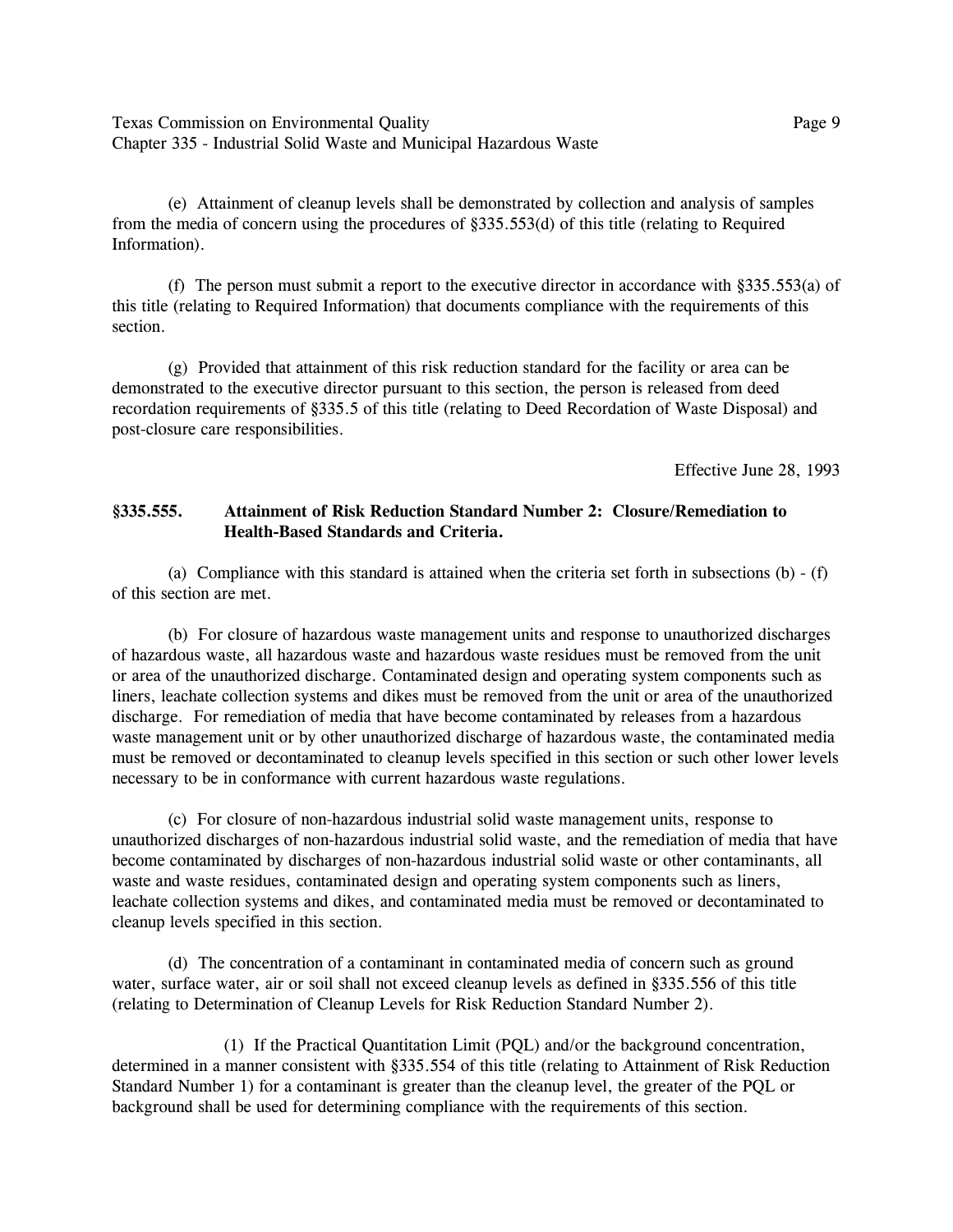Texas Commission on Environmental Quality Page 10 Chapter 335 - Industrial Solid Waste and Municipal Hazardous Waste

(2) Attainment of cleanup levels shall be demonstrated by collection and analysis of samples from the contaminated media of concern using the procedures of §335.553(d) of this title (relating to Required Information).

(e) The person must prepare a document that he intends to use to fulfill the deed certification requirements of ß335.560 of this title (relating to Post Closure Care and Deed Certification for Risk Reduction Standard Number 2) and include this document as part of the report of subsection (f) of this section.

(f) The person must submit a report to the executive director in accordance with  $\S 335.553(a)$  of this title (relating to Required Information) that documents compliance with the requirements of this section. The executive director may require additional information or analysis, such as but not limited to consideration of cumulative health effects and cross-media contamination, prior to accepting a certification of closure or remediation under this performance standard. Upon approval of the report by the executive director, the person shall comply with the requirements of ß335.560 of this title (relating to Post Closure Care and Deed Certification for Risk Reduction Standard Number 2).

Effective June 28, 1993

### **ß335.556. Determination of Cleanup Levels for Risk Reduction Standard Number 2.**

(a) For purposes of this risk reduction standard, cleanup levels for individual contaminants are represented by Texas or federal promulgated health-based standards, or, when these are not available or do not provide appropriate protection for human health or the environment, persons must develop cleanup levels based on procedures specified or referenced in this section for determining other numeric criteria, referred to as Medium Specific Concentrations (MSCs), and are required to perform any necessary adjustments to these numeric criteria. The MSCs address a single contaminant in a medium and consider one or more exposure pathways, specifically, water ingestion (Water MSC) and soil ingestion with inhalation of volatiles and particulates (Soil MSC). Where a contaminant in one medium has the potential to contaminate another medium, defined as cross-media contamination, additional numeric criteria are developed as cleanup levels (e.g., the soil-to-ground water contaminant pathway). To determine cleanup levels for contaminated media of concern, persons must perform the evaluations of subsections (b) - (e) of this section.

(b) In addition to the exposure pathways defined or referenced in this section, the person must evaluate other exposure pathways at or near the facility (e.g., dermal absorption, ingestion of contaminated fish, etc.) by which human populations (including sensitive subgroups) or environmental receptors (e.g., aquatic organisms, food-chain crops, etc.) are likely to be exposed to contaminants. If such evaluation indicates the need for additional remediation at the facility to adequately protect human health or environmental receptors, then the person shall develop numeric criteria by utilizing available guidance or scientific literature to serve in place of, or in addition to, cleanup levels determined pursuant to this section.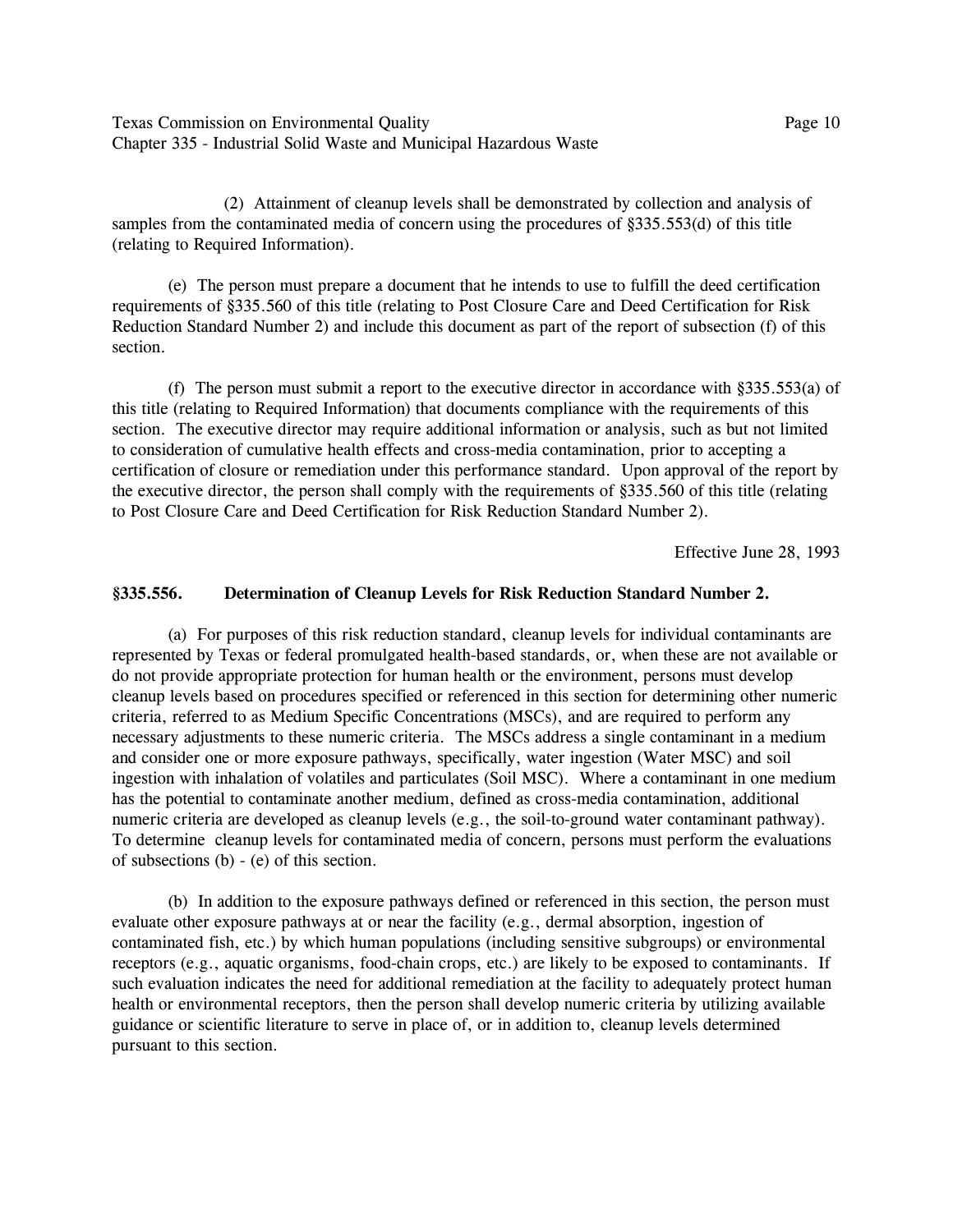Texas Commission on Environmental Quality Page 11 Chapter 335 - Industrial Solid Waste and Municipal Hazardous Waste

(c) The person must determine the appropriate exposure factors from ß335.557 of this title (relating to Criteria for Selection of Non-Residential Soil Requirements for Risk Reduction Standard Number 2); and

(d) The person must calculate MSCs in accordance with ß335.558 of this title (relating to Medium Specific Concentrations for Risk Reduction Standard Number 2); and

(e) The person must determine any cross-media requirements and modifications to cleanup levels in accordance with ß335.559 of this title (relating to Medium Specific Requirements and Adjustments for Risk Reduction Standard Number 2).

Effective June 28, 1993

## **ß335.557. Criteria for Selection of Non-Residential Soil Requirements for Risk Reduction Standard Number 2.**

All facilities or areas shall be subject to the residential soil requirements unless one of the conditions of paragraphs  $(1) - (3)$  of this section is satisfied for use of the non-residential soil requirements.

(1) For property located within the jurisdictional area of a zoning authority, persons may provide documentation that the property is zoned for commercial or industrial use.

(2) For property not located within the jurisdictional area of a zoning authority, persons may provide documentation that the activities being conducted on the property satisfy the definition for non-residential property (ß335.553 of this title (relating to Definitions)).

(3) For government-owned (local, state or federal) property which does not satisfy either of the conditions of subsections (a) or (b) of this section but does have non-residential activities occurring on all or portions of the property, the person may provide documentation that access will be restricted such that the exposure assumptions remain valid for the duration of government control.

Effective June 28, 1993

#### **ß335.558. Medium Specific Concentrations for Risk Reduction Standard Number 2.**

(a) Medium specific concentrations (MSCs) for ingestion of surface water and ground water, and soil ingestion along with inhalation of volatiles and particulates are calculated according to the procedures specified in subsections (b) -(d) of this section based on residential exposure factors. MSCs are subject to additional numeric criteria and adjustments of ß335.559 of this title (relating to Medium Specific Requirements and Adjustments for Risk Reduction Standard Number 2). The derivation of all equations is presented in ß335.567 of this title (relating to Appendix I).

(b) For a contaminant which is a carcinogen, the MSC is the concentration which represents an excess upper bound lifetime cancer Target Risk (TR) of 0.000001 (also expressed as one (1) in one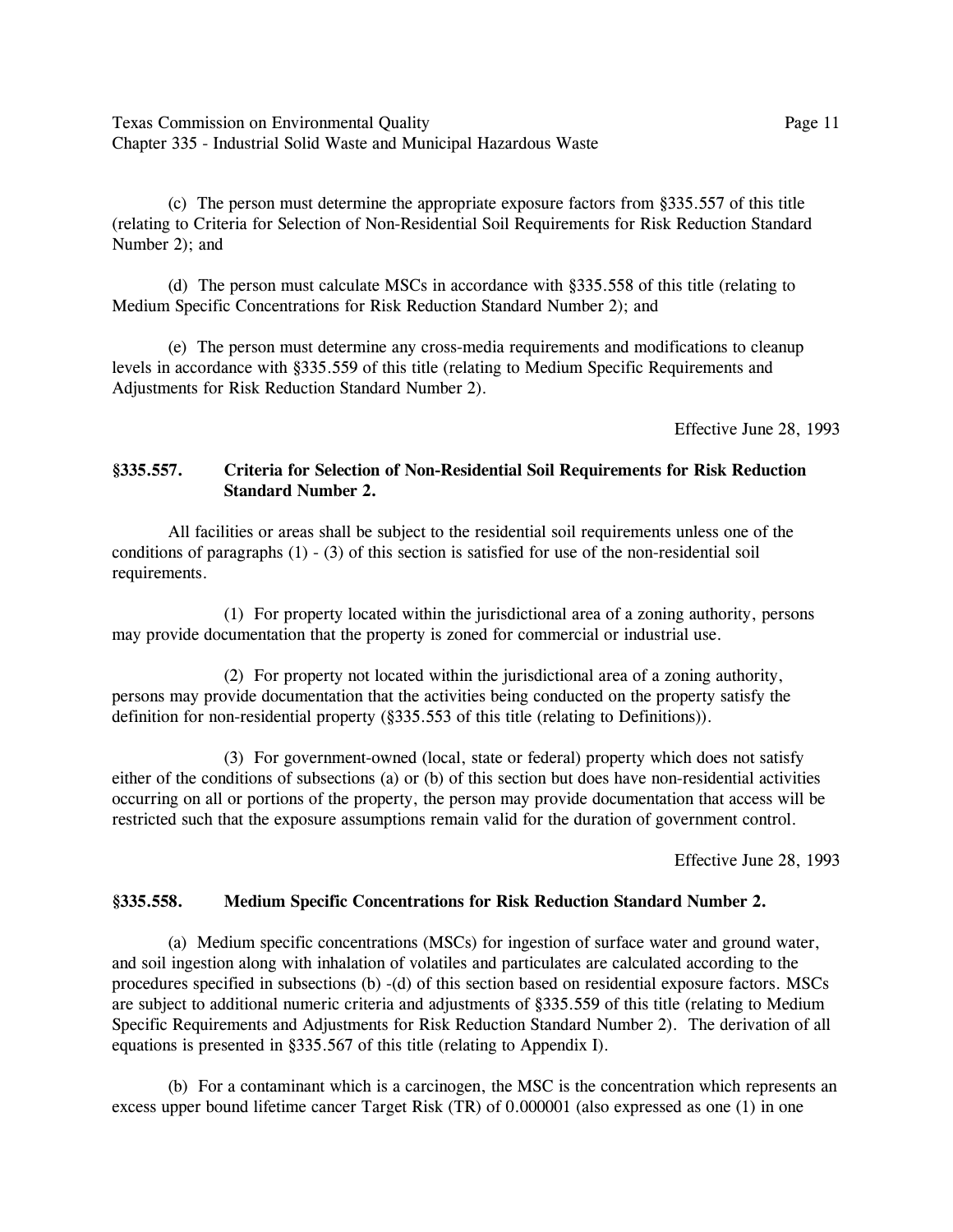Texas Commission on Environmental Quality Page 12 Chapter 335 - Industrial Solid Waste and Municipal Hazardous Waste

million  $(1,000,000)$ ) for Class A and B carcinogens, or 0.00001 (also expressed as one  $(1)$  in one hundred thousand (100,000)) for Class C carcinogens due to continuous lifetime exposure as calculated using the equations and factors listed in paragraghs (1) and (2) of this subsection.

(1) Water MSC for Ingestion, in units of milligrams per liter (mg/L):

 $MSC = 85.16$  (TR) Equation 1  $Sf_{0}$ 

where

 $Sf<sub>o</sub>$  is the chemical-specific oral cancer slope factor.

(2) Soil MSC for Ingestion with Inhalation of volatiles and particulates, in units of milligram per kilogram (mg/kg):

$$
MSC = \frac{5110 (TR)}{[(7.98 \times 10^{-3}) \times SF_0) + (SF_i \times [(450/VF) + (9.72 \times 10^{-8})])]}
$$
   
Equation 2

where

VF is the chemical-specific soil-to-air volatilization factor.

(c) For a contaminant which is a systemic toxicant, the MSC is the concentration to which human populations (including sensitive subgroups) could be exposed by direct ingestion or inhalation on a daily basis without appreciable risk of deleterious effects during a lifetime. The MSC is calculated using the equations and factors listed in paragraphs (1) and (2) of this subsection.

(1) Water MSC for Ingestion in units of milligram per liter (mg/L):

 $MSC = 36.5$  RfD<sub>o</sub> mg/L Equation 3

where

 $RfD<sub>o</sub>$  is the chemical-specific oral reference dose.

(2) Soil MSC for Ingestion with Inhalation of volatiles and particulates, in units of milligram per kilogram (mg/kg):

$$
MSC = \frac{2190}{(7.98 \times 10^{-3} / \text{RfD}_o)} + ((1 / \text{RfD}_i) \times [(450 / \text{VF}) + (9.72 \times 10^{-8})])
$$
Equation 4

where

VF is the chemical-specific soil-to-air volatilization factor.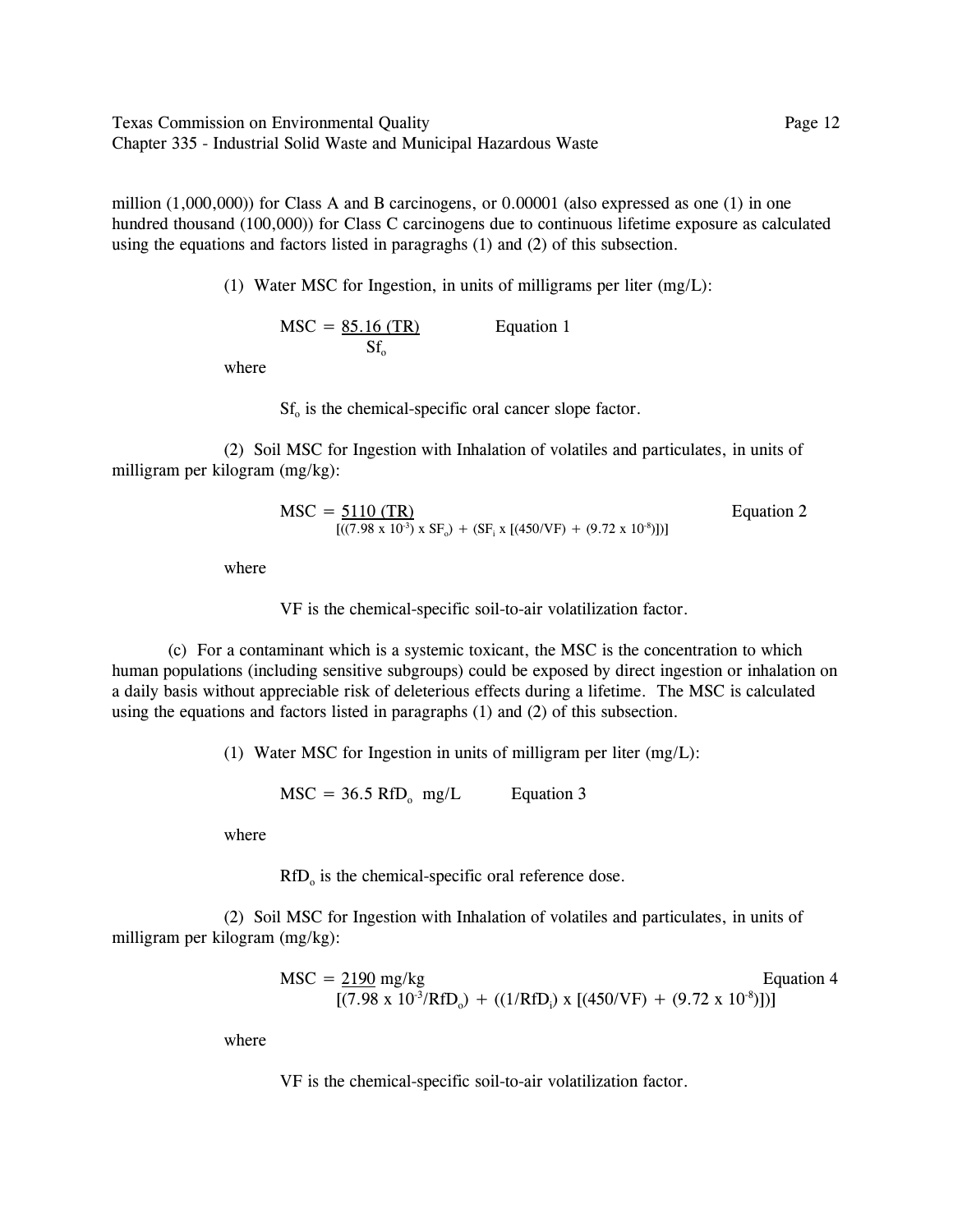Texas Commission on Environmental Quality Page 13 Chapter 335 - Industrial Solid Waste and Municipal Hazardous Waste

(d) Examples of unadjusted MSCs, standards and criteria are listed in ß335.568 of this title (relating to Appendix II: "Examples of Medium Specific Concentrations, Standards and Criteria for Health-Based Closure/Remediation (31 TAC §335.558)". The commission will revise Appendix II on an annual basis to reflect newly promulgated standards and MSCs based on current toxicological data.

Effective June 28, 1993

### **ß335.559. Medium Specific Requirements and Adjustments for Risk Reduction Standard Number 2.**

(a) Numeric cleanup levels. The subsections (b) - (h) of this section specify requirements that can define or modify numeric cleanup levels such as MSCs or require non-health based criteria to be addressed.

(b) Surface water. In determining the necessity for remediation at the facility, persons shall utilize Chapter 307 of this title (relating to Texas Surface Water Quality Standards) or, if those values are not available, Maximum Contaminant Levels (MCLs) promulgated under the Safe Drinking Water Act, or if MCLs are not available or appropriate, MSCs based upon human ingestion of the water. Any discharge or release into or adjacent to surface water, including storm water runoff, occurring during or after attainment of Risk Reduction Standard Number 2, shall be compliant with the Texas Surface Water Quality Standards of Chapter 307 of this title and may be subject to the permitting requirements of Chapter 305 of this title (relating to Consolidated Permits) or other authorization from the commission.

(c) Air. In determining the necessity for remediation at the facility, persons shall observe limitations established by the National Ambient Air Quality Standards (NAAQS) and the National Emission Standards for Hazardous Air Pollutants (NESHAPS) as found in the 40 Code of Federal Regulations (CFR) Parts 50 and 61, respectively, and other applicable federal standards and guidelines of the EPA. Also, limitations established by the commission under the Texas Clean Air Act, the state implementation plan or other federal requirements must be observed. Permit requirements, limitations established by standard exemptions, or other requirements of the commission relative to atmospheric emissions and/or air quality may also apply.

(d) Groundwater. The groundwater cleanup levels shall be determined by a consideration of the following.

(1) For residential exposure, the concentration of a contaminant dissolved in groundwater must not exceed the MCL, if promulgated pursuant the Federal Safe Drinking Water Act, ß141, otherwise the water MSC for ingestion determined pursuant to ß335.556 of this title (relating to Determination of Cleanup Levels for Risk Reduction Standard Number 2). Phase-separated nonaqueous liquids released from the unit that is undergoing closure or remediation must be removed or decontaminated.

(2) For nonresidential exposure, the concentration of a contaminant dissolved in groundwater must not exceed the MCL if promulgated pursuant to the Federal Safe Drinking Water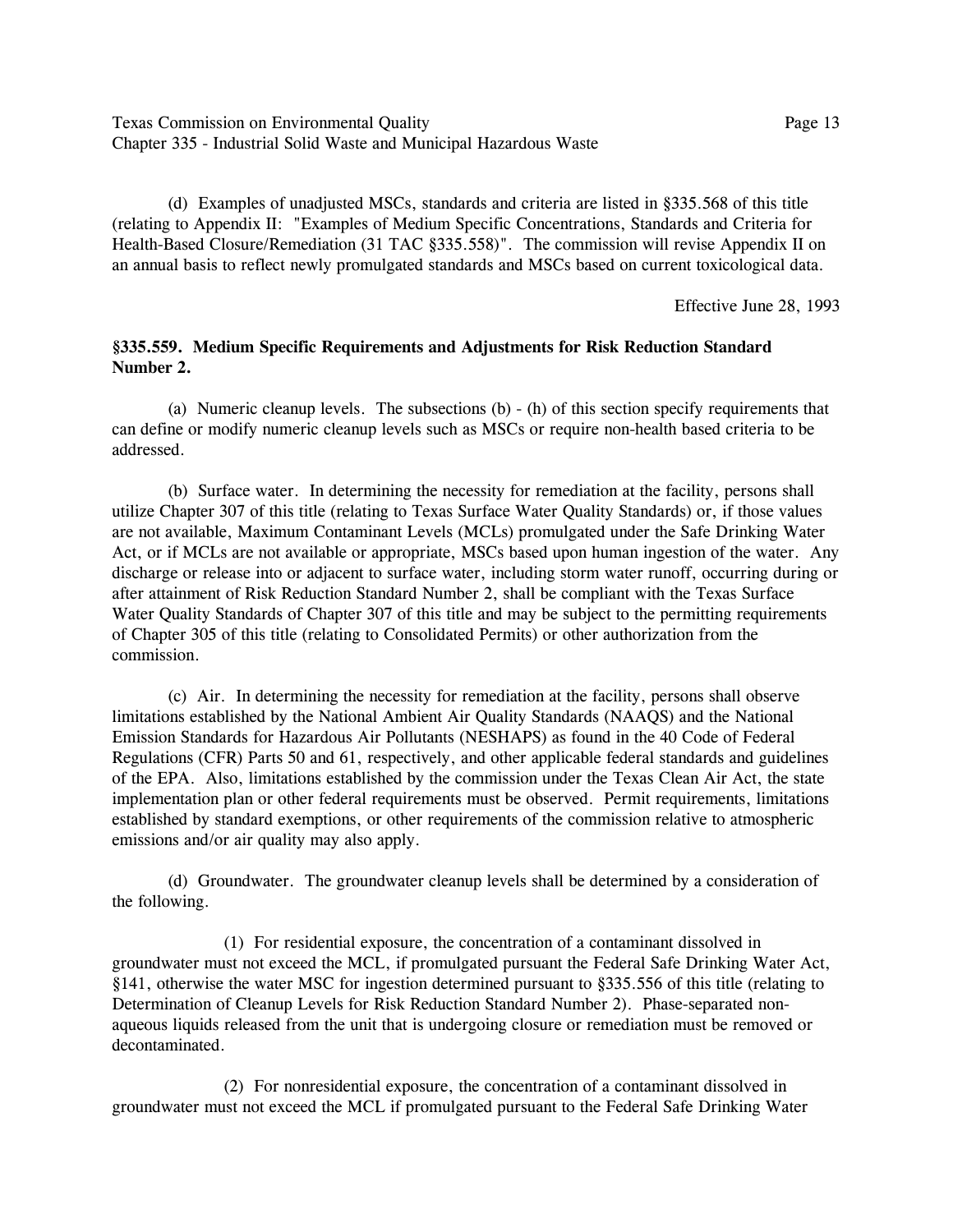Texas Commission on Environmental Quality Page 14 Chapter 335 - Industrial Solid Waste and Municipal Hazardous Waste

Act, ß141. If no MCL has been promulgated, the groundwater concentration shall not exceed the water MSC for ingestion determined pursuant to §335.556 of this title, which has been multiplied by a factor of 3.36 for carcinogens or 2.8 for systemic toxicants to account for lower ingestion rates associated with nonresidential worker exposure. Persons must be able to demonstrate that the quality of groundwater at the facility property boundary will be protective for residential exposure. Phase-separated non-aqueous liquids released from the unit that is undergoing closure or remediation must be removed or decontaminated to the extent practicable.

(3) For residential and non-residential exposure, if the groundwater at the facility or area has a naturally occurring background total dissolved solids concentration greater than 10,000 milligrams per liter, the cleanup level for a contaminant dissolved in this groundwater determined pursuant to paragraph (1) or (2) of this subsection, as appropriate, may be adjusted by multiplying by 100. The resulting value becomes the maximum concentration for groundwater for residential and nonresidential exposure, respectively.

(4) The executive director may require the evaluation of additional exposure pathways or environmental receptors as part of the adjustment of paragraph (3) of this subsection.

(e) Soil. For all situations, concentrations of contaminants in soils must be protective of surface water, air, and groundwater as specified in subsections (b) - (d) of this section. No soil remaining in place shall exhibit the hazardous waste characteristics of ignitability, corrosivity, or reactivity as defined in 40 CFR Part 261, Subpart C. The sum of concentrations of the volatile organic compounds in vapor phase in soil shall not exceed 1,000 parts per million by weight or volume, as measured by EPA Test Method 8015 or calculated by using soil concentrations and Henry's Law constants.

(f) Residential soil requirements. In addition to the requirements of subsection (e) of this section, the concentration of a contaminant throughout the soil column (i.e., surface and subsurface soils) shall not exceed the lower of the soil MSC, based upon residential human ingestion of soil and inhalation of particulates and volatiles (as defined in the preceeding section), and the residential soil-togroundwater cross-media protection concentration, a numeric value which is determined as follows:

(1) a value which is 100 times the residential groundwater cleanup level determined by the procedures of subsection (d)(1) of this section. Examples of such values are listed in Appendix II; or

(2) a concentration in soil that does not produce a leachate in excess of MCLs or MSCs for groundwater when subjected to the Synthetic Precipitation Leaching Procedure, Method 1312 of SW 846, Test Methods for Evaluating Solid Waste, United States Environmental Protection Agency. Other test methods that more accurately simulate conditions at the facility may be used in the demonstration in place of this method, subject to prior approval of the executive director.

(g) Nonresidential soil requirements. Nonresidential soils shall conform to the requirements of subsection (e) of this section. The concentration of a contaminant in near-surface soils (i.e., within two feet of the land surface) shall not exceed the lower of the nonresidential soil MSC defined in paragraph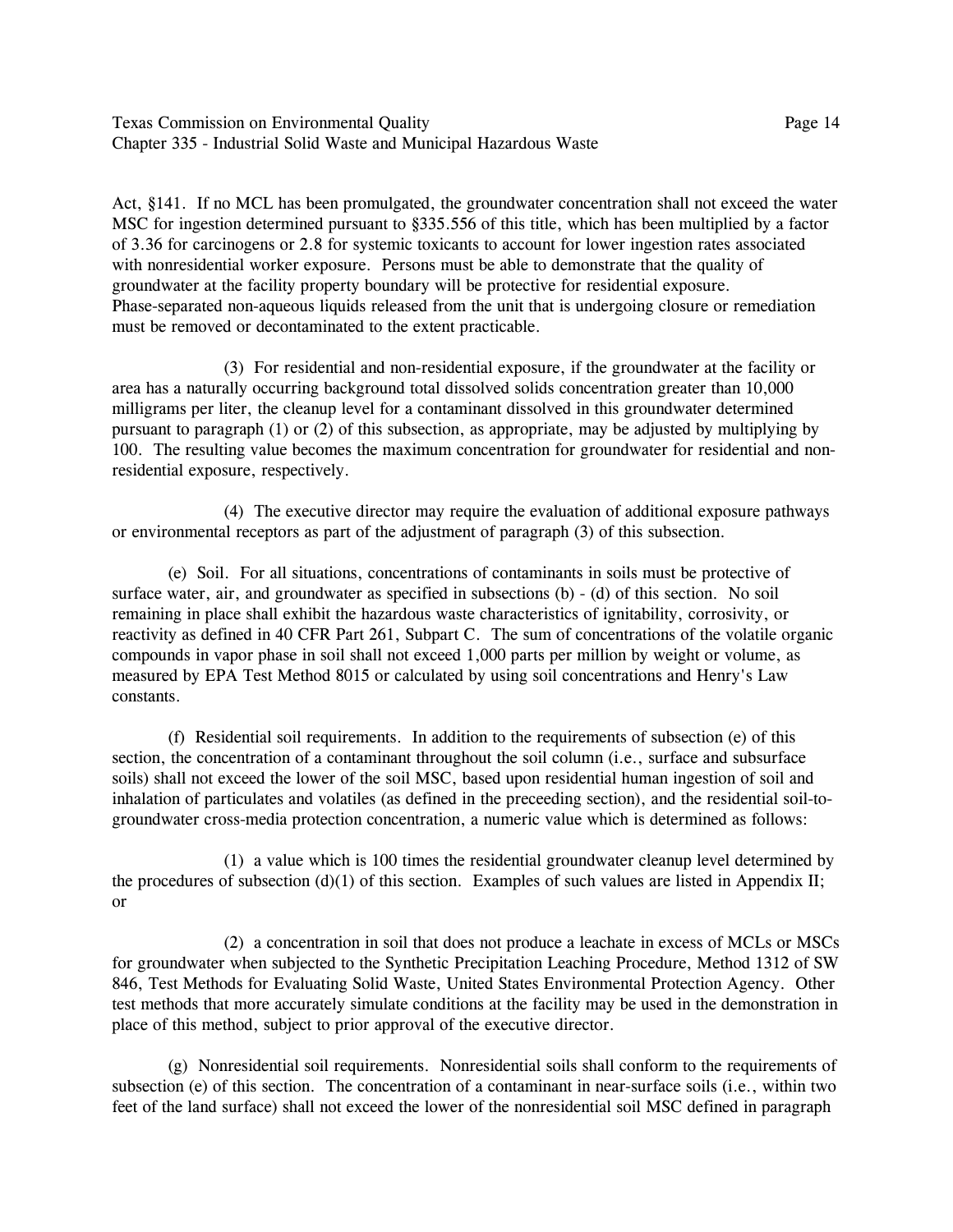Texas Commission on Environmental Quality Page 15 Chapter 335 - Industrial Solid Waste and Municipal Hazardous Waste

(1) of this subsection, based upon worker ingestion of soil and inhalation of particulates and volatiles, and the nonresidential soil-to-groundwater cross-media protection concentration deficned in paragraph (2) of this subsection. In no event shall compliance be achieved with the surface soil criteria by applying two feet of clean soil onto the surface of a facility or area without prior approval from the executive director. The concentration of a contaminant in subsurface soils (i.e., greater than two feet in depth from the land surface) shall not exceed the nonresidential soil-to-groundwater cross-media protection concentration.

(1) Nonresidential soil MSC. The MSC is calculated using the equations and factors listed in subparagraphs (A) and (B) of this paragraph. The chemical-specific factors  $SF_0$ ,  $SF_i$ ,  $RfD_0$ , RfD<sub>i</sub>, and VF are the same as for the soil MSCs of the preceding section. The derivation of all equations is presented in Appendix I.

(A) Carcinogenic effects equation, in units of milligram per kilogram (mg/kg):

$$
MSC = \frac{286.16 \text{ (TR)}}{[(5 \times 10^5) \times SF_0) + (SF_i \times [(20/VF) + (4.3 \times 10^9)])]}
$$
 Equation 5

(B) Systemic toxicant effects equation, in units of milligram per kilogram

(mg/kg):

$$
MSC = \frac{102.2 \text{ mg/kg}}{[(5 \times 10^{-5} / \text{RfD}_0) + ((1 / \text{RfD}_i) \times [(20 / \text{VF}) + (4.3 \times 10^{-9})])]}
$$
 Equation 6

(2) Non-residential soil-to-ground water cross-media protection concentration. Persons must demonstrate that a contaminant in soil does not pose the potential for a future release of leachate in excess of the groundwater concentration considered to be protective for nonresidential worker exposure. Persons may make this demonstration by showing that a contaminant occurs in soil at less than the concentration described in either subparagraph (A) or (B) of this paragraph:

(A) a concentration which is 100 times the nonresidential groundwater cleanup level determined by the procedures of subsection(d)(2) or (3), as applicable, of this section.

(B) a concentration in soil that does not produce a leachate in excess of the groundwater concentration of this paragraph when subjected to the Synthetic Precipitation Leaching Procedure, Method 1312 of SW 846, Test Methods for Evaluating Solid Waste, U. S. Environmental Protection Agency. Other test methods that more accurately simulate conditions at the facility may be used in the demonstration in place of this method, subject to prior approval by the executive director.

(h) Other criteria. For contaminants that do not exceed standards or criteria protective of human health and environmental receptors as determined by the procedures of this section but otherwise adversely impact environmental quality, or the public welfare and safety, or present objectionable characteristics (e.g., taste, odor, etc.), or make a natural resource unfit for use, other scientifically valid published criteria may be utilized such as but not limited to threshold limit values for air and secondary maximum contaminant levels for water.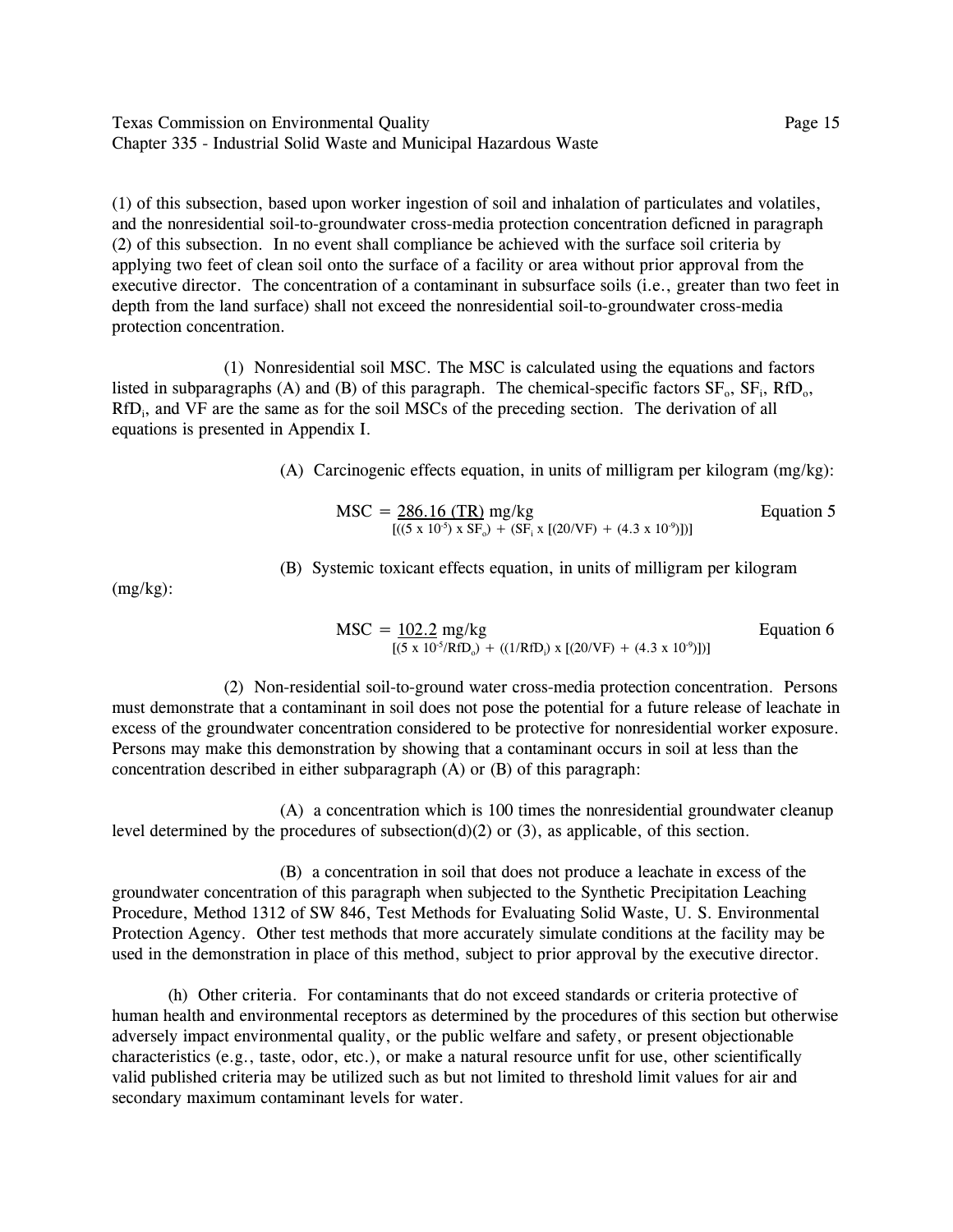Texas Commission on Environmental Quality Page 16 Chapter 335 - Industrial Solid Waste and Municipal Hazardous Waste

Adopted October 24, 2001 **Effective November 15, 2001 Effective November 15, 2001** 

## **ß335.560. Post Closure Care and Deed Certification for Risk Reduction Standard Number 2.**

(a) Provided that attainment of this risk reduction standard for the facility can be demonstrated to the executive director pursuant to ß335.555 of this title (relating to Attainment of Risk Reduction Standard Number 2), the conditions of subsections (b) and (c) of this section apply.

(b) The person is required to place in the county deed records of the county or counties in which such activities take place the information specified in paragraphs  $(1) - (4)$  of this subsection. The statements should be worded such that a lay person can easily understand them. An example format is provided in ß335.569 of this title (relating to Appendix III). Proof of deed certification of the required information shall be provided to the executive director in writing no later than 90 days after acceptance of the report required by ß335.555(f) of this title (relating to Attainment of Risk Reduction Standard Number 2).

(1) A certification signed by the person, showing the person's full name and title, and stating that closure or remediation of the facility or area was carried out in accordance with a plan designed to meet ß335.555 of this title (relating to Risk Reduction Standard Number 2), which mandates that the remedy be designed to eliminate substantial present and future risk, such that no postclosure care or engineering or institutional control measures are required to protect human health and the environment.

(2) A metes and bounds description of the portion or portions of the tract of land on which closure or remediation of industrial solid waste, municipal hazardous waste or contaminants was achieved.

(3) For a facility that satisfies the conditions of ß335.557 of this title (relating to Criteria for Selection of Non-Residential Soil Requirements for Risk Reduction Standard Number 2) for use of non-residential soil requirements, a statement that current or future owners of the facility must undertake actions as necessary to protect human health and the environment in accordance with the rules of the commission.

(4) A statement that information and documents concerning the closure or remediation of the facility or area are available for inspection upon request at the Texas Water Commission. The statement shall further describe the jurisdiction of the Texas Water Commission to review the establishment of the final cleanup criteria.

(c) The person is released from post-closure care responsi-bilities upon acceptance by the executive director of the proof of deed certification required by subsection (b) of this section.

Effective June 28, 1993

## **ß335.561. Attainment of Risk Reduction Standard Number 3: Closure/Remediation With Controls.**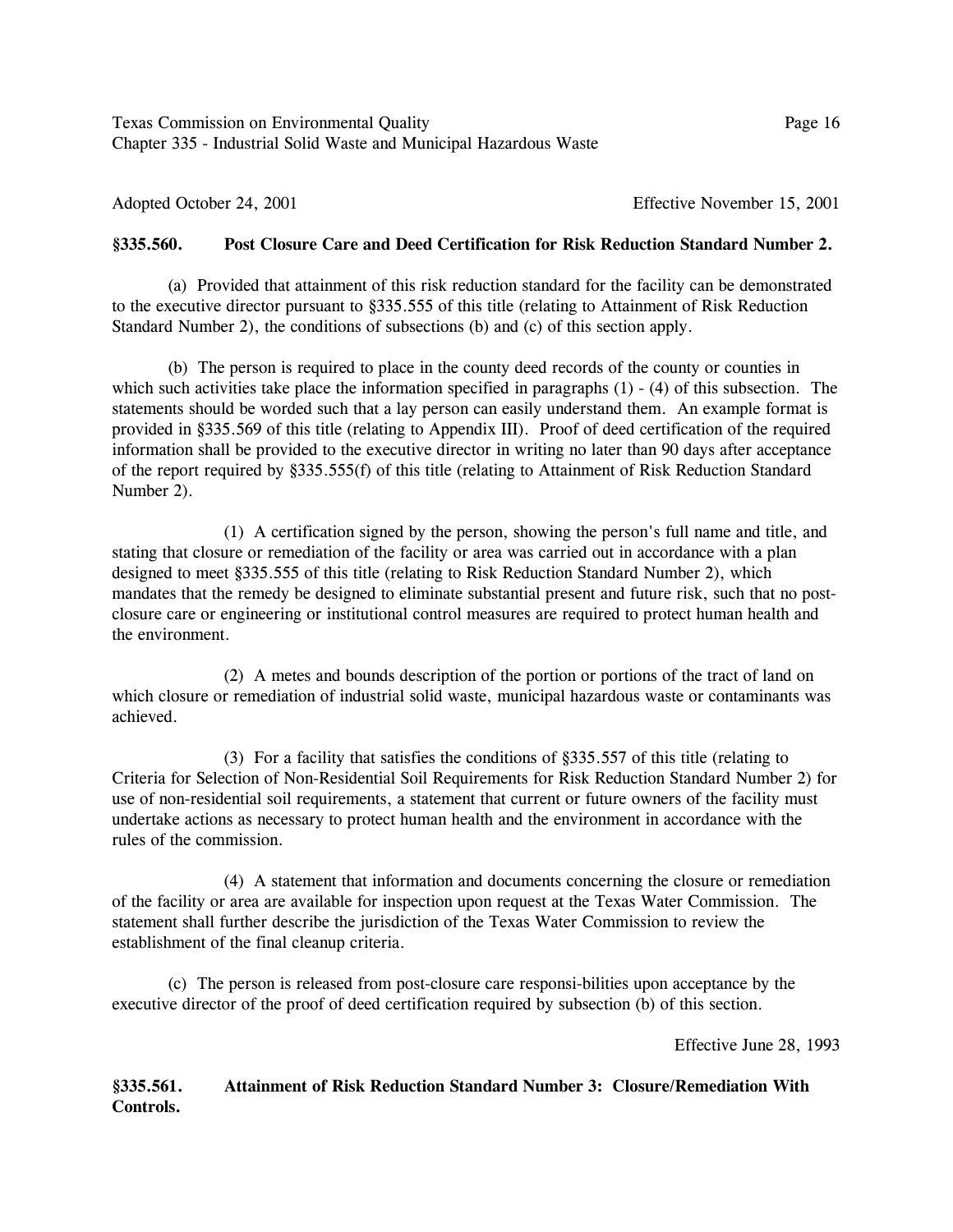Texas Commission on Environmental Quality Page 17 Chapter 335 - Industrial Solid Waste and Municipal Hazardous Waste

(a) Compliance with this standard is attained when, in the evaluation of the executive director, the person recommends the remedy which best achieves the requirements of subsections (b) - (d) of this section taking into consideration the evaluation factors of ß335.562 of this title (relating to Remedy Evaluation Factors) and then following approval subsequently completes the remedy, submits the final report required by ß335.553(b)(4) of this title (relating to Required Information), initiates any postclosure care required by ß335.565 of this title (relating to Post closure care required for Risk Reduction Standard Number 3) and completes the deed recordation requirements of §335.566 of this title (relating to Deed Recordation for Risk Reduction Standard Number 3).

(b) A remedy must be permanent or, if that is not practicable, achieve the highest degree of long-term effectiveness possible;

(c) A remedy must be cost-effective in that it achieves the best balance between long-term effectiveness and cost for alternative remedies which meet the cleanup objectives for a facility; and

(d) A remedy must achieve media cleanup requirements as specified pursuant to ß335.563 of this title (relating to Media Cleanup Requirements for Risk Reduction Standard Number 3).

Effective June 28, 1993

#### **ß335.562. Remedy Evaluation Factors for Risk Reduction Standard Number 3.**

(a) General. For closure/remediation in accordance with Risk Reduction Standard Number 3, persons shall consider the evaluation factors set forth in subsections  $(b) - (g)$  of this section when evaluating the relative abilities and effectiveness of potential remedies to achieve the requirements for remedies described in ß335.561 of this title (relating to Attainment of Risk Reduction Standard Number 3). A description of the evaluation for these factors for the proposed remedy shall be included in the corrective measure study prepared pursuant to ß335.553 (b) (3) of this title (relating to Required Information). Persons performing these evaluations shall submit to the executive director upon request such additional information as may reasonably be required to enable the executive director to determine whether such evaluation has been conducted in a manner compliant with this section.

(b) Compliance with other laws and regulations. Remedies shall be evaluated to determine attainment of cleanup requirements for other Texas or federal environmental laws which are either legally applicable to the facility or that address problems or situations that are sufficiently similar to those encountered at the facility that their use is well suited to the facility.

(c) Long-term effectiveness and permanence. Remedies shall be evaluated for long-term effectiveness. Factors that shall be considered in this evaluation include:

(1) Magnitude of risks remaining after completion of the closure or remedial action;

(2) The type, degree and duration of post-closure care required including but not limited to operation and maintenance, monitoring, inspections and reports and their frequencies, or other activities which will be necessary to protect human health and the environment;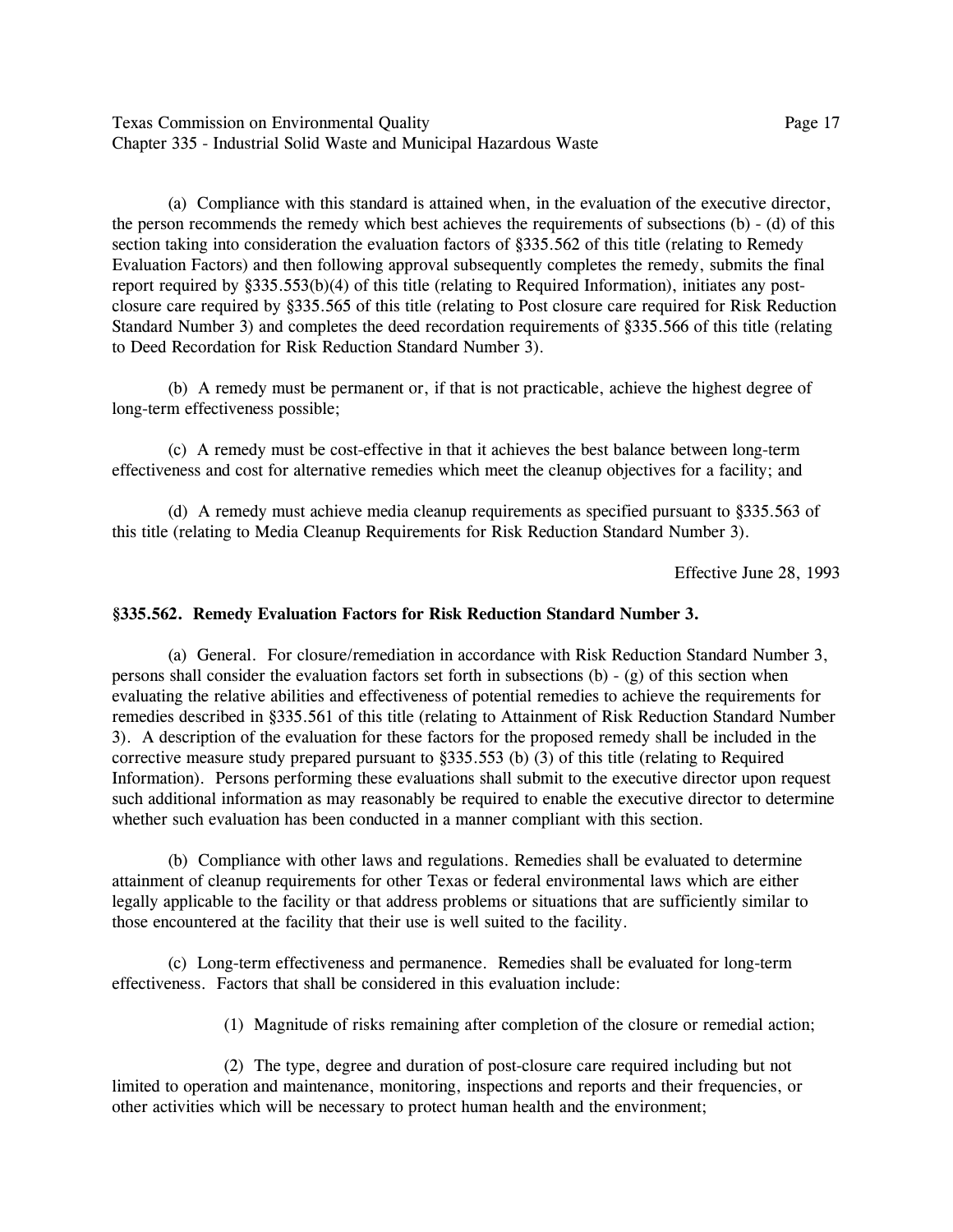Texas Commission on Environmental Quality Page 18 Chapter 335 - Industrial Solid Waste and Municipal Hazardous Waste

(3) Potential for exposure of humans and environmental receptors to contaminants remaining at the facility;

(4) Long-term reliability of any engineering and voluntary institutional controls; and

(5) Potential need for replacement of components of the remedy.

(d) Reduction of toxicity, mobility, or volume. Remedies shall be evaluated to determine the degree to which treatment could be used to significantly and irreversibly reduce the toxicity, mobility or volume of contaminants. Factors to be considered in this evaluation include:

(1) The amount of contaminants that will be treated or destroyed;

(2) The degree of expected reduction in toxicity, mobility, or volume;

(3) The type, quantity, toxicity, and mobility of contaminants remaining after treatment; and

(4) The degree to which the treatment is irreversible.

(e) Short-term effectiveness. The short-term effects of remedies shall be evaluated considering the following:

(1) Short-term risks that might be posed to the community, workers, or the environment during implementation of the remedy and the effectiveness and reliability of protective measures; and

(2) Time until protection is achieved.

(f) Implementability. The ease or difficulty of implementing the remedies shall be evaluated by considering the following types of factors:

(1) Degree of difficulty associated with constructing the remedy;

(2) Expected operational reliability of the remedy;

(3) Availability of necessary equipment and specialists;

(4) Available capacity and location of needed treatment, storage, and disposal services.

(g) Cost. The types of costs that shall be evaluated include the following:

(1) Capital costs;

(2) Operation and maintenance costs; and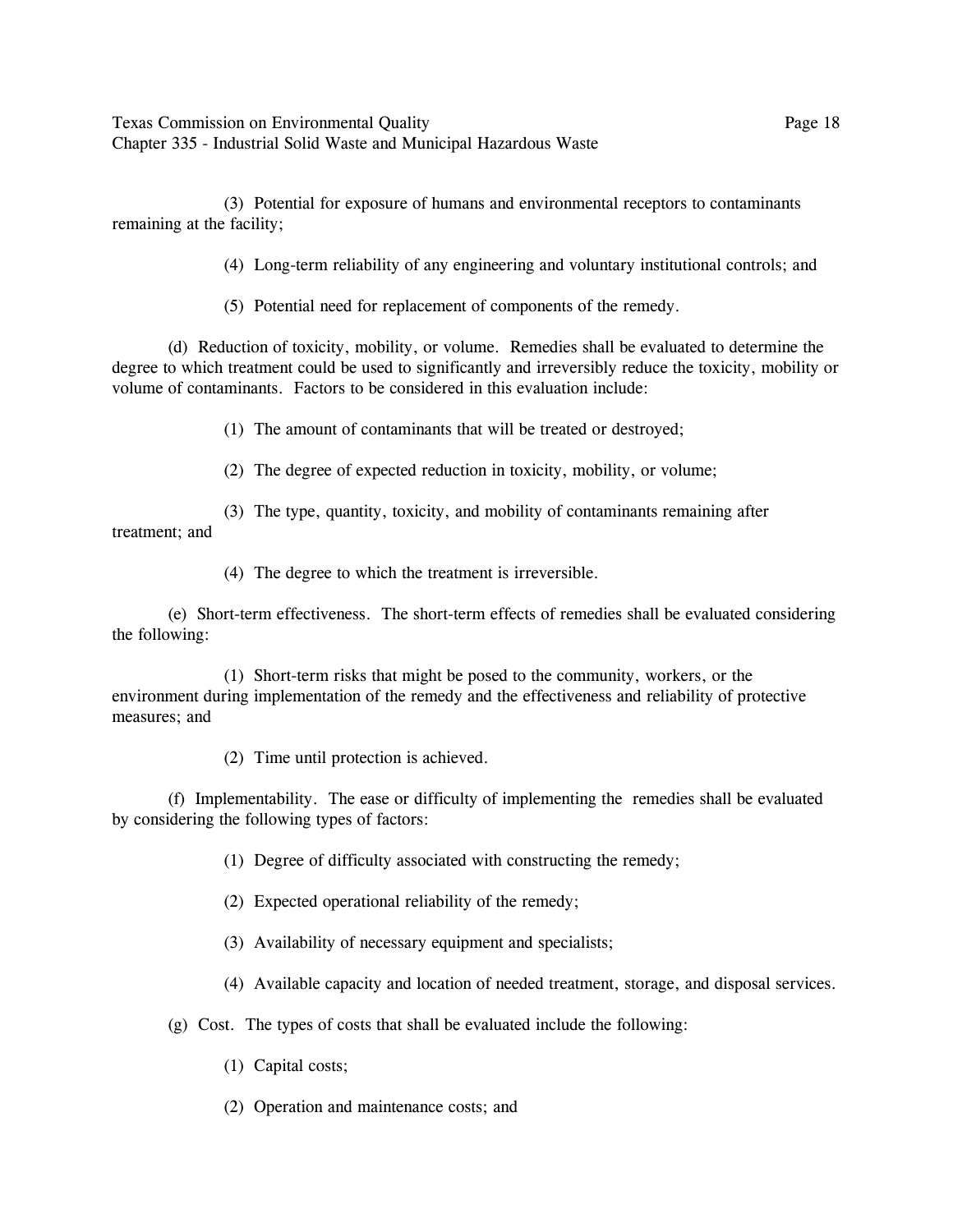(3) Net present value of capital and operation and maintenance costs.

Effective June 28, 1993

#### **ß335.563. Media Cleanup Requirements for Risk Reduction Standard Number 3.**

(a) General. For closure/remediation in accordance with Risk Reduction Standard Number 3, persons shall propose media cleanup levels in accordance with the conditions set forth in subsections (b) - (j) of this section.

(b) Carcinogens. For known or suspected carcinogens, media cleanup levels shall be established at concentrations which represent an excess upperbound lifetime risk of between one in 10,000 and one in one million. The executive director will use one in one million as a goal in establishing such concentration limits. The cumulative excess risk to exposed populations (including sensitive subgroups) shall not be greater than one in 10,000.

(c) Systemic toxicants. For systemic toxicants, media cleanup levels shall represent concentrations to which the human population (including sensitive subgroups) could be exposed on a daily basis without appreciable risk of deleterious effect during a lifetime or part of a lifetime and where:

(1) the hazard quotient, which is the ratio of a single systemic toxicant exposure level for a specified time period to a reference dose for that systemic toxicant derived from the same time period, shall not exceed one; and

(2) the hazard index shall not exceed one. The hazard index is the sum of the hazard quotients for a single or multiple systemic toxicants which affect the same target organ or act by the same method of toxicity and act through a single or multiple media exposure pathways.

(d) Additional considerations. In establishing media cleanup levels pursuant to subsections (b) and (c) of this section, the executive director may consider and may direct persons who submit plans or reports in accordance with ß335.553(b) of this title (relating to Required Information) to address the following:

(1) multiple contaminants in a medium;

(2) exposure to multiple contaminated media;

(3) reasonable expected future exposure conditions at the facility; and

(4) the technical limitations, effectiveness, practicability, or other relevant features of available remedies.

(e) Standard exposure factors. In determining media cleanup levels pursuant to subsections (b) and (c) of this section, persons shall use the standard exposure factors for residential use of the facility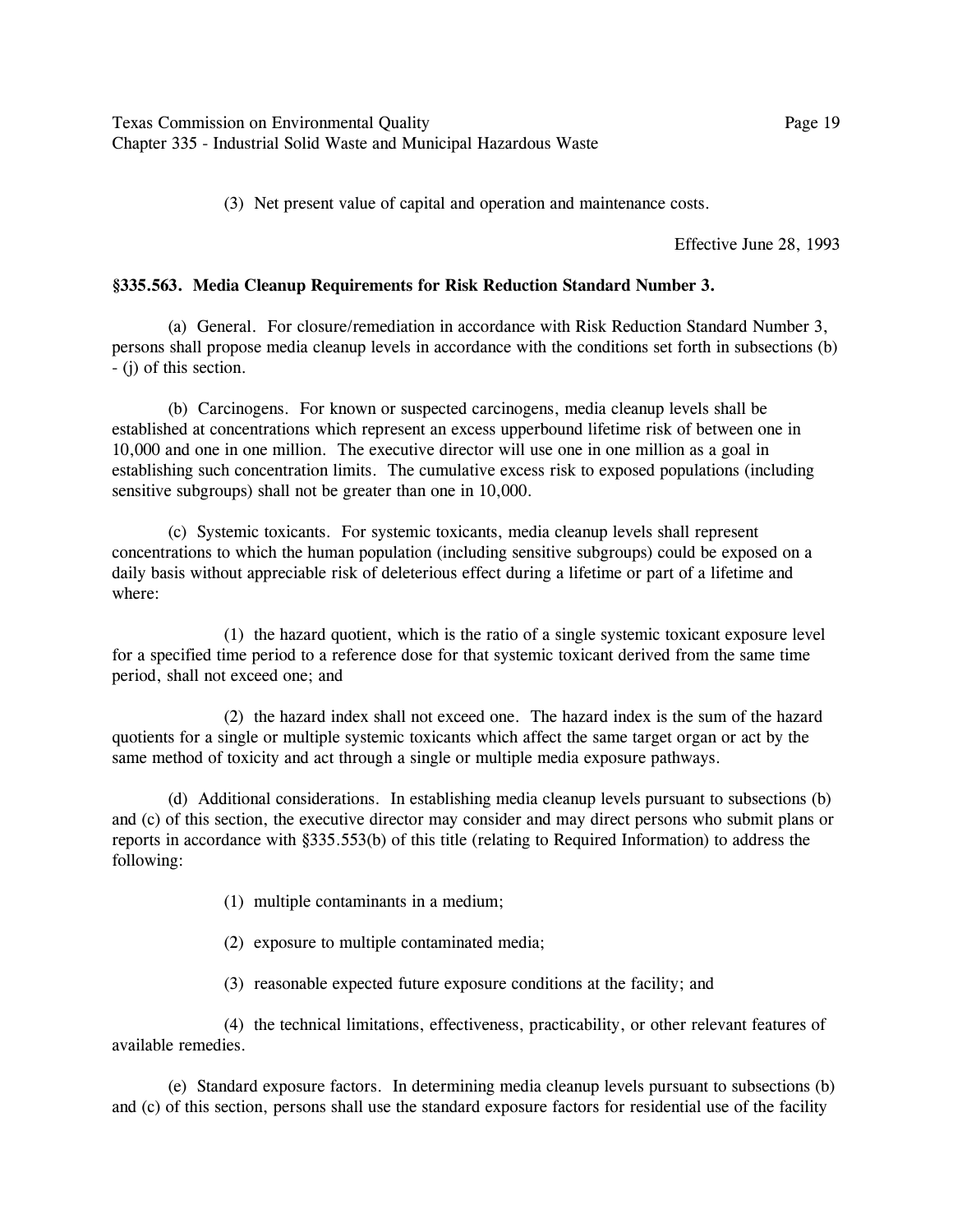Texas Commission on Environmental Quality Page 20 Chapter 335 - Industrial Solid Waste and Municipal Hazardous Waste

as set forward in Table 1 (located in ß335.553 of this title) unless the person documents to the satisfaction of the executive director that:

(1) site-specific data warrant deviation from the standard exposure factors; or

(2) a land use other than residential is more appropriate based on:

(A) historical, current, and probable future land use; and

(B) effectiveness of institutional or legal controls placed on the future use of

the land.

(f) Air. Media cleanup levels for air will be established to meet the lowest of the values determined by the requirements of paragraphs (1) - (3) of this subsection.

(1) Concentrations of contaminants in air that emanate from a facility, area of soil contamination, or plume of contaminated groundwater shall not exceed:

(A) National Ambient Air Quality Standards (NAAQS), National Emission Standards for Hazardous Air Pollutants (NESHPAS) (as found in 40 Code of Federal Regulation Parts 50 and 61 respectively) and other applicable federal standards and guidelines of the Environmental Protection Agency; and

(B) concentrations established by the commission under the Texas Clean Air Act, the state implementation plan, or other federal requirements. Permit requirements, limitations established by standard exemptions, or other requirements relative to atmospheric emissions and/or air quality may also apply.

(2) For residential exposure conditions, concentrations of contaminants in air that emanate from a facility, area of soil contamination, or plume of contaminated ground water shall not exceed concentrations that satisfy subsections (b) - (e) of this section at exposure points located both within the contaminated area and at the property boundary.

(3) For nonresidential exposure conditions, concentrations of contaminants in air that emanate from a facility, area of soil contamination, or plume of contaminated groundwater shall not exceed either OSHA permissible exposure limits, threshold limit values or other criteria applicable to an industrial exposure setting within the facility boundaries or concentrations that satisfy subsections (b) - (e) of this section at the property boundary.

(g) Surface water. In determining the necessity for remediation at the facility, persons shall utilize Chapter 307 of this title (relating to Texas Surface Water Quality Standards) or, if those values are not available, maximum contaminant levels (MCLs) promulgated under the Safe Drinking Water Act or, if MCLs are not available or appropriate, values calculated pursuant to subsections (b) - (e) of this section based upon human ingestion of the water or other site-specific exposure pathway. Any discharge or release into or adjacent to surface water, including storm water runoff, occurring during or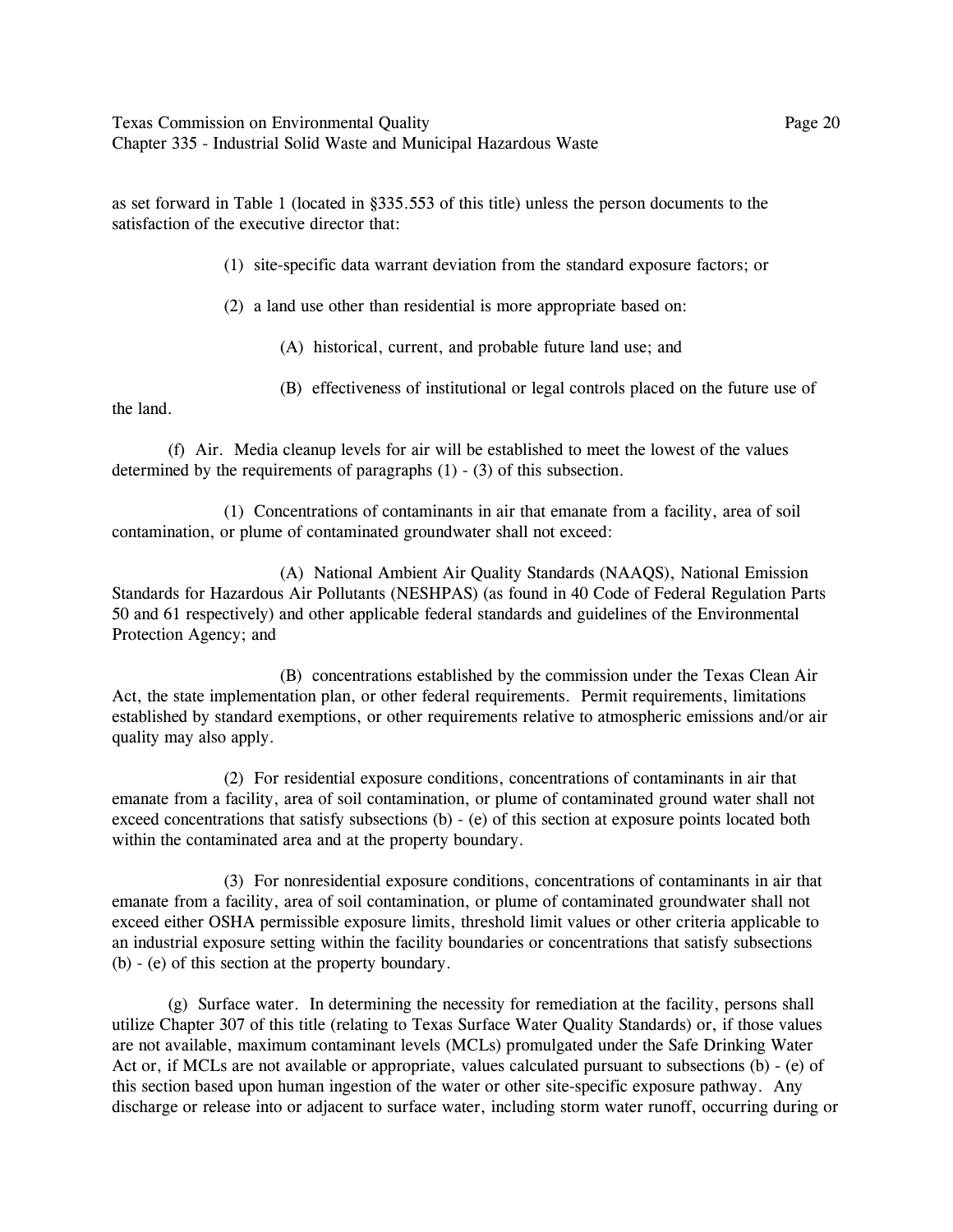Texas Commission on Environmental Quality Page 21 Chapter 335 - Industrial Solid Waste and Municipal Hazardous Waste

after attainment of Risk Reduction Standard Number 3, shall be compliant with Chapter 307 of this title and may be subject to the permitting requirements of Chapter 305 of this title (relating to Consolidated Permits) or other authorization from the commission.

(h) Groundwater. Media cleanup levels for groundwater that is a current or potential source of drinking water as defined in paragraph (1) of this subsection shall not exceed MCLs promulgated under the Safe Drinking Water Act or, if MCLs are not available, values calculated according to subsections (b) - (e) of this section based upon human ingestion of the water. Cleanup levels for groundwater may be subject to the modifications of paragraphs (2) - (4) of this subsection.

(1) Groundwater that has a background total dissolved solids (TDS) content less than or equal to 10,000 milligrams per liter (mg/L) and that occurs within a geologic zone that is sufficiently permeable to transmit water to a pumping well in usable quantities shall be considered a current or potential source of drinking water for the purpose of determining cleanup levels.

(2) The cleanup levels shall be achieved throughout the plume of contaminated groundwater, with the exception of the circumstances described in subparagraphs (A) - (C) of this paragraph:

(A) when alternate concentration limits of ß335.160(b) of this title (relating to Alternate Concentration Limits) have been approved in a permit issued by the commission for a hazardous waste management facility;

(B) when the selected remedy calls for waste to be left in place and when appropriate control measures are installed or operated, the executive director may authorize the zone underlying the area encompassing the original source(s) of release to be excluded from this requirement;

(C) when the person documents to the executive director's satisfaction pursuant to subsection (e) of this section that a future land use other than residential is appropriate for the facility or area and further demonstrates that institutional or legal controls will effectively prevent use of the contaminated groundwater, the extent of plume remediation may be determined in a manner consistent with  $§335.160(b)$  of this title.

(3) The executive director may determine that remediation of groundwater to the extent required in paragraphs (1) or (2) of this subsection is not necessary if the person demonstrates to the executive director's satisfaction that:

(A) the contaminant is present in groundwater that is not a current or potential source of drinking water and the contaminated groundwater is not hydraulically connected with and is not likely to migrate to either surface water or to groundwater that is a current or potential source of drinking water; or

(B) restoration of the groundwater to these levels is technically impracticable.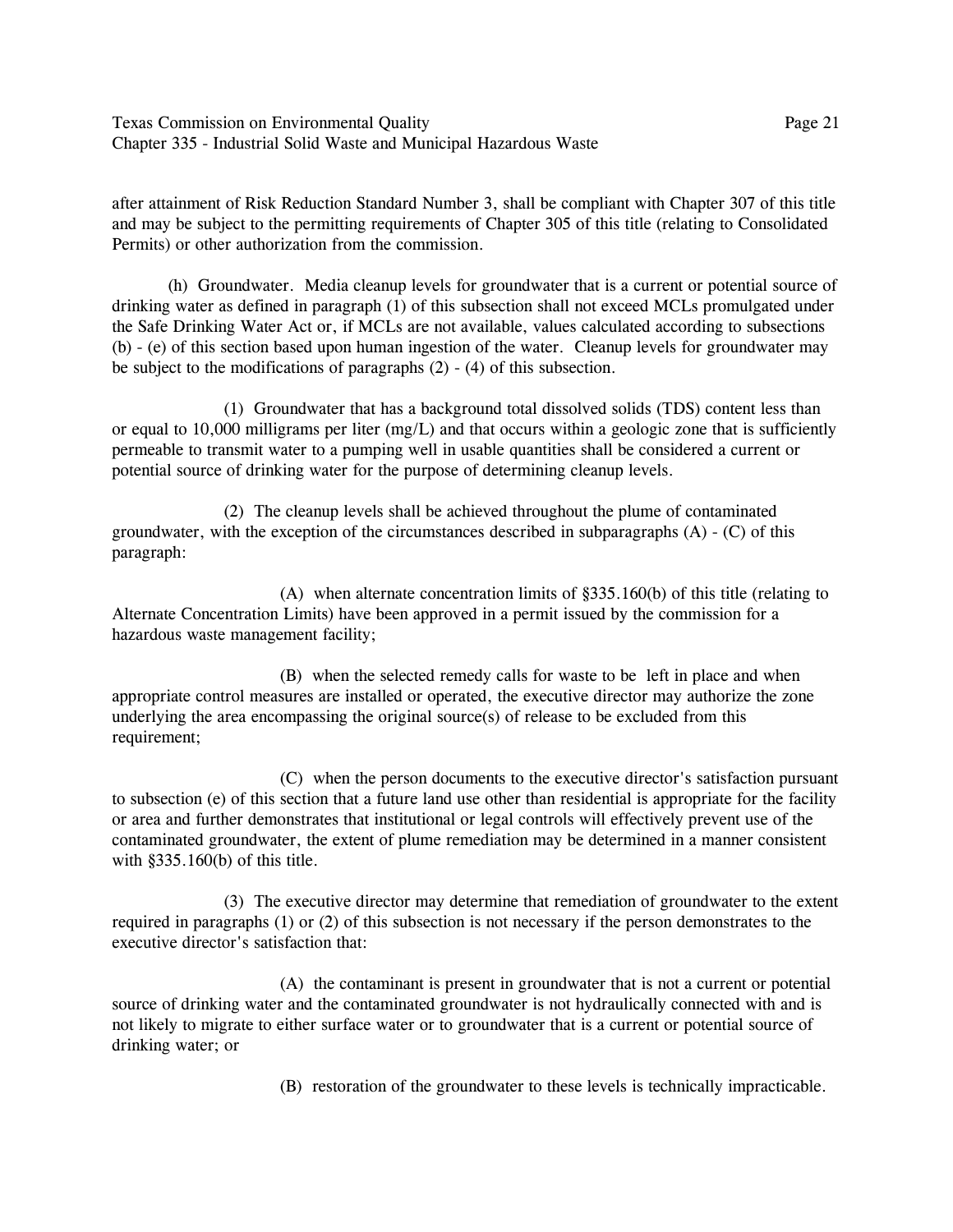Texas Commission on Environmental Quality **Page 22** Page 22 Chapter 335 - Industrial Solid Waste and Municipal Hazardous Waste

(4) If a determination is made pursuant to paragraph (3) of this subsection, the executive director may require any alternative measures or cleanup levels that are necessary to protect human health and the environment. At a minimum, for all cases described in this subsection, phaseseparated non-aqueous liquids shall be removed from groundwater zones to the extent practicable.

(i) Soil. Concentrations of contaminants in soil shall not exceed the following values:

(1) the values calculated pursuant to subsections (b) - (d) of this section based upon human ingestion of the soils at all points where direct contact exposure to the soils may occur; and

(2) values which will allow the air, surface water, and groundwater cleanup levels specified in subsections (f) - (h) of this section, respectively, to be maintained over time taking into account the effects of engineering controls.

(A) Such determinations shall be based on sound scientific principles including fate and transport evaluation of contaminant migration. Procedures and conclusions shall be documented to the satisfaction of the executive director.

(B) The executive director may require the evaluation of additional migration pathways beyond those listed in this section if determined necessary. Such additional pathways may include but are not limited to, food chain contamination, impairment of soil for agricultural purposes, phytotoxicity, accumulations of contaminants in sediment of surface water bodies, or other impairments of natural resources, land, or water use.

(i) Other adjustments. Cleanup levels may be adjusted according to paragraphs  $(1)$  -  $(3)$  of this subsection.

(1) If the practical quantitation limit (PQL) or the background concentration (represented by results of analyses of samples taken from media that are not affected by waste management or industrial activities) for a contaminant is greater than the cleanup level determined by procedures of this section, then the greater of the PQL or background shall become the cleanup level.

(2) Other scientifically valid published criteria, such as, but not limited to threshold limit values for air and secondary maximum contaminant levels for water, shall be utilized as cleanup levels for contaminants for which the procedures of this section are not appropriate (e.g., mixtures or substances that do not have toxicological data) or that do not exceed standards or criteria protective of human health as determined by the procedures of this section but otherwise adversely impact environmental quality, or the public welfare and safety, or present objectionable characteristics (e.g., taste, odor, etc.), or make a natural resource unfit for use.

(3) More stringent cleanup levels may be established for a facility than are specified in this section if, by utilizing available guidance or scientific literature, the executive director determines that it is necessary to protect environmental receptors.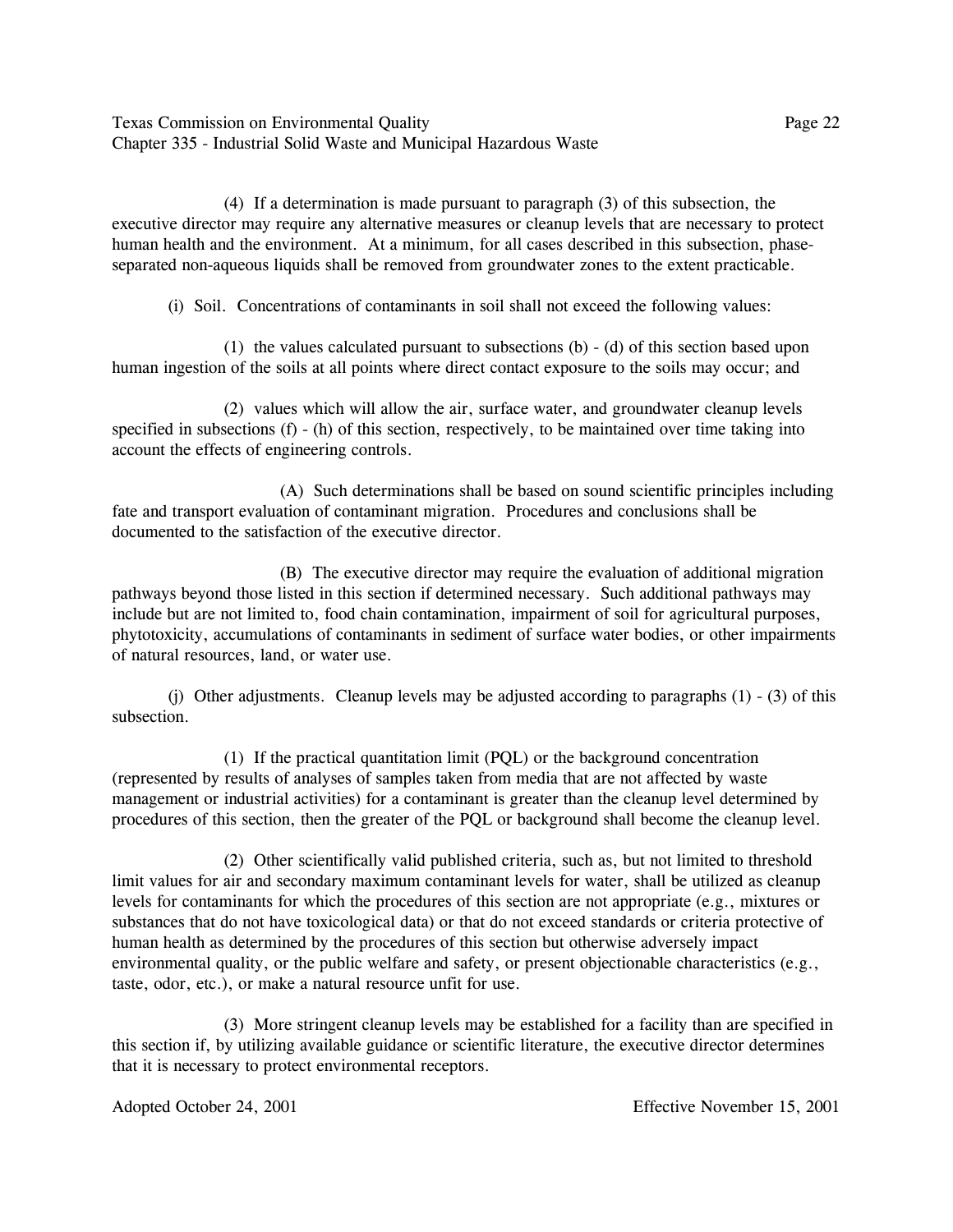Texas Commission on Environmental Quality Page 23 Chapter 335 - Industrial Solid Waste and Municipal Hazardous Waste

### **ß335.564. Post Closure Care not required for Risk Reduction Standard Number 3.**

In cases under Risk Reduction Standard Number 3 where the executive director determines that neither engineering nor institutional control measures are required to protect human health and the environment, the person is released from post closure care responsibilities but is required to deed record the facility in accordance with ß335.566 of this title (relating to Deed Recordation for Risk Reduction Standard Number 3).

Effective June 28, 1993

### **ß335.565. Post closure care required for Risk Reduction Standard Number 3.**

In cases under Risk Reduction Standard Number 3 where the executive director determines that either engineering or institutional control measures are required to protect human health and the environment, the person shall comply with the requirements of paragraphs (1) and (2) below, as applicable, and deed record the facility in accordance with ß335.566 of this title (relating to Deed Recordation for Risk Reduction Standard Number 3).

(1) Carry out the post-closure requirements as evaluated and approved by the remedy evaluation process described in §335.562 of this title (relating to Remedy Evaluation Factors).

(2) For hazardous waste storage, processing or disposal facilities, the person must also satisfy the applicable requirements of Subchapters E and F of this chapter (relating to Interim Standards for Hazardous Waste Storage, Processing, or Disposal Facilities; and Permitting Standards for Owners and Operators of Hazardous Waste Storage, Processing, or Disposal Facilities, respectively).

Effective June 28, 1993

### **ß335.566. Deed Recordation for Risk Reduction Standard Number 3.**

(a) Within 90 days after acceptance by the executive director of the final report referenced in ß335.561(a) of this title (relating to Attainment of Risk Reduction Standard Number 3), the person must record in the county deed records of the county or counties in which such activities take place the information specified in subsections (b) - (e) of this section and submit written proof of such recordation to the executive director. The statements should be worded such that a lay person can easily understand them. An example format is provided in ß335.569 of this title (relating to Appendix III).

(b) A certification, signed by the person, showing the person's full name and title, and stating: that remediation of the facility or area was carried out in accordance with a plan designed to meet ß335.561 of this title (relating to Risk Reduction Standard Number 3), which mandates that the remedy be designed to eliminate or reduce to the maximum extent practicable, substantial present and future risk; and whether continued post-closure care or engineering or institutional control measures ("Post-Closure Measures") are required to protect human health and the environment together with a description of any required Post-Closure Measures;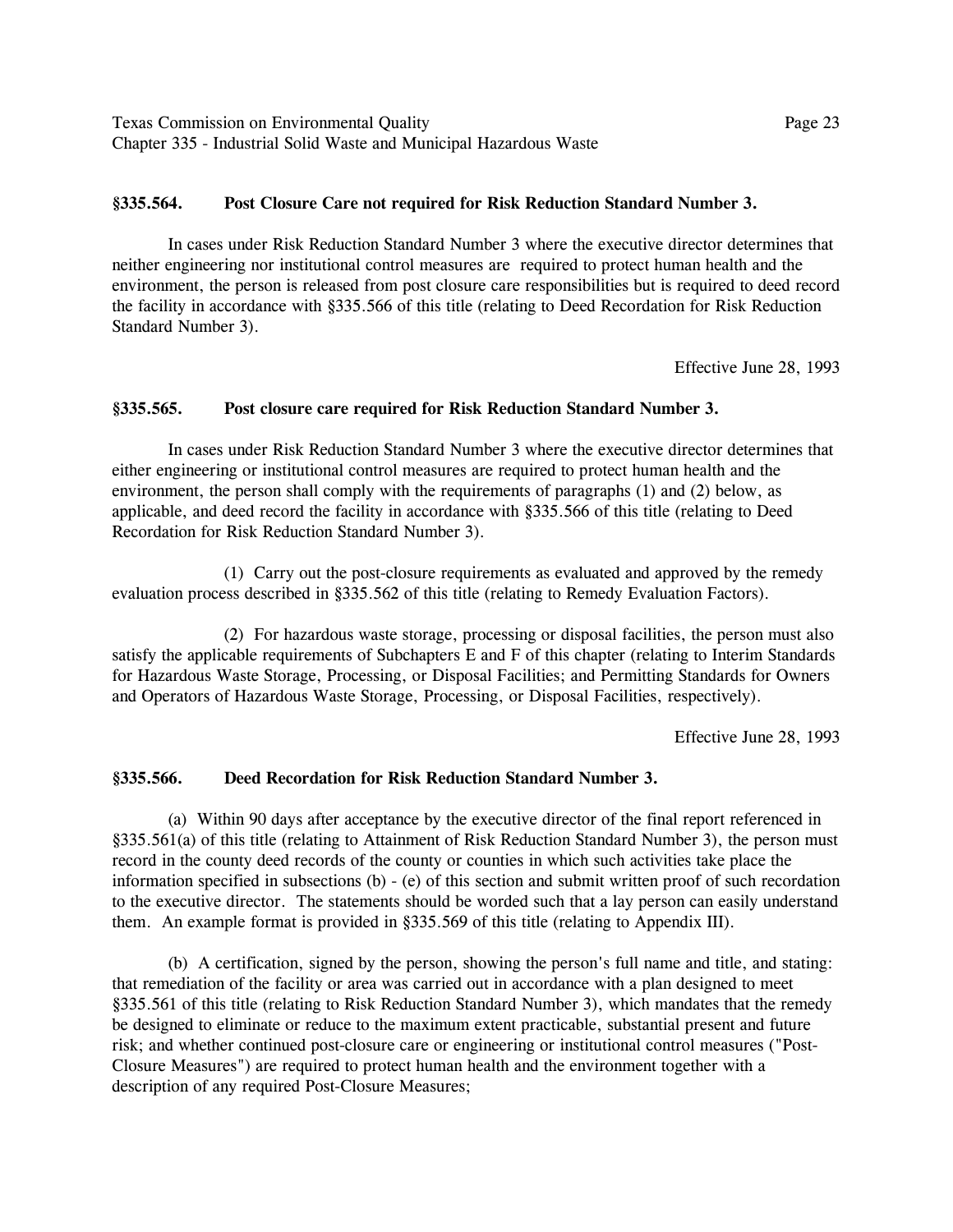Texas Commission on Environmental Quality Page 24 Chapter 335 - Industrial Solid Waste and Municipal Hazardous Waste

(c) A description of any institutional or legal controls placed by the person on the future use of the property. The notice shall indicate that the current or future owner must undertake actions as necessary to protect human health and the environment in accordance with the rules of the commission.

(d) A metes and bounds description of the portion or portions of the tract of land on which closure or remediation of industrial solid waste, municipal hazardous waste or contaminants was achieved; and

(e) A statement that information and documents concerning the closure or remediation of the facility or area are available for inspection upon request at the Texas Water Commission. The statement shall further describe the jurisdiction of the Texas Water Commission to review the establishment of the final cleanup criteria.

Effective June 28, 1993

#### **ß335.567. Appendix I.**

Derivation of Reduced Equations for Calculation of Medium Specific Concentrations of Risk Reduction Standard Number 2.

Equation 1 - MSC for Ingestion of Water; Carcinogenic Effects:

85.16 TR

 $MSC =$ 

 $Sf_{o}$ 

is derived from the following expression:

TR x BW x  $AT_c$  x 365 days/yr

 $MSC =$ 

 $Sf_0$  x  $IR_w$  x  $EF$  x  $ED$  x A

Equation 2 - MSC for Ingestion of Soils and Inhalation of Volatiles and Particulates; Residential Scenario; Carcinogenic Effects:

## 5110 TR

 $[((7.98 \times 10^3) \times SF_0) + (SF_i \times [(450/VF) + (9.72 \times 10^8)])]$ 

is derived from the following expression:

TR x BW x  $AT_c$  x 365 days/yr

 $MSC =$ 

 $MSC =$ 

EF [(BW x SF<sub>o</sub> x 10<sup>-6</sup> Kg/mg x IF<sub>soil/adj.</sub>) + (SF<sub>i</sub> x ED x IR<sub>air</sub> x [1/VF + 1/PEF])]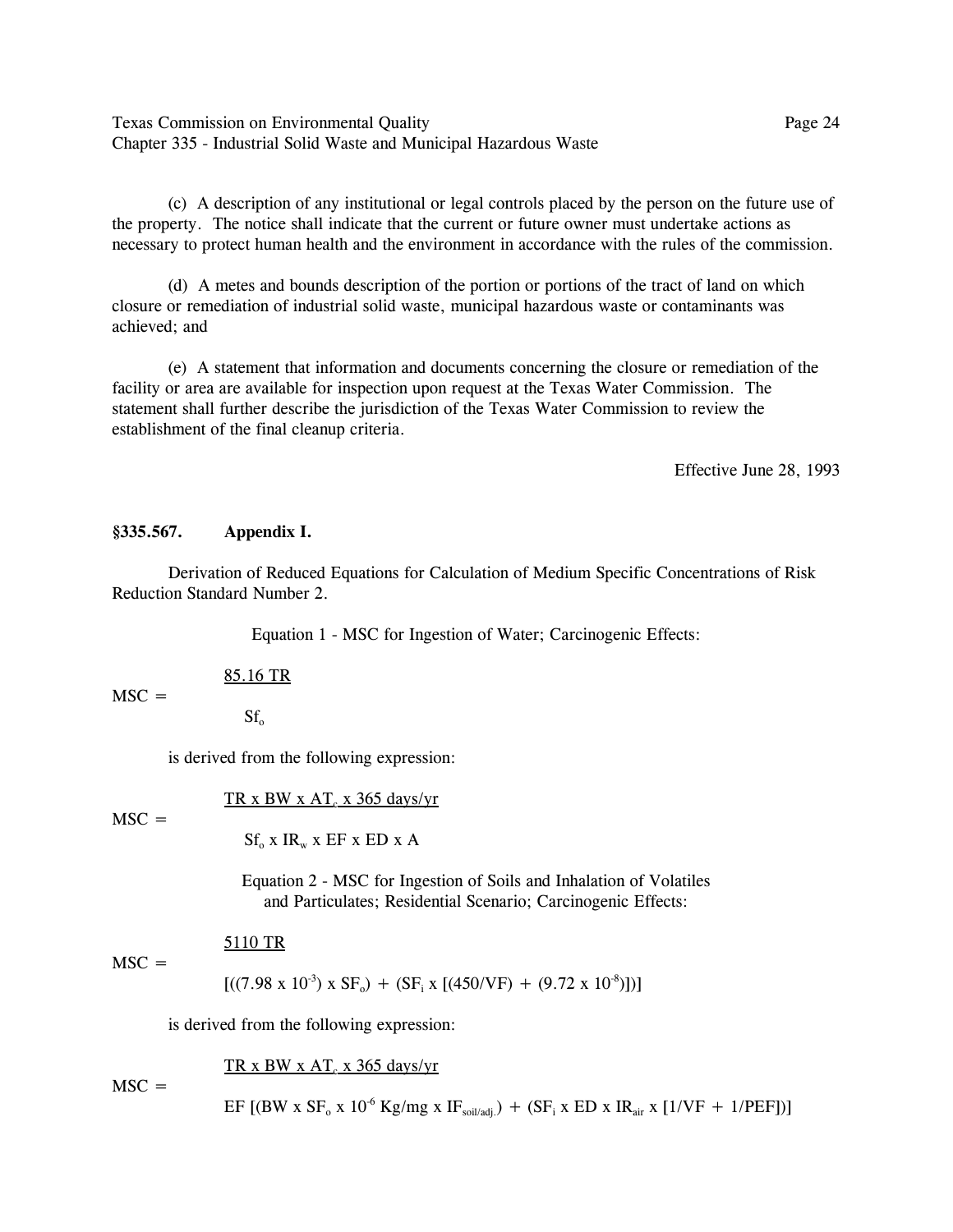Texas Commission on Environmental Quality Page 25 Chapter 335 - Industrial Solid Waste and Municipal Hazardous Waste

Equation 3 - MSC for Ingestion of Water; Systemic Toxicant Effects:

### $MSC = 36.5$  RfD<sub>o</sub>

is derived from the following expression:

THI x  $RfD_0$  x BW x  $AT_s$  x 365 days/yr

 $MSC =$ 

 $MSC =$ 

 $MSC =$ 

 $Ir_{w}$  x EF x ED x A

Equation 4 - MSC for Ingestion of Soils and Inhalation of Volatiles and Particulates; Residential Scenario; Systemic Toxicant Effects:

#### 2190  $MSC =$

 $[(7.98 \times 10^{-3} / \text{RfD}_0) + ((1 / \text{RfD}_i) \times [(450 / \text{VF}) + (9.72 \times 10^{-8})])]$ 

is derived from the following expression:

THI x BW x  $AT$ <sub>s</sub> x 365 days/yr

EF [((1/RfD<sub>o</sub>) x BW x 10<sup>-6</sup> Kg/mg x IF<sub>soil/adj</sub>) + ((1/RfD<sub>i</sub>) x ED x IR<sub>air</sub> [1/VF + 1/PEF])]

Equation 5 - MSC for Worker Ingestion of Soils and Inhalation of Volatiles and Particulates; Carcinogenic Effects:

286.16 TR

 $[ ( (5 \times 10^{-5}) \times SF_0) + (SF_i \times [(20/VF) + (4.3 \times 10^{-9})]) ]$ 

is derived from the following expression:

$$
\underline{\text{TR x BW x AT}_c \text{ x 365 days/yr}}
$$

 $MSC =$  $EF$  x  $ED$  x  $[(SF_0 \times 10^{-6} \text{Kg/mg} \times IR_{soil}) + (SF_i \times IR_{air} \times [1/VF + 1/PEF])]$ 

> Equation 6 - MSC for Worker Ingestion of Soils and Inhalation of Volatiles and Particulates; Systemic Toxicant Effects:

102.2

 $MSC =$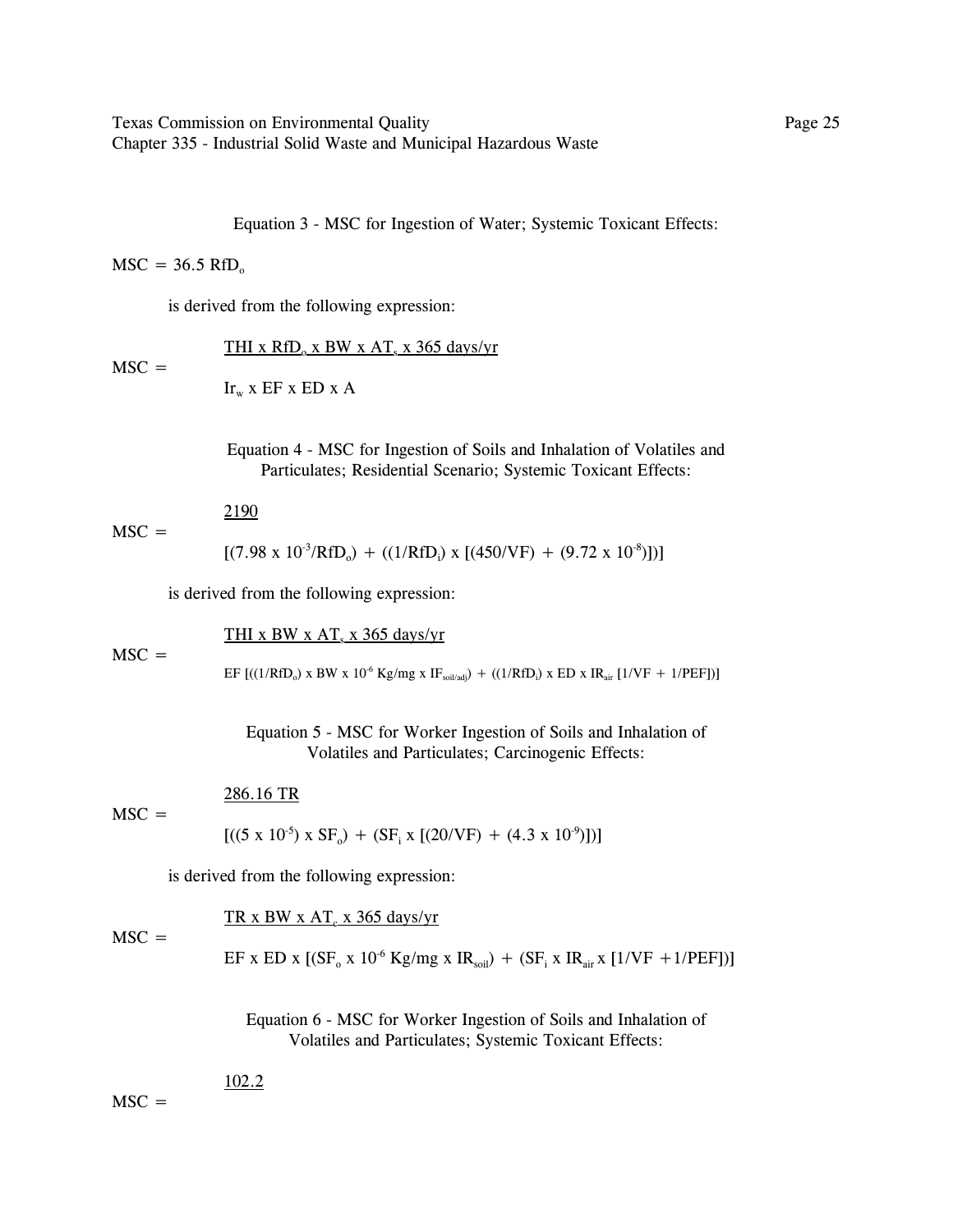Texas Commission on Environmental Quality Page 26 Chapter 335 - Industrial Solid Waste and Municipal Hazardous Waste

$$
[(5 \times 10^{-5} / \text{RfD}_{0}) + ((1 / \text{RfD}_{i}) \times [(20 / \text{VF}) + (4.3 \times 10^{-9})])]
$$

is derived from the following expression:

THI x BW x  $AT_s$  x 365 days/yr

 $MSC =$ 

EF x ED x 
$$
[(1/RFD_0) \times 10^{-6} \text{ Kg/mg} \times IR_{\text{soil}}) + ((1/RFD_i) \times IR_{\text{air}} \times (1/VF + 1/PEF))]
$$

## VF: Parameters, Definitions and Values for the Soil to Air Volatilization Factor

 $VF(m^3/kg) = (\underline{LS} \times \underline{V} \times \underline{DH})$  $(kg) = (LS X V X DH)$  X  $(3.14 X \alpha X T)^{1/2}$ A (2 X  $D_{ei}$  X E X  $K_{as}$  X  $10^{3}$  kg/g)

### SITE DATA/DEFAULT FACTORS:

| LS            | Length of contaminated area (m)                     |     | 45           |
|---------------|-----------------------------------------------------|-----|--------------|
| E             | true soil porosity (unitless)                       |     | 0.35         |
| V             | wind speed in mixing zone $(m/s)$                   |     | 2.25         |
| ps            | true soil density $(g/cm^3)$                        | $=$ | 2.65         |
| DH            | diffusion height (m)                                | $=$ | 2            |
| T             | exposure interval (s)                               |     | $7.90e + 08$ |
| A             | area of contamination $(cm2)$                       | $=$ | $2.03e + 07$ |
| <sub>OC</sub> | organic carbon content,<br>soil fraction (unitless) |     | 0.02         |

## CHEMICAL SPECIFIC DATA:

- H Henry's Law Constant (atm-m<sup>3</sup>/mol).
- $K_{oc}$  Organic Carbon Partition Coefficient (cm<sup>3</sup>/g).
- $D_{ei}$  Effective Diffusivity (cm<sup>2</sup>/sec), calculated from Di X  $E^{0.33}$ .
- Kd Soil-water partition coefficient  $(cm<sup>3</sup>/g)$ , calculated from Koc X OC.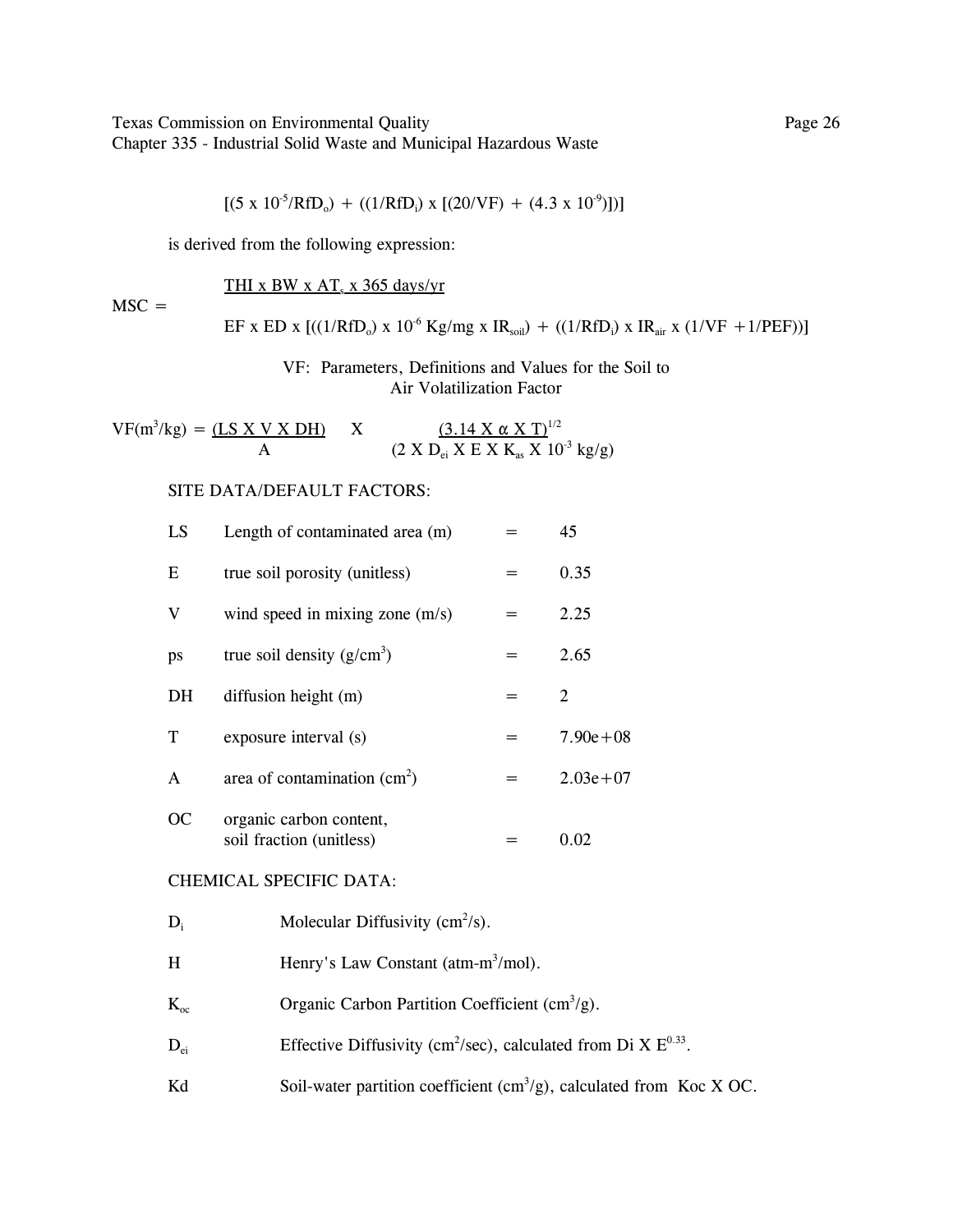Texas Commission on Environmental Quality **Page 27** Page 27 Chapter 335 - Industrial Solid Waste and Municipal Hazardous Waste

 $\alpha$  Alpha,  $\text{(cm}^2\text{/s)}$  =  $\sqrt{s}$  =  $(\text{Dei X E})$  $E + (p_s)(1-E)/K_{as}$ 

 $K_{as}$  Soil/air partition coefficient (g soil/cm<sup>3</sup> air). Calculated from  $K_{as} = (H/Kd) X 41$ .

Parameters, Definitions and Values used in Equations 1 - 6 are displayed in the following table: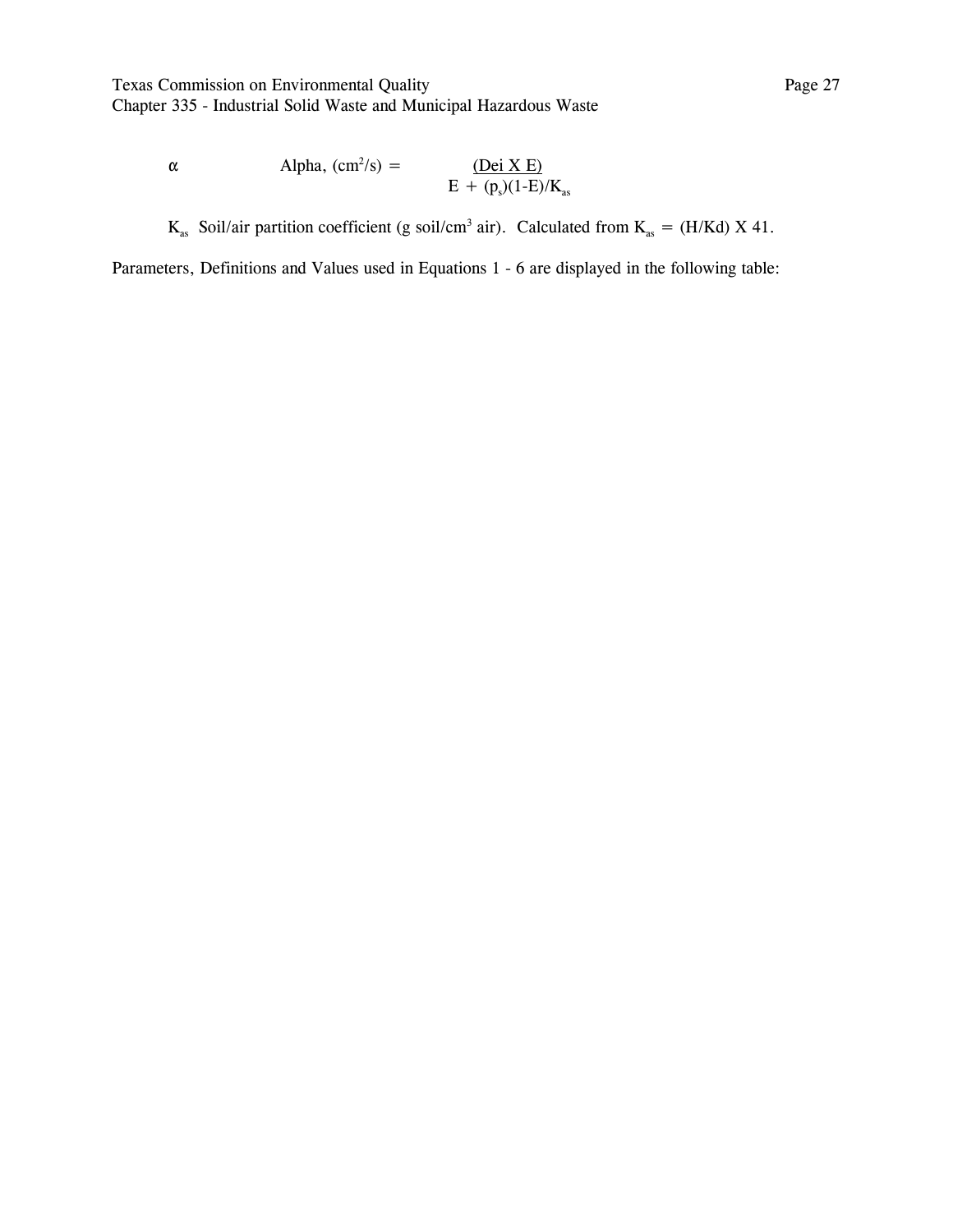| Parameters        | Definitions (Units)                                                                        | Values                                                                               |
|-------------------|--------------------------------------------------------------------------------------------|--------------------------------------------------------------------------------------|
| <b>MSC</b>        | Medium Specific Concentration (mg/Kg)                                                      | chemical-specific                                                                    |
| TR                | Target excess individual lifetime cancer risk (unitless)<br>Target hazard index (unitless) | 10 <sup>-6</sup> for Class A and B carcinogens;<br>$10^{-5}$ for Class C carcinogens |
| THI               | Oral cancer slope factor $((mg/Kg-day)^{-1})$                                              | $\mathbf{1}$                                                                         |
| SF <sub>o</sub>   | Inhalation cancer slope factor $((mg/Kg-day)^{-1})$                                        | chemical-specific                                                                    |
| $SF_i$            | Oral chronic reference dose (mg/Kg-day)                                                    | chemical-specific                                                                    |
|                   | Inhalation chronic reference dose (mg/Kg-day)                                              | chemical-specific                                                                    |
| $RfD_0$           | Adult body weight (Kg)                                                                     |                                                                                      |
| $RfD_i$           | Averaging time for carcinogens (yr)                                                        | chemical-specific                                                                    |
|                   | Averaging time for systemic toxicants (yr)                                                 | 70 Kg                                                                                |
| <b>BW</b>         | Exposure frequency (days/yr)                                                               | 70 yr                                                                                |
| $AT_c$            | Exposure duration (yr)                                                                     |                                                                                      |
| AT <sub>s</sub>   | Daily water ingestion rate<br>(liter/day)                                                  | 30 yr residential<br>25 yr worker                                                    |
| EF                | Workday soil ingestion rate<br>(mg/day)                                                    | 350 residential<br>250 worker                                                        |
| ED                | Age-adjusted ingestion factor (mg-yr/Kg-day)                                               | 30 yr residential<br>25 yr worker                                                    |
| $IR_{w}$          | Daily indoor inhalation rate $(m^3/day)$                                                   | 2 l/day residential<br>1 l/day worker                                                |
|                   | Particulate emission factor $(m^3/Kg)$                                                     | 50 mg/day                                                                            |
| $IR_{\rm soil}$   | Soil-to-air volatilization factor                                                          |                                                                                      |
| $IF_{soil/adj}$   | Absorption factor                                                                          | 114 mg-yr/Kg-day                                                                     |
| IR <sub>air</sub> |                                                                                            | $15 \text{ m}^3$ /day residential<br>$20 \text{ m}^3/8$ hr day worker                |
| PEF               |                                                                                            | $4.63\ \text{x}\ 10^9\ \text{m}^3\text{/Kg}$                                         |
| <b>VF</b>         |                                                                                            | chemical-specific                                                                    |
| A                 |                                                                                            | $\mathbf{1}$                                                                         |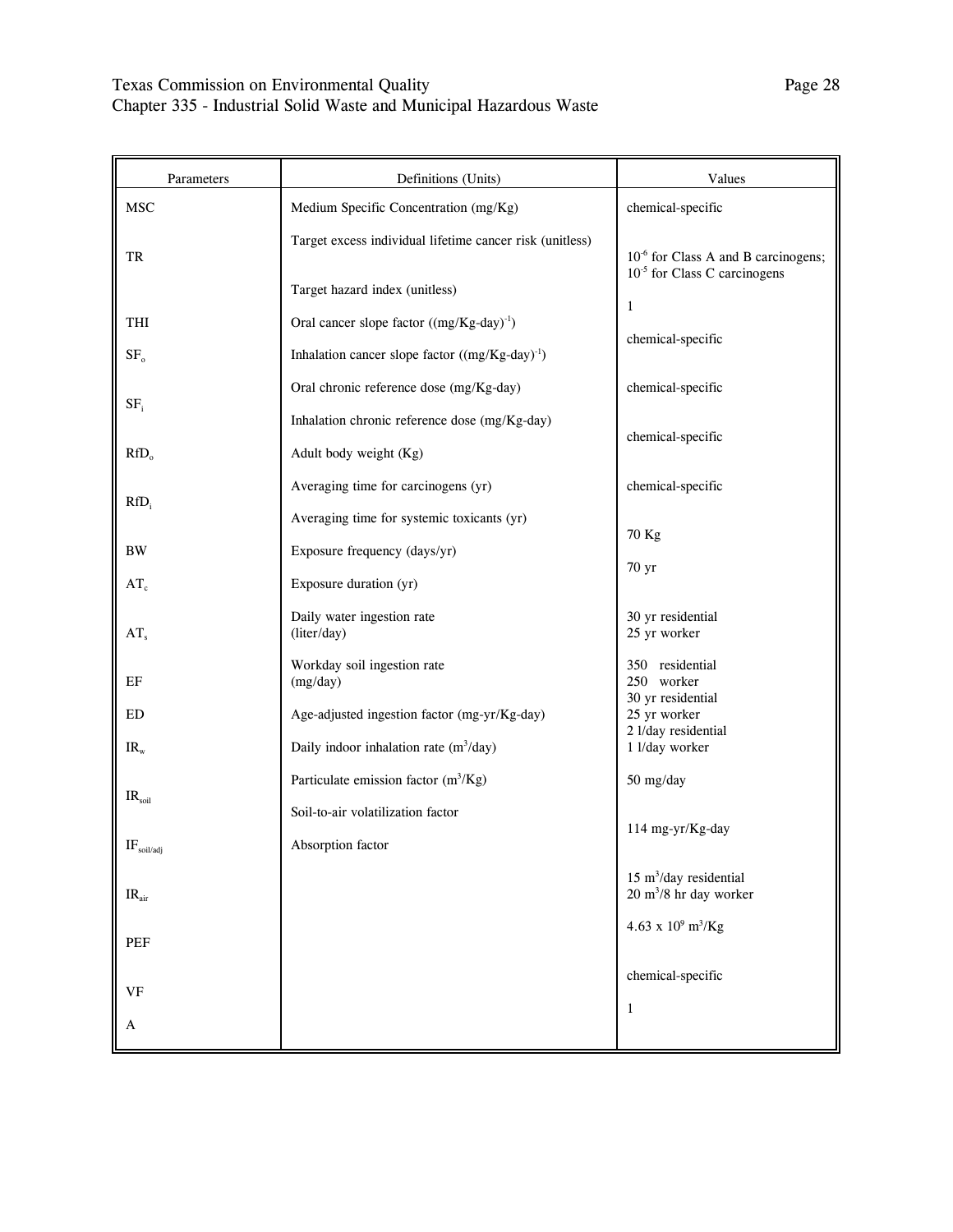Reference: U.S. EPA, OSWER Directive 9285.7-01B, Dec. 13, 1991, Human Health Evaluation Manual, Part B: "Development of Risk-based Preliminary Remediation Goals"

### Effective June 28, 1993

### **ß335.568. Appendix II.**

Examples of Medium-Specific Concentrations, Standards and Criteria for Health-Based Closure/Remediation (See ß335.558 of this title (relating to Medium Specific Consentration of Risk Reduction Standards Number 2.))

| $CAS \#$       |     | Chemical Abstracts Service Number for the Specific Compound.                                                                                          |
|----------------|-----|-------------------------------------------------------------------------------------------------------------------------------------------------------|
| <b>GW</b>      | $=$ | Ground Water. Maximum Concentration in Ground Water (mg/L) for<br>residential exposure conditions.                                                    |
| <b>GWP-Res</b> | $=$ | Ground-Water Protection Standard for Residential Use. Concentration in<br>Residential Soil Assumed Protective of Ground Water Considering Cross-media |
|                |     | Contamination of Ground Water from Contaminated Soil (mg/kg).                                                                                         |
| GWP-Ind        | $=$ | Ground-Water Protection Standard for Industrial Use. Concentration in                                                                                 |
|                |     | Industrial Soil Assumed Protective of Ground Water Considering Cross-media                                                                            |
|                |     | Contamination of Ground Water from Contaminated Soil (mg/kg).                                                                                         |
| <b>SAI-Res</b> | $=$ | Soil/Air and Ingestion Standard for Residential Use. Maximum Concentration                                                                            |
|                |     | in Residential Soil Considering Cross-media Contamination of Air and the                                                                              |
|                |     | Human Ingestion and Inhalation Pathways (mg/kg).                                                                                                      |
| SAI-Ind        | $=$ | Soil/Air and Ingestion Standard for Industrial Use. Maximum Concentration in                                                                          |
|                |     | Industrial Soil Considering Cross-media Contamination of Air and the Human                                                                            |
|                |     | Ingestion and Inhalation Pathways (mg/kg).                                                                                                            |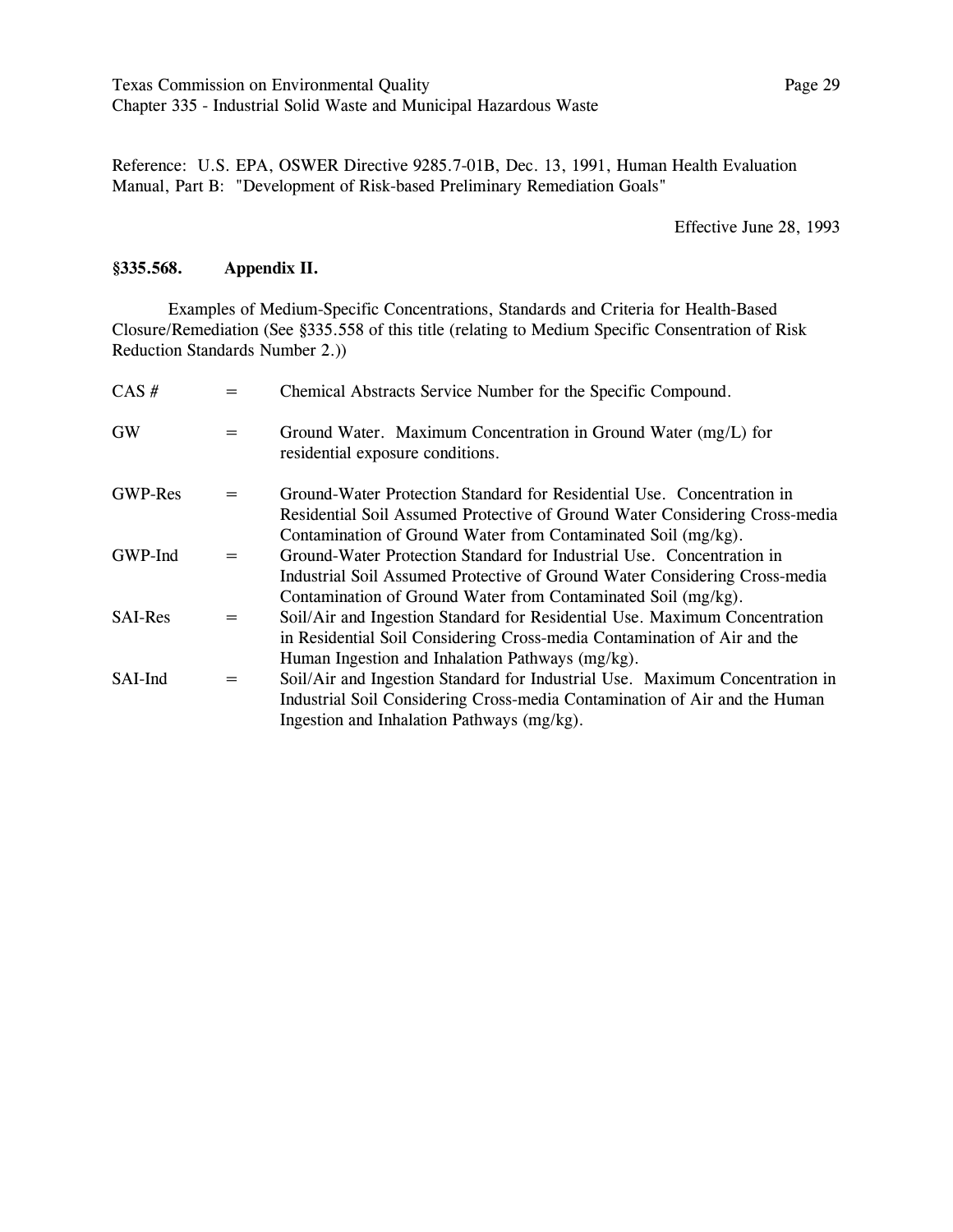| CONSTITUENT        | CAS #                       | GW             | $(1 -$<br>4) | $GWP-R$<br>es  | (1,<br>5) | $GWP-I$<br>nd  | (1,<br>6) | $SAT-R$<br>es  | (1, 7)<br>$\mathbf{r}$<br>10,1<br>1) | $SAT-I$<br>nd  | (1, 8)<br>10,1<br>1) |
|--------------------|-----------------------------|----------------|--------------|----------------|-----------|----------------|-----------|----------------|--------------------------------------|----------------|----------------------|
| Acenaphthene       | $83 - 32 -$<br>9            | 2.19e<br>$+00$ |              | 2.19e<br>$+02$ |           | 6.13e<br>$+02$ |           | 1.34e<br>$+04$ | (13)                                 | 4.43e<br>$+04$ | (13)                 |
| Acetone            | $67 - 64 -$<br>$\mathbf{1}$ | 3.65e<br>$+00$ |              | 3.65e<br>$+02$ |           | 1.02e<br>$+03$ |           | 3.82e<br>$+03$ | (13)                                 | 4.16e<br>$+03$ | (13)                 |
| Acetonitrile       | $75 - 05 -$<br>8            | 2.19e<br>$-01$ |              | 2.19e<br>$+01$ |           | 6.13e<br>$+01$ |           | 1.65e<br>$+03$ |                                      | 1.23e<br>$+04$ |                      |
| Acetophenone       | $98 - 86 -$<br>2            | 3.65e<br>$+00$ |              | 3.65e<br>$+02$ |           | 1.02e<br>$+03$ |           | 2.26e<br>$+04$ |                                      | 8.15e<br>$+04$ |                      |
| Acrolein           | $107 - 02$<br>$-8$          | 7.30e<br>$-01$ | (12)         | 7.30e<br>$+01$ |           | 2.04e<br>$+02$ |           | 1.56e<br>$+03$ | (12)                                 | 2.04e<br>$+04$ | (12)                 |
| Acrylamide         | $79 - 06 -$<br>$\mathbf{1}$ | 1.89e<br>$-05$ |              | 1.89e<br>$-03$ |           | 6.36e<br>$-03$ |           | 1.42e<br>$-01$ |                                      | 1.27e<br>$+00$ |                      |
| Acrylonitrile      | $107 - 13$<br>$-1$          | 1.58e<br>$-04$ |              | 1.58e<br>$-02$ |           | 5.30e<br>$-02$ |           | 1.15e<br>$-01$ | (13)                                 | 1.44e<br>$-01$ | (13)                 |
| Alachlor           | $15972 -$<br>$60 - 8$       | 2.00e<br>$-03$ | (9)          | 2.00e<br>$-01$ |           | 2.00e<br>$-01$ |           | 7.95e<br>$+00$ |                                      | 7.10e<br>$+01$ |                      |
| Aldicarb           | $116 - 06$<br>$-3$          | 3.00e<br>$-03$ | (9)          | 3.00e<br>$-01$ |           | 3.00e<br>$-01$ |           | 5.49e<br>$+01$ |                                      | 4.09e<br>$+02$ |                      |
| Aldicarb Sulfone   | $1646 - 8$<br>$8 - 4$       | 2.00e<br>$-03$ | (9)          | 2.00e<br>$-01$ |           | 2.00e<br>$-01$ |           | 8.23e<br>$+01$ |                                      | 6.13e<br>$+02$ |                      |
| Aldicarb Sulfoxide | $1646 - 8$<br>$8 - 3$       | 4.00e<br>$-03$ | (9)          | 4.00e<br>$-01$ |           | 4.00e<br>$-01$ |           | 5.49e<br>$+01$ |                                      | 4.09e<br>$+02$ |                      |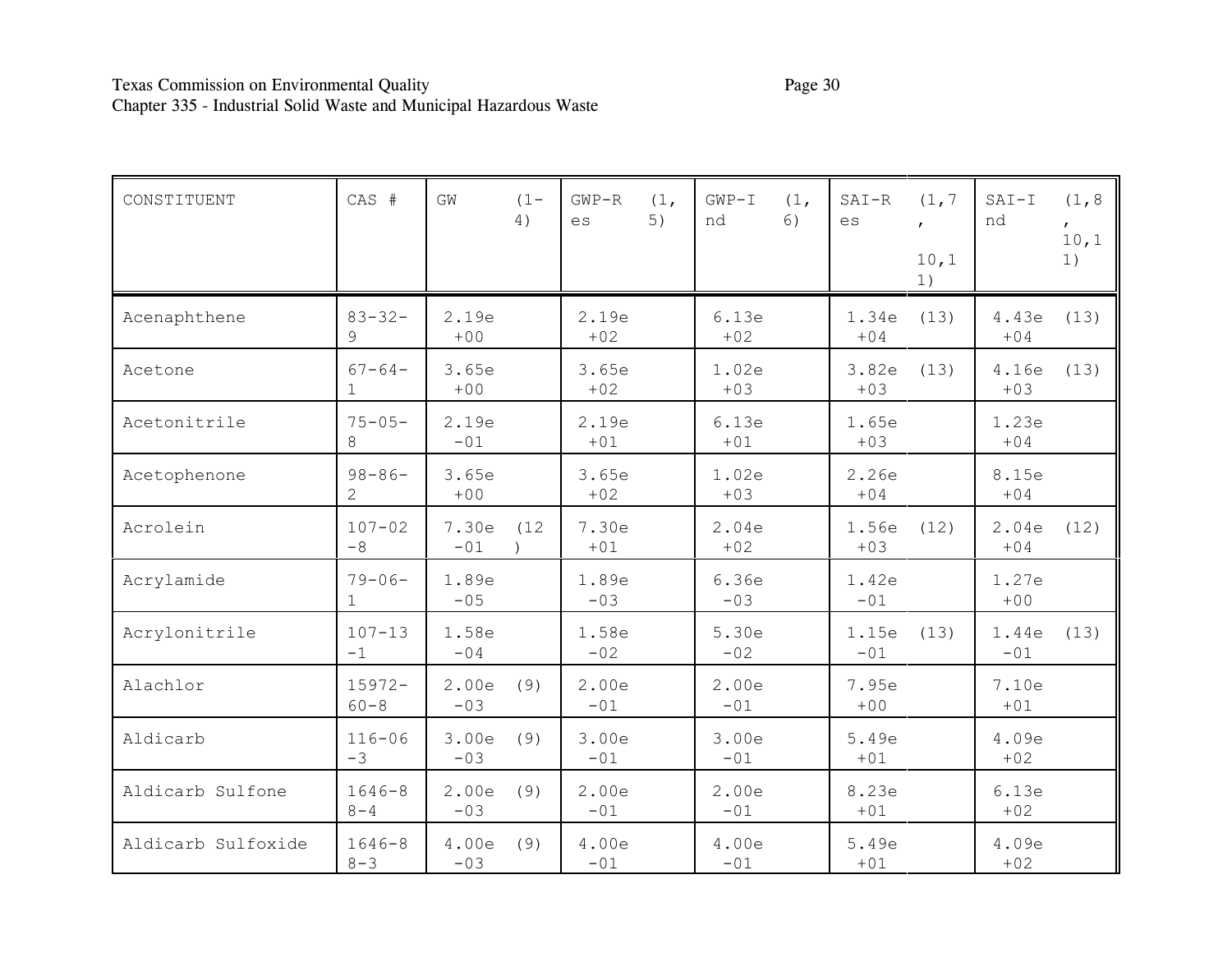# Texas Commission on Environmental Quality Page 31 Chapter 335 - Industrial Solid Waste and Municipal Hazardous Waste

| CONSTITUENT        | CAS #                         | GW             | $(1 -$<br>4) | $GWP-R$<br>es  | (1,<br>5) | $GWP-I$<br>nd  | (1,<br>6) | $SAT-R$<br>es  | (1, 7)<br>$\mathbf{r}$<br>10,1<br>1) | $SAT-I$<br>nd  | (1, 8)<br>10,1<br>1) |
|--------------------|-------------------------------|----------------|--------------|----------------|-----------|----------------|-----------|----------------|--------------------------------------|----------------|----------------------|
| Aldrin             | $309 - 00$<br>$-2$            | 5.01e<br>$-06$ |              | 5.01e<br>$-04$ |           | 1.68e<br>$-03$ |           | 3.77e<br>$-02$ |                                      | 3.36e<br>$-01$ |                      |
| Aluminum Phosphide | $20859 -$<br>$73 - 8$         | 1.46e<br>$-02$ |              | 1.46e<br>$+00$ |           | 4.09e<br>$+00$ |           | 1.10e<br>$+02$ |                                      | 8.18e<br>$+02$ |                      |
| Aniline            | $62 - 53 -$<br>3              | 1.49e<br>$-02$ |              | 1.49e<br>$+00$ |           | 5.02e<br>$+00$ |           | 4.18e<br>$-02$ | (13)                                 | 4.80e<br>$-02$ | (13)                 |
| Anthracene         | $120 - 12$<br>$-7$            | 1.10e<br>$+01$ |              | 1.10e<br>$+03$ |           | 3.07e<br>$+03$ |           | 5.91e<br>$+04$ | (13)                                 | 1.51e<br>$+05$ | (13)                 |
| Antimony           | $7440 - 3$<br>$6 - 0$         | 6.00e<br>$-03$ | (9)          | 6.00e<br>$-01$ |           | 6.00e<br>$-01$ |           | 1.10e<br>$+02$ |                                      | 8.18e<br>$+02$ |                      |
| Arsenic            | $7440 - 3$<br>$8 - 2$         | 5.00e<br>$-02$ | (9)          | 5.00e<br>$+00$ |           | 5.00e<br>$+00$ |           | 3.66e<br>$-01$ |                                      | 3.27e<br>$+00$ |                      |
| Atrazine           | $1912 - 2$<br>$4 - 9$         | 3.00e<br>$-03$ | (9)          | 3.00e<br>$-01$ |           | 3.00e<br>$-01$ |           | 2.88e<br>$+01$ |                                      | 2.58e<br>$+02$ |                      |
| Barium (ionic)     | $7440 - 3$<br>$9 - 3$         | 2.00e<br>$+00$ | (9)          | 2.00e<br>$+02$ |           | 2.00e<br>$+02$ |           | 1.91e<br>$+04$ |                                      | 1.37e<br>$+05$ |                      |
| Benzene            | $71 - 43 -$<br>$\overline{2}$ | 5.00e<br>$-03$ | (9)          | 5.00e<br>$-01$ |           | 5.00e<br>$-01$ |           | 1.33e<br>$+00$ | (13)                                 | 1.62e<br>$+00$ | (13)                 |
| Benzidine          | $92 - 87 -$<br>5              | 3.70e<br>$-07$ |              | 3.70e<br>$-05$ |           | 1.24e<br>$-04$ |           | 2.78e<br>$-03$ |                                      | 2.49e<br>$-02$ |                      |
| Beryllium          | $7440 - 4$<br>$1 - 7$         | 4.00e<br>$-03$ | (9)          | 4.00e<br>$-01$ |           | 4.00e<br>$-01$ |           | 1.49e<br>$-01$ |                                      | 1.33e<br>$+00$ |                      |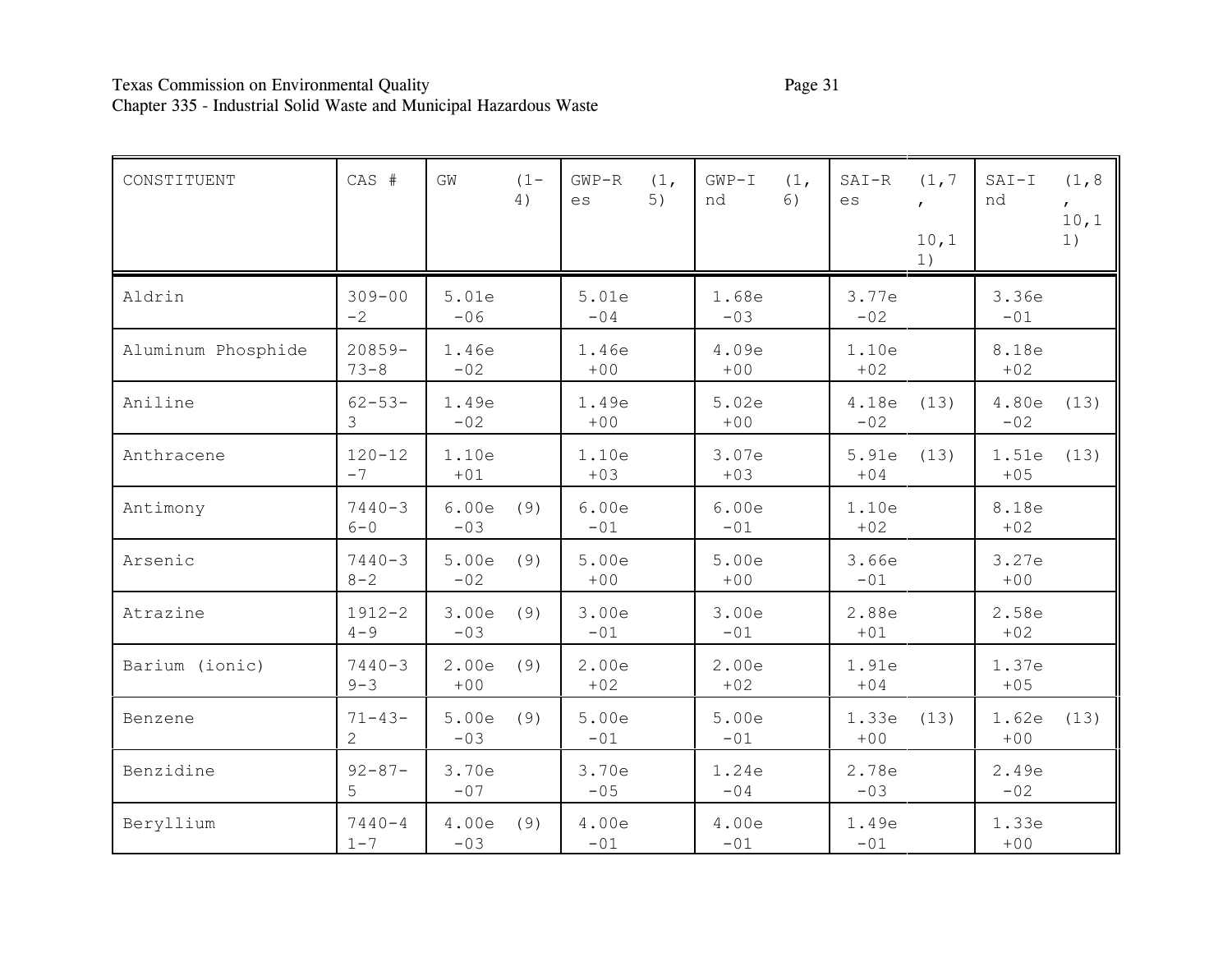# Texas Commission on Environmental Quality Page 32 Chapter 335 - Industrial Solid Waste and Municipal Hazardous Waste

| CONSTITUENT                                | CAS #                         | GW             | $(1 -$<br>4) | $GWP-R$<br>es  | (1,<br>5) | $GWP-I$<br>nd  | (1,<br>6) | $SAT-R$<br>es  | (1, 7)<br>$\mathbf{r}$<br>10,1<br>1) | $SAT-I$<br>nd  | (1, 8)<br>$\mathbf{r}$<br>10, 1<br>1) |
|--------------------------------------------|-------------------------------|----------------|--------------|----------------|-----------|----------------|-----------|----------------|--------------------------------------|----------------|---------------------------------------|
| Biphenyl                                   | $92 - 52 -$<br>4              | 1.83e<br>$+00$ |              | 1.83e<br>$+02$ |           | 5.11e<br>$+02$ |           | 6.68e<br>$+03$ | (13)                                 | 1.11e<br>$+04$ | (13)                                  |
| <b>Bis</b><br>(2-chloro-ethyl)<br>ether    | $111 - 44$<br>$-4$            | 7.74e<br>$-05$ |              | 7.74e<br>$-03$ |           | 2.60e<br>$-02$ |           | 2.20e<br>$-01$ | (13)                                 | 3.77e<br>$-01$ | (13)                                  |
| <b>Bis</b><br>(2-chloroisopropyl)<br>ether | $39638 -$<br>$32 - 9$         | 1.22e<br>$-02$ |              | 1.22e<br>$+00$ |           | 4.09e<br>$+00$ |           | 4.50e<br>$+01$ | (13)                                 | 9.05e<br>$+01$ | (13)                                  |
| Bis (2-ethyl-hexyl)<br>phthalate           | $117 - 81$<br>$-7$            | 6.08e<br>$-03$ |              | 6.08e<br>$-01$ |           | 2.04e<br>$+00$ |           | 4.57e<br>$+01$ |                                      | 4.09e<br>$+02$ |                                       |
| Bromodichloromethan<br>e                   | $75 - 27 -$<br>4              | 1.00e<br>$-01$ | (9)          | 1.00e<br>$+01$ |           | 1.00e<br>$+01$ |           | 7.19e<br>$-01$ | (13)                                 | 9.46e<br>$-01$ | (13)                                  |
| Bromoform                                  | $75 - 25 -$<br>$\overline{2}$ | 1.00e<br>$-01$ | (9)          | 1.00e<br>$+01$ |           | 1.00e<br>$+01$ |           | 8.11e<br>$+01$ |                                      | 7.24e<br>$+02$ |                                       |
| Bromomethane                               | $74 - 83 -$<br>$\overline{9}$ | 5.11e<br>$-02$ |              | 5.11e<br>$+00$ |           | 1.43e<br>$+01$ |           | 2.44e<br>$+01$ | (13)                                 | 2.47e<br>$+01$ | (13)                                  |
| Butyl-4, 6-dinitroph<br>enol, 2-sec-       | $88 - 85 -$<br>7              | 3.65e<br>$-02$ |              | 3.65e<br>$+00$ |           | 1.02e<br>$+01$ |           | 2.74e<br>$+02$ |                                      | 2.04e<br>$+03$ |                                       |
| Cadmium                                    | $7440 - 4$<br>$3 - 9$         | 5.00e<br>$-03$ | (9)          | 5.00e<br>$-01$ |           | 5.00e<br>$-01$ |           | 1.37e<br>$+02$ |                                      | 1.02e<br>$+03$ |                                       |
| Carbofuran                                 | $1563 - 6$<br>$6 - 2$         | 4.00e<br>$-02$ | (9)          | 4.00e<br>$+00$ |           | 4.00e<br>$+00$ |           | 1.37e<br>$+03$ |                                      | 1.02e<br>$+04$ |                                       |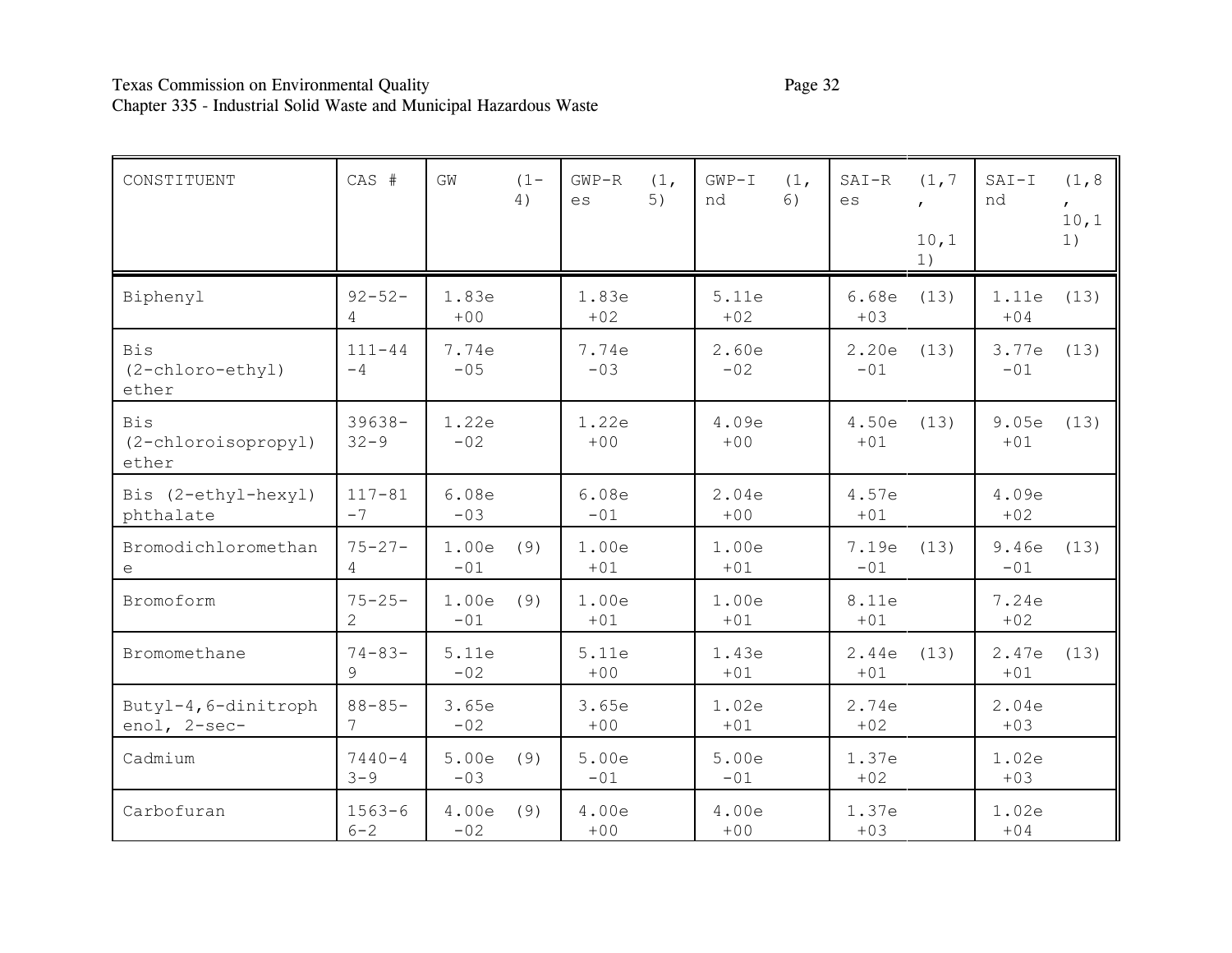# Texas Commission on Environmental Quality Page 33 Chapter 335 - Industrial Solid Waste and Municipal Hazardous Waste

| CONSTITUENT                     | CAS #                 | GW             | $(1 -$<br>4) | $GWP-R$<br>$\mathop{\rm es}\nolimits$ | (1,<br>5) | $GWP-I$<br>nd  | (1,<br>6) | $SAT-R$<br>$\mathop{\rm es}\nolimits$ | (1, 7)<br>10,1<br>1) | $SAT-I$<br>nd  | (1, 8)<br>$\mathbf{r}$<br>10,1<br>1) |
|---------------------------------|-----------------------|----------------|--------------|---------------------------------------|-----------|----------------|-----------|---------------------------------------|----------------------|----------------|--------------------------------------|
| Carbon Disulfide                | $75 - 15 -$<br>$\cap$ | 3.65e<br>$+00$ |              | 3.65e<br>$+02$                        |           | 1.02e<br>$+03$ |           | 2.45e<br>$+01$                        | (13)                 | 2.34e<br>$+01$ | (13)                                 |
| CarbonTetrachloride             | $56 - 23 -$<br>5      | 5.00e<br>$-03$ | (9)          | 5.00e<br>$-01$                        |           | 5.00e<br>$-01$ |           | 4.14e<br>$-01$                        | (13)                 | 5.13e<br>$-01$ | (13)                                 |
| Chlordane                       | $57 - 74 -$<br>9      | 2.00e<br>$-03$ | (9)          | 2.00e<br>$-01$                        |           | 2.00e<br>$-01$ |           | 4.93e<br>$-01$                        |                      | 4.40e<br>$+00$ |                                      |
| Chloroanaline, p-               | $106 - 47$<br>$-8$    | 1.46e<br>$-01$ |              | 1.46e<br>$+01$                        |           | 4.09e<br>$+01$ |           | 1.10e<br>$+03$                        |                      | 8.18e<br>$+03$ |                                      |
| Chlorobenzene                   | $108 - 90$<br>$-7$    | 1.00e<br>$-01$ | (9)          | 1.00e<br>$+01$                        |           | 1.00e<br>$+01$ |           | 2.56e<br>$+02$                        | (13)                 | 2.56e<br>$+02$ | (13)                                 |
| Chlorobenzilate                 | $510 - 15$<br>$-6$    | 7.30e<br>$-01$ |              | 7.30e<br>$+01$                        |           | 2.04e<br>$+02$ |           | 5.49e<br>$+03$                        |                      | 4.09e<br>$+04$ |                                      |
| Chloroethane<br>(Ethylchloride) | $75 - 00 -$<br>3      | 7.30e<br>$-01$ |              | 7.30e<br>$+01$                        |           | 2.04e<br>$+02$ |           | 4.99e<br>$+03$                        | (13)                 | 2.30e<br>$+04$ | (13)                                 |
| Chloroform                      | $67 - 66 -$<br>3      | 1.00e<br>$-01$ | (9)          | 1.00e<br>$+01$                        |           | 1.00e<br>$+01$ |           | 4.37e<br>$-01$                        | (13)                 | 5.04e<br>$-01$ | (13)                                 |
| Chloronaphthalene,<br>$2 -$     | $91 - 58 -$           | 2.92e<br>$+00$ |              | 2.92e<br>$+02$                        |           | 8.18e<br>$+02$ |           | 2.20e<br>$+04$                        |                      | 1.64e<br>$+05$ |                                      |
| 2-chlorophenol                  | $95 - 57 -$<br>8      | 1.83e<br>$-01$ |              | 1.83e<br>$+01$                        |           | 5.11e<br>$+01$ |           | 1.37e<br>$+03$                        |                      | 1.02e<br>$+04$ |                                      |
| Chromium (total)                | $7440 - 4$<br>$7 - 3$ | 1.00e<br>$-01$ | (9)          | 1.00e<br>$+01$                        |           | 1.00e<br>$+01$ |           | 3.91e<br>$+02$                        | (12)                 | 5.11e<br>$+03$ | (12)                                 |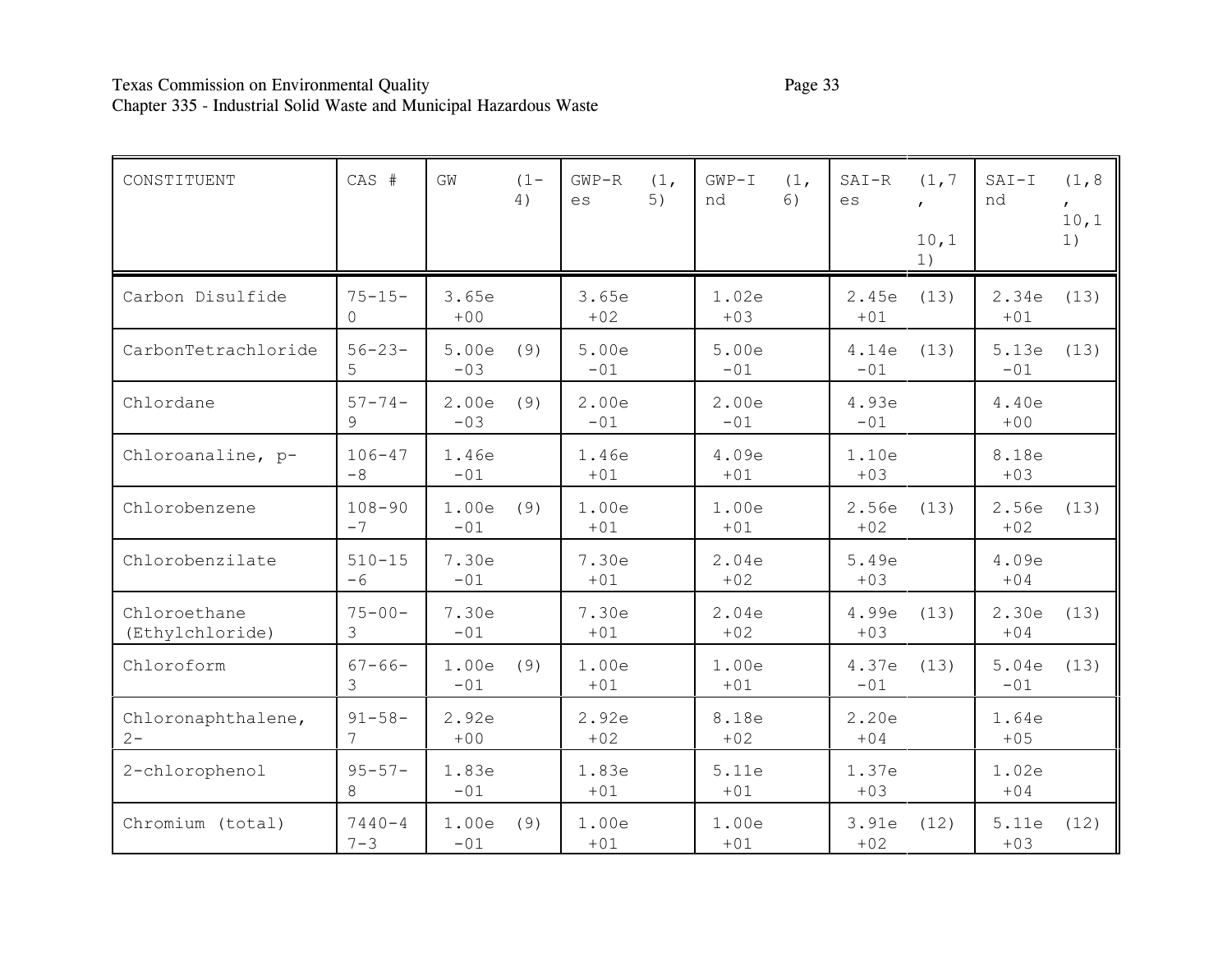# Texas Commission on Environmental Quality Page 34 Chapter 335 - Industrial Solid Waste and Municipal Hazardous Waste

| CONSTITUENT                        | CAS #                         | GW             | $(1 -$<br>4) | $GWP-R$<br>es  | (1,<br>5) | $GWP-I$<br>nd  | (1,<br>6) | $SAT-R$<br>es  | (1, 7)<br>10,1<br>1) | $SAT-I$<br>nd  | (1, 8)<br>10,1<br>1) |
|------------------------------------|-------------------------------|----------------|--------------|----------------|-----------|----------------|-----------|----------------|----------------------|----------------|----------------------|
| Chromium (VI)                      | $7440 - 4$<br>$7 - 3$         | 1.00e<br>$-01$ | (9)          | 1.00e<br>$+01$ |           | 1.00e<br>$+01$ |           | 3.91e<br>$+02$ | (12)                 | 5.11e<br>$+03$ | (12)                 |
| Cresol, m-                         | $108 - 39$<br>$-4$            | 1.83e<br>$+00$ | (12)         | 1.83e<br>$+02$ |           | 5.11e<br>$+02$ |           | 3.91e<br>$+03$ | (12)                 | 5.11e<br>$+04$ | (12)                 |
| Cresol, o-                         | $95 - 48 -$<br>7              | 1.83e<br>$+00$ | (12)         | 1.83e<br>$+02$ |           | 5.11e<br>$+02$ |           | 3.91e<br>$+03$ | (12)                 | 5.11e<br>$+04$ | (12)                 |
| Cresol, p-                         | $106 - 44$<br>$-5$            | 1.83e<br>$+00$ | (12)         | 1.83e<br>$+02$ |           | 5.11e<br>$+02$ |           | 3.91e<br>$+03$ | (12)                 | 5.11e<br>$+04$ | (12)                 |
| Cyanide                            | $57 - 12 -$<br>5              | 2.00e<br>$-01$ | (9)          | 2.00e<br>$+01$ |           | 2.00e<br>$+01$ |           | 5.49e<br>$+03$ |                      | 4.09e<br>$+04$ |                      |
| <b>DDD</b>                         | $72 - 54 -$<br>8              | 3.55e<br>$-04$ |              | 3.55e<br>$-02$ |           | 1.19e<br>$-01$ |           | 2.67e<br>$+00$ |                      | 2.38e<br>$+01$ |                      |
| DDE                                | $72 - 55 -$<br>9              | 2.50e<br>$-04$ |              | 2.50e<br>$-02$ |           | 8.41e<br>$-02$ |           | 1.88e<br>$+00$ |                      | 1.68e<br>$+01$ |                      |
| DDT                                | $50 - 29 -$<br>3              | 2.50e<br>$-04$ |              | 2.50e<br>$-02$ |           | 8.41e<br>$-02$ |           | 1.88e<br>$+00$ |                      | 1.68e<br>$+01$ |                      |
| Di-n-butyl<br>phthalate            | $84 - 74 -$<br>$\overline{2}$ | 3.65e<br>$+00$ |              | 3.65e<br>$+02$ |           | 1.02e<br>$+03$ |           | 2.74e<br>$+04$ |                      | 2.04e<br>$+05$ |                      |
| Di-n-octyl<br>phthalate            | $117 - 81$<br>$-7$            | 7.30e<br>$-01$ |              | 7.30e<br>$+01$ |           | 2.04e<br>$+02$ |           | 5.49e<br>$+03$ |                      | 4.09e<br>$+04$ |                      |
| Dibromo-3-chloropro<br>pane, 1, 2- | $96 - 12 -$<br>8              | 2.00e<br>$-04$ | (9)          | 2.00e<br>$-02$ |           | 2.00e<br>$-02$ |           | 4.57e<br>$-01$ |                      | 4.09e<br>$+00$ |                      |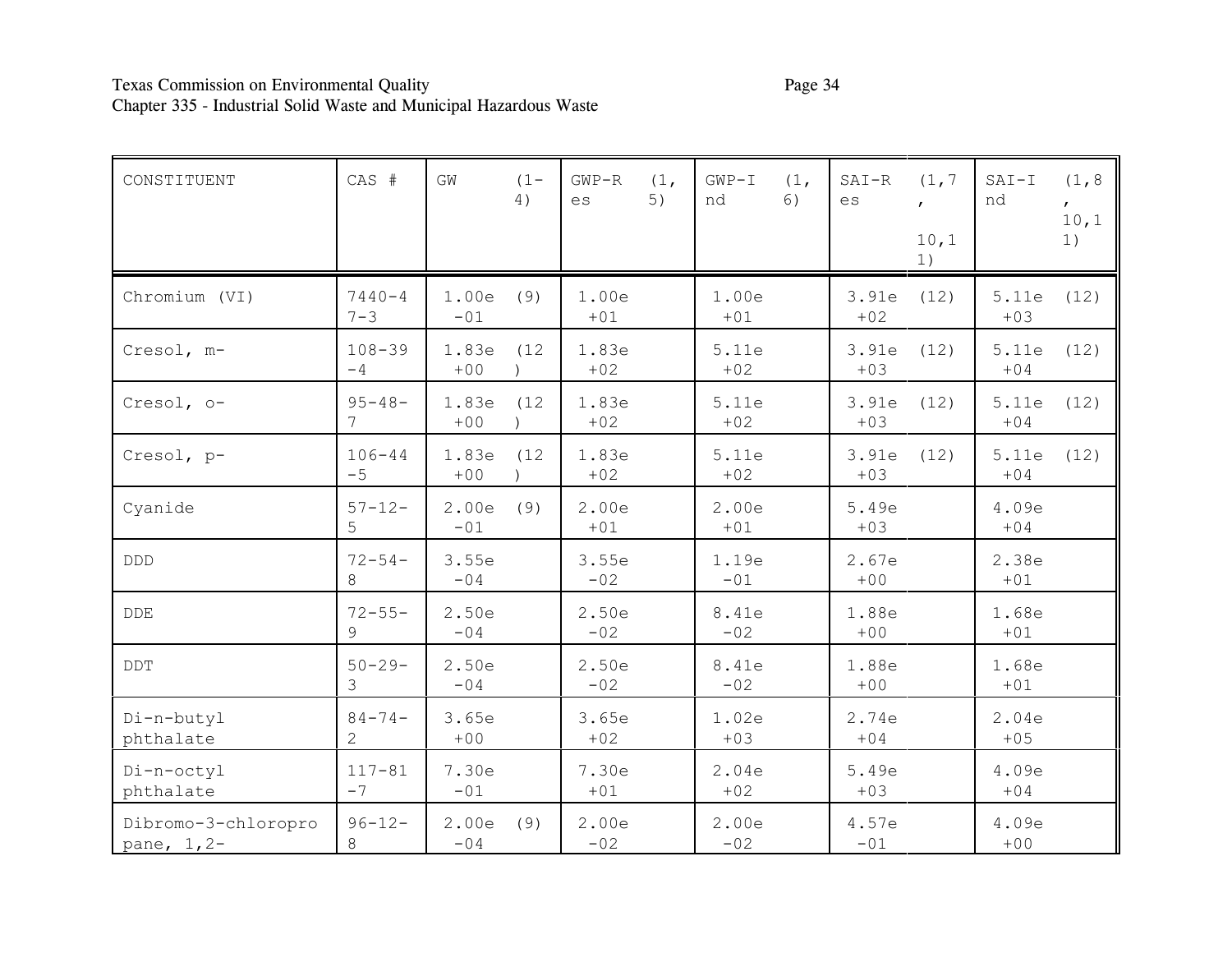# Texas Commission on Environmental Quality Page 35 Chapter 335 - Industrial Solid Waste and Municipal Hazardous Waste

| CONSTITUENT                          | CAS #              | GW             | $(1 -$<br>4) | $GWP-R$<br>es  | (1,<br>5) | $GWP-T$<br>nd  | (1,<br>6) | $SAT-R$<br>es  | (1, 7)<br>10,1<br>1) | $SAT-I$<br>nd  | (1, 8)<br>10,1<br>1) |
|--------------------------------------|--------------------|----------------|--------------|----------------|-----------|----------------|-----------|----------------|----------------------|----------------|----------------------|
| Dibromochloromethan<br>e             | $124 - 48$<br>$-1$ | 1.00e<br>$-01$ | (9)          | 1.00e<br>$+01$ |           | 1.00e<br>$+01$ |           | 7.62e<br>$+01$ |                      | 6.81e<br>$+02$ |                      |
| Dichlorobenzene<br>(1, 2)            | $95 - 50 -$<br>1   | 6.00e<br>$-01$ | (9)          | 6.00e<br>$+01$ |           | 6.00e<br>$+01$ |           | 6.69e<br>$+03$ | (13)                 | 8.39e<br>$+03$ | (13)                 |
| Dichlorobenzene<br>(1, 3)            | $541 - 73$<br>$-1$ | 6.00e<br>$-01$ | (9)          | 6.00e<br>$+01$ |           | 6.00e<br>$+01$ |           | 7.61e<br>$+03$ | (13)                 | 9.99e<br>$+03$ | (13)                 |
| Dichlorobenzene<br>(1, 4)            | $106 - 46$<br>$-7$ | 7.50e<br>$-02$ | (9)          | 7.50e<br>$+00$ |           | 7.50e<br>$+00$ |           | 8.64e<br>$+01$ | (13)                 | 1.38e<br>$+02$ | (13)                 |
| Dichlorodifluoromet<br>hane          | $75 - 71 -$<br>8   | 7.30e<br>$+00$ |              | 7.30e<br>$+02$ |           | 2.04e<br>$+03$ |           | 5.00e<br>$+01$ | (13)                 | 4.79e<br>$+01$ | (13)                 |
| Dichloroethane<br>(1, 1)             | $75 - 34 -$<br>3   | 3.65e<br>$+00$ |              | 3.65e<br>$+02$ |           | 1.02e<br>$+03$ |           | 7.30e<br>$+03$ | (13)                 | 2.04e<br>$+04$ | (13)                 |
| Dichloroethane<br>(1, 2)             | $107 - 06$<br>$-2$ | 5.00e<br>$-03$ | (9)          | 5.00e<br>$-01$ |           | 5.00e<br>$-01$ |           | 4.17e<br>$-01$ | (13)                 | 5.05e<br>$-01$ | (13)                 |
| Dichloroethylene<br>(1, 1)           | $75 - 35 -$<br>4   | 7.00e<br>$-03$ | (9)          | 7.00e<br>$-01$ |           | 7.00e<br>$-01$ |           | 7.15e<br>$-01$ | (13)                 | 8.72e<br>$-01$ | (13)                 |
| Dichloroethylene,<br>$cis-(1,2)$     | $156 - 59$<br>$-2$ | 7.00e<br>$-02$ | (9)          | 7.00e<br>$+00$ |           | 7.00e<br>$+00$ |           | 1.08e<br>$+02$ | (13)                 | 1.08e<br>$+02$ | (13)                 |
| Dichloroethylene,<br>trans- $(1, 2)$ | $156 - 60$<br>$-5$ | 1.00e<br>$-01$ | (9)          | 1.00e<br>$+01$ |           | 1.00e<br>$+01$ |           | 2.56e<br>$+02$ | (13)                 | 2.56e<br>$+02$ | (13)                 |
| Dichlorophenol,<br>$2, 4-$           | $120 - 83$<br>$-2$ | 1.10e<br>$-01$ |              | 1.10e<br>$+01$ |           | 3.07e<br>$+01$ |           | 8.23e<br>$+02$ |                      | 6.13e<br>$+03$ |                      |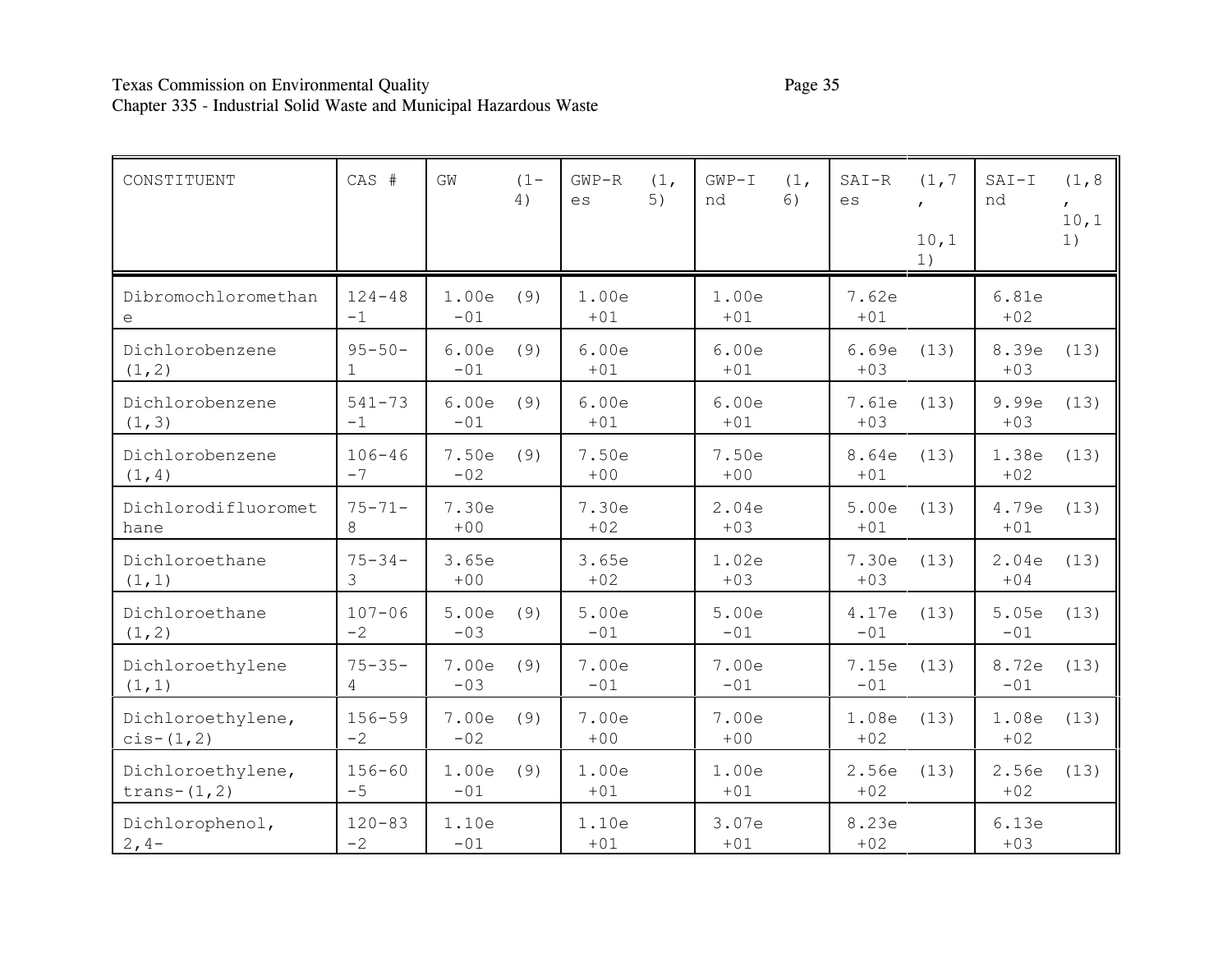# Texas Commission on Environmental Quality **Page 36** Page 36 Chapter 335 - Industrial Solid Waste and Municipal Hazardous Waste

| CONSTITUENT                             | CAS #                       | GW             | $(1 -$<br>4) | $GWP-R$<br>es  | (1,<br>5) | $GWP-T$<br>nd  | (1,<br>6) | $SAT-R$<br>es  | (1, 7)<br>10,1<br>1) | $SAT-I$<br>nd  | (1, 8)<br>10,1<br>1) |
|-----------------------------------------|-----------------------------|----------------|--------------|----------------|-----------|----------------|-----------|----------------|----------------------|----------------|----------------------|
| Dichlorophenoxyacet<br>ic acid, $2, 4-$ | $94 - 75 -$<br>7            | 7.00e<br>$-02$ | (9)          | 7.00e<br>$+00$ |           | 7.00e<br>$+00$ |           | 2.74e<br>$+03$ |                      | 2.04e<br>$+04$ |                      |
| Dichloropropane<br>(1, 2)               | $78 - 87 -$<br>5            | 5.00e<br>$-03$ | (9)          | 5.00e<br>$-01$ |           | 5.00e<br>$-01$ |           | 6.88e<br>$-01$ | (13)                 | 8.43e<br>$-01$ | (13)                 |
| Dieldrin                                | $60 - 57 -$<br>$\mathbf{1}$ | 5.32e<br>$-06$ |              | 5.32e<br>$-04$ |           | 1.79e<br>$-03$ |           | 4.00e<br>$-02$ |                      | 3.57e<br>$-01$ |                      |
| Diethyl phthalate                       | $84 - 66 -$<br>2            | 2.92e<br>$+01$ |              | 2.92e<br>$+03$ |           | 8.18e<br>$+03$ |           | 2.20e<br>$+05$ |                      | <b>NHHB</b>    | (16)                 |
| Diethylhexyl<br>adipate                 | $103 - 23$<br>$-1$          | 5.00e<br>$-01$ | (9)          | 5.00e<br>$+01$ |           | 5.00e<br>$+01$ |           | 5.34e<br>$+03$ |                      | 4.77e<br>$+04$ |                      |
| Dimethoate                              | $60 - 51 -$<br>5            | 7.30e<br>$-03$ |              | 7.30e<br>$-01$ |           | 2.04e<br>$+00$ |           | 5.49e<br>$+01$ |                      | 4.09e<br>$+02$ |                      |
| Dimethyl phenol,<br>$2, 4-$             | $105 - 67$<br>$-9$          | 7.30e<br>$-01$ |              | 7.30e<br>$+01$ |           | 2.04e<br>$+02$ |           | 5.49e<br>$+03$ |                      | 4.09e<br>$+04$ |                      |
| Dinitrobenzene,<br>$1, 3-$              | $99 - 65 -$<br>$\Omega$     | 3.65e<br>$-03$ |              | 3.65e<br>$-01$ |           | 1.02e<br>$+00$ |           | 2.74e<br>$+01$ |                      | 2.04e<br>$+02$ |                      |
| Dinitrophenol, 2,4-                     | $51 - 28 -$<br>5            | 7.30e<br>$-02$ |              | 7.30e<br>$+00$ |           | 2.04e<br>$+01$ |           | 5.49e<br>$+02$ |                      | 4.09e<br>$+03$ |                      |
| Dioxane $(1, 4)$                        | $123 - 91$<br>$-1$          | 7.74e<br>$-03$ |              | 7.74e<br>$-01$ |           | 2.60e<br>$+00$ |           | 1.55e<br>$+01$ | (13)                 | 2.31e<br>$+01$ | (13)                 |
| Diphenylamine                           | $122 - 39$<br>$-4$          | 9.13e<br>$-01$ |              | 9.13e<br>$+01$ |           | 2.56e<br>$+02$ |           | 6.86e<br>$+03$ |                      | 5.11e<br>$+04$ |                      |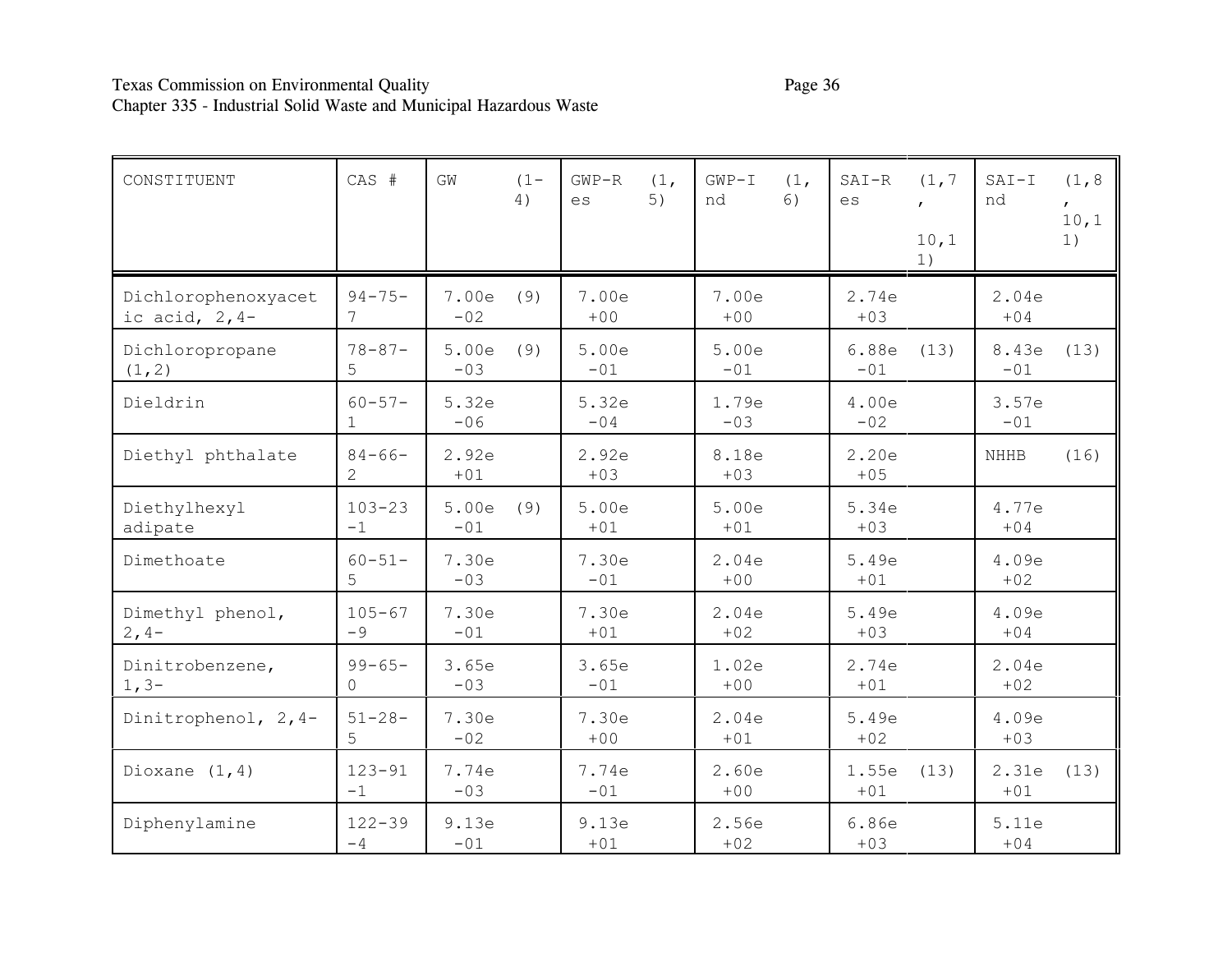# Texas Commission on Environmental Quality **Page 37** Page 37 Chapter 335 - Industrial Solid Waste and Municipal Hazardous Waste

| CONSTITUENT                   | CAS #              | GW             | $(1 -$<br>4) | $GWP-R$<br>es  | (1,<br>5) | $GWP-I$<br>nd  | (1,<br>6) | $SAT-R$<br>es  | (1, 7)<br>10,1<br>1) | $SAT-I$<br>nd  | (1, 8)<br>$\mathbf{r}$<br>10,1<br>1) |
|-------------------------------|--------------------|----------------|--------------|----------------|-----------|----------------|-----------|----------------|----------------------|----------------|--------------------------------------|
| Diphenylhydrizine,<br>$1, 2-$ | $122 - 66$<br>$-7$ | 1.06e<br>$-04$ |              | 1.06e<br>$-02$ |           | 3.58e<br>$-02$ |           | 8.00e<br>$-01$ |                      | 7.15e<br>$+00$ |                                      |
| Disulfoton                    | $298 - 04$<br>$-4$ | 1.46e<br>$-03$ |              | 1.46e<br>$-01$ |           | 4.09e<br>$-01$ |           | 1.10e<br>$+01$ |                      | 8.18e<br>$+01$ |                                      |
| Endosulfan                    | $115 - 29$<br>$-7$ | 1.83e<br>$-03$ |              | 1.83e<br>$-01$ |           | 5.11e<br>$-01$ |           | 1.37e<br>$+01$ |                      | 1.02e<br>$+02$ |                                      |
| Endothall                     | $145 - 73$<br>$-3$ | 1.00e<br>$-01$ | (9)          | 1.00e<br>$+01$ |           | 1.00e<br>$+01$ |           | 5.49e<br>$+03$ |                      | 4.09e<br>$+04$ |                                      |
| Endrin                        | $72 - 20 -$<br>8   | 2.00e<br>$-03$ | (9)          | 2.00e<br>$-01$ |           | 2.00e<br>$-01$ |           | 8.23e<br>$+01$ |                      | 6.13e<br>$+02$ |                                      |
| Ethoxy ethanol, 2-            | $110 - 80$<br>$-5$ | 1.46e<br>$+01$ |              | 1.46e<br>$+03$ |           | 4.09e<br>$+03$ |           | 1.10e<br>$+05$ |                      | 8.17e<br>$+05$ |                                      |
| Ethoxyethanol<br>acetate, 2-  | $111 - 15$<br>$-9$ | 1.10e<br>$+01$ |              | 1.10e<br>$+03$ |           | 3.07e<br>$+03$ |           | 8.23e<br>$+04$ |                      | 6.13e<br>$+05$ |                                      |
| Ethyl benzene                 | $100 - 41$<br>$-4$ | 7.00e<br>$-01$ | (9)          | 7.00e<br>$+01$ |           | 7.00e<br>$+01$ |           | 1.14e<br>$+04$ | (13)                 | 1.70e<br>$+04$ | (13)                                 |
| Ethylene dibromide            | $106 - 93$<br>$-4$ | 5.00e<br>$-05$ | (9)          | 5.00e<br>$-03$ |           | 5.00e<br>$-03$ |           | 7.09e<br>$-03$ | (13)                 | 4.53e<br>$-02$ | (13)                                 |
| Ethylene glycol               | $107 - 21$<br>$-1$ | 7.30e<br>$+01$ |              | 7.30e<br>$+03$ |           | 2.04e<br>$+04$ |           | 5.49e<br>$+05$ |                      | NHHB           | (16)                                 |
| Ethylene oxide                | $75 - 21 -$<br>8   | 8.35e<br>$-05$ |              | 8.35e<br>$-03$ |           | 2.80e<br>$-02$ |           | 1.11e<br>$-01$ | (13)                 | 1.51e<br>$-01$ | (13)                                 |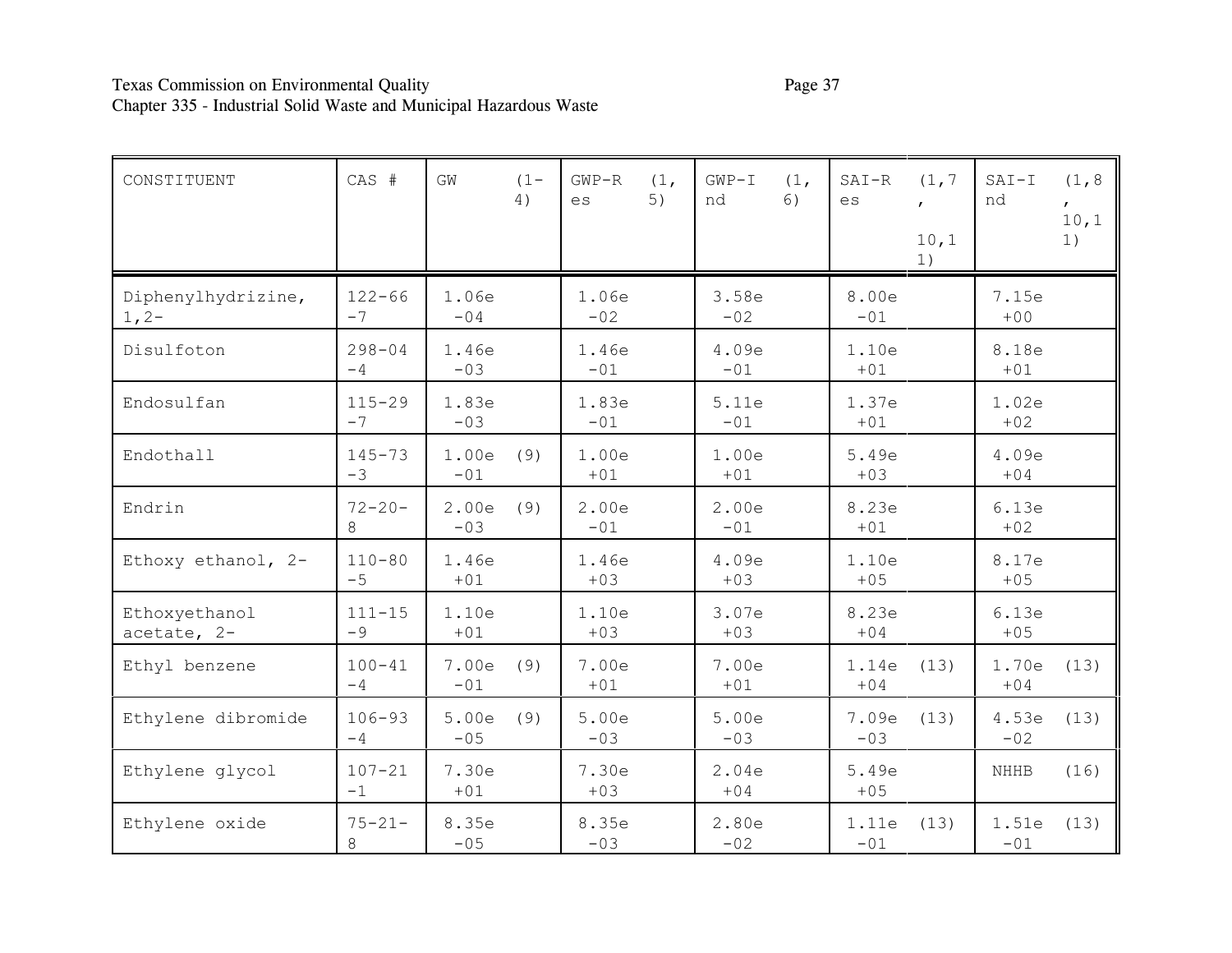# Texas Commission on Environmental Quality Page 38 Chapter 335 - Industrial Solid Waste and Municipal Hazardous Waste

| CONSTITUENT                      | CAS #                   | GW             | $(1 -$<br>4) | $GWP-R$<br>es  | (1,<br>5) | $GWP-T$<br>nd  | (1,<br>6) | $SAT-R$<br>es  | (1, 7)<br>10,1<br>1) | $SAT-I$<br>nd  | (1, 8)<br>10, 1<br>1) |
|----------------------------------|-------------------------|----------------|--------------|----------------|-----------|----------------|-----------|----------------|----------------------|----------------|-----------------------|
| Fluoranthene                     | $206 - 44$<br>$-0$      | 1.46e<br>$+00$ |              | 1.46e<br>$+02$ |           | 4.09e<br>$+02$ |           | 1.10e<br>$+04$ |                      | 8.18e<br>$+04$ |                       |
| Fluorene                         | $86 - 73 -$             | 1.46e<br>$+00$ |              | 1.46e<br>$+02$ |           | 4.09e<br>$+02$ |           | 9.60e<br>$+03$ | (13)                 | 3.87e<br>$+04$ | (13)                  |
| Fluorides                        | $7782 - 4$<br>$1 - 4$   | 4.00e<br>$+00$ | (9)          | 4.00e<br>$+02$ |           | 4.00e<br>$+02$ |           | 1.65e<br>$+04$ |                      | 1.23e<br>$+05$ |                       |
| Formaldehyde                     | $50 - 00 -$<br>$\Omega$ | 7.30e<br>$+00$ | (12)         | 7.30e<br>$+02$ |           | 2.04e<br>$+03$ |           | 1.56e<br>$+04$ | (12)                 | 2.04e<br>$+05$ | (12)                  |
| Heptachlor                       | $76 - 44 -$<br>8        | 4.00e<br>$-04$ | (9)          | 4.00e<br>$-02$ |           | 4.00e<br>$-02$ |           | 1.42e<br>$-01$ |                      | 1.27e<br>$+00$ |                       |
| Heptachlor epoxide               | $1024 - 5$<br>$7 - 3$   | 2.00e<br>$-04$ | (9)          | 2.00e<br>$-02$ |           | 2.00e<br>$-02$ |           | 7.04e<br>$-02$ |                      | 6.29e<br>$-01$ |                       |
| Hexachlorobenzene                | $118 - 74$<br>$-1$      | 1.00e<br>$-03$ | (9)          | 1.00e<br>$-01$ |           | 1.00e<br>$-01$ |           | 4.00e<br>$-01$ |                      | 3.57e<br>$+00$ |                       |
| Hexachlorobutadiene              | $87 - 68 -$<br>3        | 1.09e<br>$-02$ |              | 1.09e<br>$+00$ |           | 3.67e<br>$+00$ |           | 8.21e<br>$+01$ |                      | 7.33e<br>$+02$ |                       |
| Hexachlorocyclohexa<br>ne, alpha | $319 - 84$<br>$-6$      | 1.35e<br>$-05$ |              | 1.35e<br>$-03$ |           | 4.54e<br>$-03$ |           | 1.02e<br>$-01$ |                      | 9.08e<br>$-01$ |                       |
| Hexachlorocyclohexa<br>ne, beta  | $319 - 85$<br>$-7$      | 4.73e<br>$-04$ |              | 4.73e<br>$-02$ |           | 1.59e<br>$-01$ |           | 3.56e<br>$+00$ |                      | 3.18e<br>$+01$ |                       |
| Hexachlorocyclohexa<br>ne, gama  | $58 - 89 -$<br>9        | 2.00e<br>$-04$ | (9)          | 2.00e<br>$-02$ |           | 2.00e<br>$-02$ |           | 8.23e<br>$+01$ |                      | 6.13e<br>$+02$ |                       |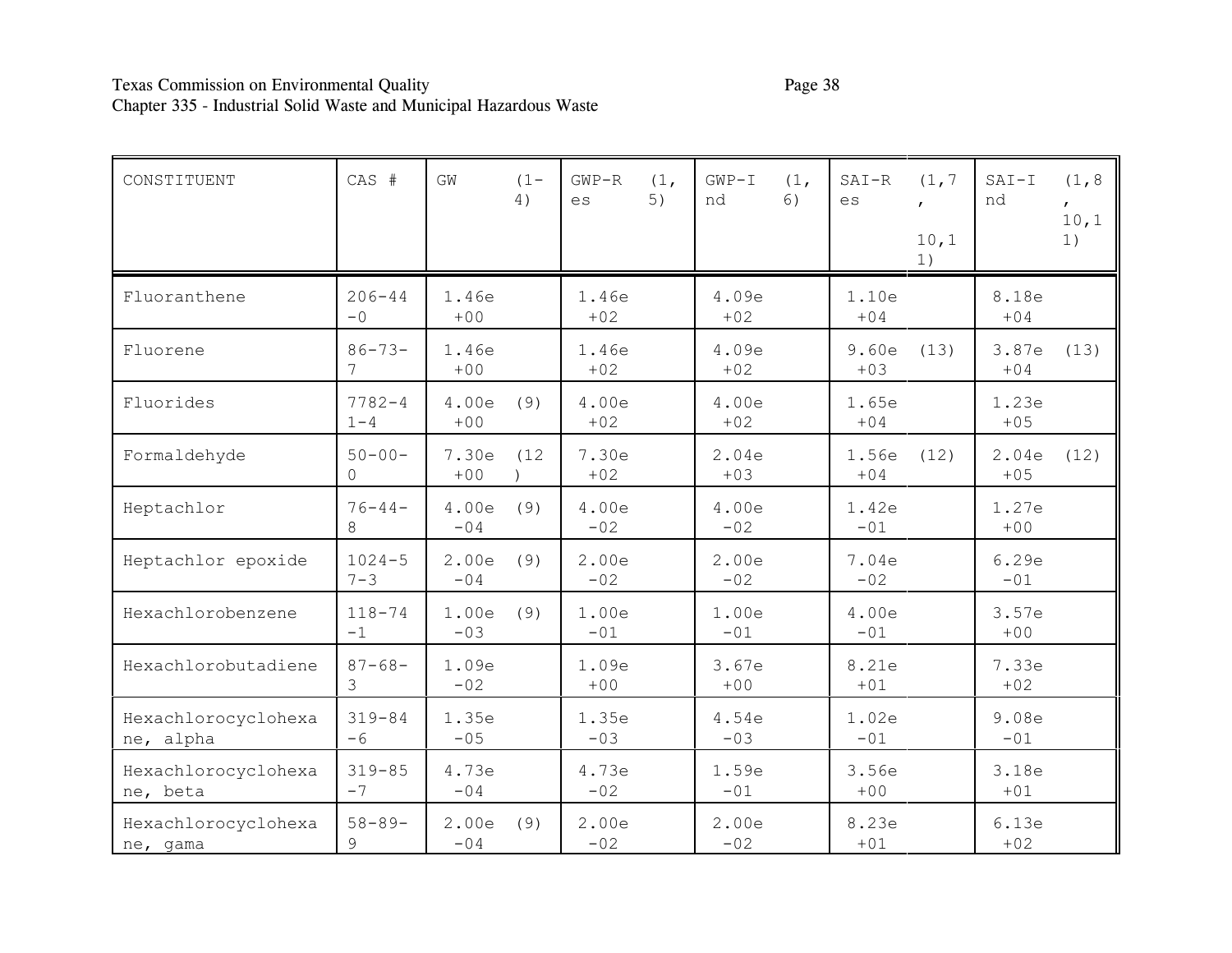# Texas Commission on Environmental Quality Page 39 Chapter 335 - Industrial Solid Waste and Municipal Hazardous Waste

| CONSTITUENT               | CAS #                       | GW             | $(1 -$<br>4) | $GWP-R$<br>es  | (1,<br>5) | $GWP-T$<br>nd  | (1,<br>6) | $SAT-R$<br>es  | (1, 7)<br>10,1<br>1) | $SAT-I$<br>nd  | (1, 8)<br>10, 1<br>1) |
|---------------------------|-----------------------------|----------------|--------------|----------------|-----------|----------------|-----------|----------------|----------------------|----------------|-----------------------|
| Hexachloroethane          | $67 - 72 -$<br>$\mathbf{1}$ | 6.08e<br>$-02$ |              | 6.08e<br>$+00$ |           | 2.04e<br>$+01$ |           | 4.57e<br>$+02$ |                      | 4.09e<br>$+03$ |                       |
| Isobutyl alcohol          | $78 - 83 -$<br>13           | 1.10e<br>$+01$ |              | 1.10e<br>$+03$ |           | 3.07e<br>$+03$ |           | 8.23e<br>$+04$ |                      | 6.13e<br>$+05$ |                       |
| Lead (inorganic)          | $7439 - 9$<br>$2 - 1$       | 1.50e<br>$-02$ | (9)          | 1.50e<br>$+00$ |           | 1.50e<br>$+00$ |           | 5.00e<br>$+02$ | (14)                 | 1.00e<br>$+03$ | (14)                  |
| Mercury                   | $7439 - 9$<br>$7 - 6$       | 2.00e<br>$-03$ | (9)          | 2.00e<br>$-01$ |           | 2.00e<br>$-01$ |           | 8.23e<br>$+01$ |                      | 6.13e<br>$+02$ |                       |
| Methomyl                  | $16752 -$<br>$77 - 5$       | 9.13e<br>$-01$ |              | 9.13e<br>$+01$ |           | 2.56e<br>$+02$ |           | 6.86e<br>$+03$ |                      | 5.11e<br>$+04$ |                       |
| Methoxy ethanol           | $109 - 86$<br>$-4$          | 1.46e<br>$-01$ |              | 1.46e<br>$+01$ |           | 4.09e<br>$+01$ |           | 1.10e<br>$+03$ |                      | 8.18e<br>$+03$ |                       |
| Methoxychlor              | $72 - 43 -$<br>5            | 4.00e<br>$-02$ | (9)          | 4.00e<br>$+00$ |           | 4.00e<br>$+00$ |           | 1.37e<br>$+03$ |                      | 1.02e<br>$+04$ |                       |
| Methoxyethanol<br>acetate | $110 - 49$<br>$-6$          | 7.30e<br>$-02$ |              | 7.30e<br>$+00$ |           | 2.04e<br>$+01$ |           | 5.49e<br>$+02$ |                      | 4.09e<br>$+03$ |                       |
| Methyl Ethyl Ketone       | $78 - 93 -$<br>3            | 1.83e<br>$+00$ |              | 1.83e<br>$+02$ |           | 5.11e<br>$+02$ |           | 7.58e<br>$+03$ | (13)                 | 1.40e<br>$+04$ | (13)                  |
| Methyl isobutyl<br>ketone | $108 - 10$<br>$-1$          | 1.83e<br>$+00$ |              | 1.83e<br>$+02$ |           | 5.11e<br>$+02$ |           | 1.37e<br>$+04$ |                      | 1.02e<br>$+05$ |                       |
| Methyl methacrylate       | $80 - 62 -$<br>6            | 2.92e<br>$+00$ |              | 2.92e<br>$+02$ |           | 8.18e<br>$+02$ |           | 6.74e<br>$+02$ | (13)                 | 6.63e<br>$+02$ | (13)                  |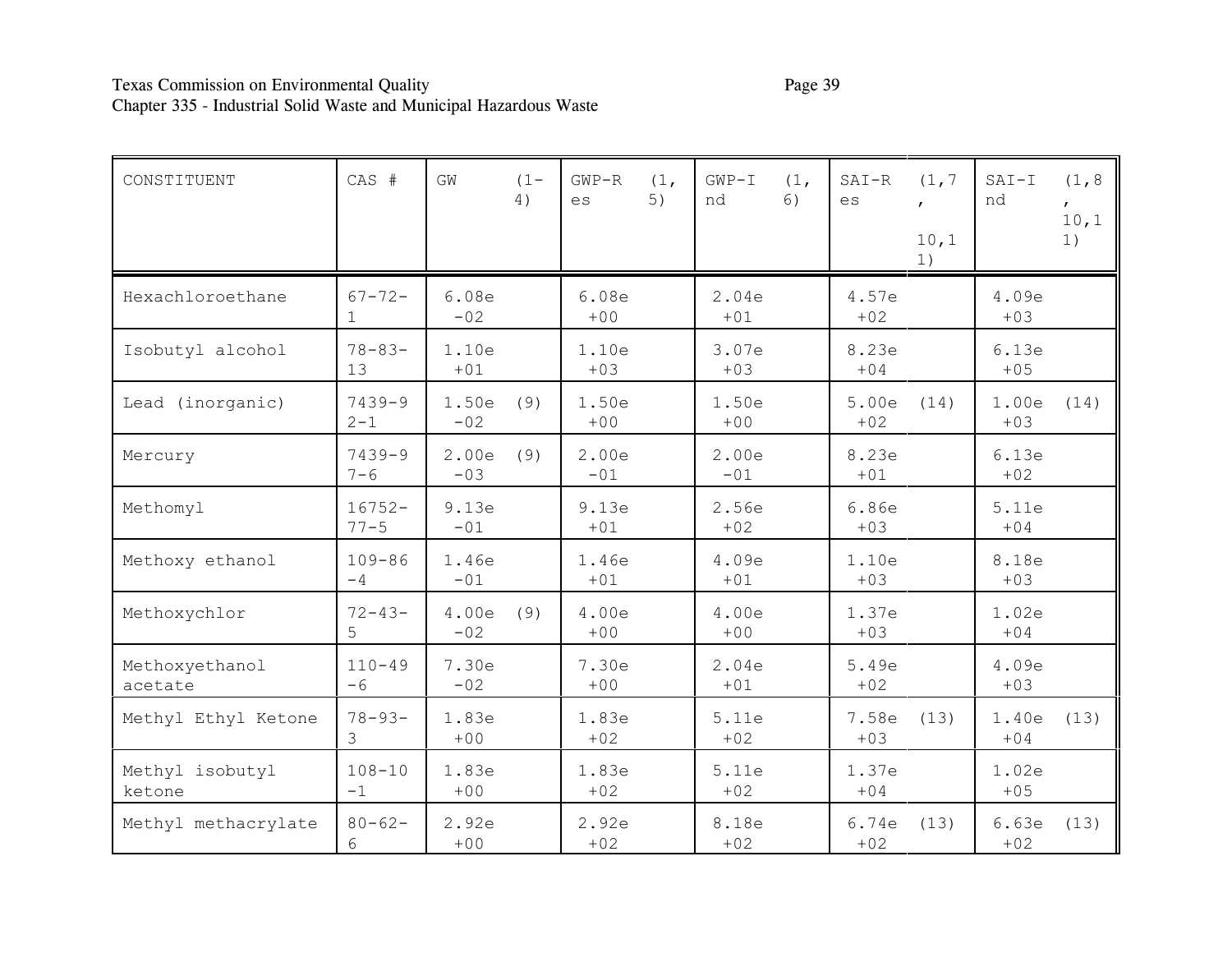# Texas Commission on Environmental Quality Page 40 Chapter 335 - Industrial Solid Waste and Municipal Hazardous Waste

| CONSTITUENT                        | CAS #                        | GW             | $(1 -$<br>4) | $GWP-R$<br>es  | (1,<br>5) | $GWP-I$<br>nd  | (1,<br>6) | $SAT-R$<br>es  | (1, 7)<br>10,1<br>1) | $SAT-I$<br>nd  | (1, 8)<br>10,1<br>1) |
|------------------------------------|------------------------------|----------------|--------------|----------------|-----------|----------------|-----------|----------------|----------------------|----------------|----------------------|
| Methylene Chloride                 | $75 - 09 -$<br>$\mathcal{L}$ | 5.00e<br>$-03$ | (9)          | 5.00e<br>$-01$ |           | 5.00e<br>$-01$ |           | 1.07e<br>$+01$ | (13)                 | 1.38e<br>$+01$ | (13)                 |
| Naphthalene                        | $91 - 20 -$<br>3             | 1.46e<br>$+00$ |              | 1.46e<br>$+02$ |           | 4.09e<br>$+02$ |           | 4.91e<br>$+03$ | (13)                 | 7.72e<br>$+03$ | (13)                 |
| Nickel                             | $7440 - 0$<br>$2 - 0$        | 1.00e<br>$-01$ | (9)          | 1.00e<br>$+01$ |           | 1.00e<br>$+01$ |           | 1.56e<br>$+03$ | (12)                 | 2.04e<br>$+04$ | (12)                 |
| Nitrate                            | $14797 -$<br>$55 - 8$        | 1.00e<br>$+01$ | (9)          | 1.00e<br>$+03$ |           | 1.00e<br>$+03$ |           | 4.39e<br>$+05$ |                      | <b>NHHB</b>    | (16)                 |
| Nitrite                            | 14797-<br>$65 - 0$           | 1.00e<br>$+00$ | (9)          | 1.00e<br>$+02$ |           | 1.00e<br>$+02$ |           | 2.74e<br>$+04$ |                      | 2.04e<br>$+05$ |                      |
| Nitrobenzene                       | $98 - 95 -$<br>3             | 1.83e<br>$-02$ |              | 1.83e<br>$+00$ |           | 5.11e<br>$+00$ |           | 6.48e<br>$+01$ | (13)                 | 1.06e<br>$+02$ | (13)                 |
| Nitroso-methyl-ethy<br>l-amine, n- | $10595 -$<br>$95 - 6$        | 3.87e<br>$-06$ |              | 3.87e<br>$-04$ |           | 1.30e<br>$-03$ |           | 2.91e<br>$-02$ |                      | 2.60e<br>$-01$ |                      |
| Nitrosodi-n-propyla<br>mine, n-    | $621 - 64$<br>$-7$           | 1.22e<br>$-05$ |              | 1.22e<br>$-03$ |           | 4.09e<br>$-03$ |           | 9.15e<br>$-02$ |                      | 8.17e<br>$-01$ |                      |
| Nitrosodiethylamine<br>$, n-$      | $55 - 18 -$<br>5             | 5.68e<br>$-07$ |              | 5.68e<br>$-05$ |           | 1.91e<br>$-04$ |           | 4.27e<br>$-03$ |                      | 3.81e<br>$-02$ |                      |
| Nitrosodimethylamin<br>$e, n-$     | $62 - 75 -$<br>9             | 1.67e<br>$-06$ |              | 1.67e<br>$-04$ |           | 5.61e<br>$-04$ |           | 1.26e<br>$-02$ |                      | 1.12e<br>$-01$ |                      |
| Nitrosopryyolidine,<br>$n -$       | $930 - 55$<br>$-2$           | 4.06e<br>$-05$ |              | 4.06e<br>$-03$ |           | 1.36e<br>$-02$ |           | 3.05e<br>$-01$ |                      | 2.72e<br>$+00$ |                      |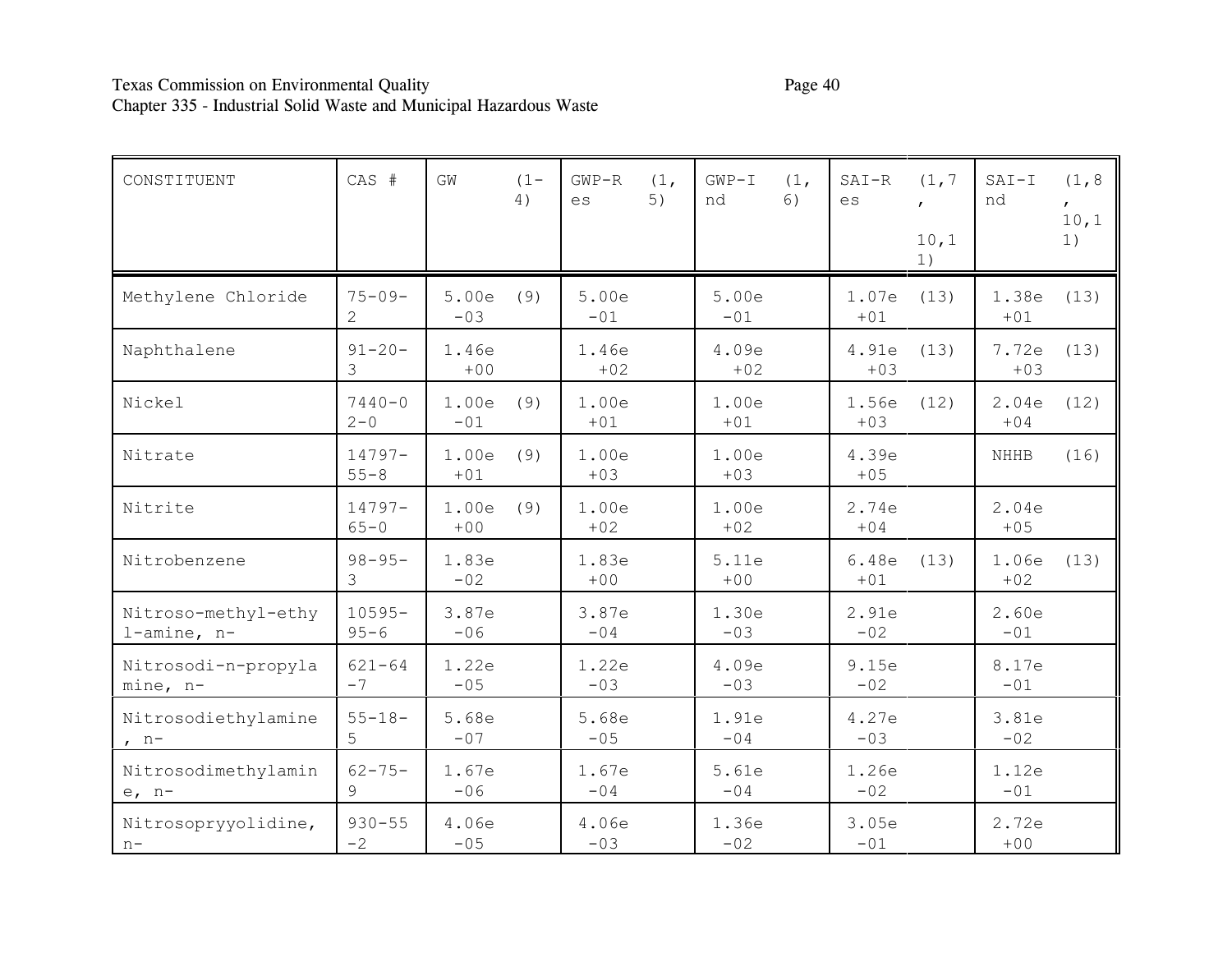# Texas Commission on Environmental Quality Page 41 Chapter 335 - Industrial Solid Waste and Municipal Hazardous Waste

| CONSTITUENT                  | CAS #                 | GW             | $(1 -$<br>4) | $GWP-R$<br>es  | (1,<br>5) | $GWP-T$<br>nd  | (1,<br>6) | $SAT-R$<br>es  | (1, 7)<br>10,1<br>1) | $SAT-I$<br>nd  | (1, 8)<br>10,1<br>1) |
|------------------------------|-----------------------|----------------|--------------|----------------|-----------|----------------|-----------|----------------|----------------------|----------------|----------------------|
| Pentachloronitroben<br>zene  | $82 - 68 -$<br>8      | 3.28e<br>$-03$ |              | 3.28e<br>$-01$ |           | 1.10e<br>$+00$ |           | 2.46e<br>$+01$ |                      | 2.20e<br>$+02$ |                      |
| Pentachlorophenol            | $87 - 86 -$<br>5      | 1.00e<br>$-03$ | (9)          | 1.00e<br>$-01$ |           | 1.00e<br>$-01$ |           | 5.34e<br>$+00$ |                      | 4.77e<br>$+01$ |                      |
| Phenol                       | $108 - 95$<br>$-2$    | 2.19e<br>$+01$ |              | 2.19e<br>$+03$ |           | 6.13e<br>$+03$ |           | 1.65e<br>$+05$ |                      | <b>NHHB</b>    | (16)                 |
| Phthalic anhydride           | $85 - 44 -$<br>9      | 7.30e<br>$+01$ |              | 7.30e<br>$+03$ |           | 2.04e<br>$+04$ |           | 5.49e<br>$+05$ |                      | <b>NHHB</b>    | (16)                 |
| Polychlorinated<br>biphenyls | $1336 - 3$<br>$6 - 3$ | 5.00e<br>$-04$ | (9)          | 5.00e<br>$-02$ |           | 5.00e<br>$-02$ |           | 1.00e<br>$+01$ | (15)                 | 2.50e<br>$+01$ | (15)                 |
| Pronamide                    | $23950 -$<br>$58 - 5$ | 2.74e<br>$+00$ |              | 2.74e<br>$+02$ |           | 7.67e<br>$+02$ |           | 2.06e<br>$+04$ |                      | 1.53e<br>$+05$ |                      |
| Pyrene                       | $129 - 00$<br>$-0$    | 1.10e<br>$+00$ |              | 1.10e<br>$+02$ |           | 3.10e<br>$+02$ |           | 8.20e<br>$+03$ |                      | 6.10e<br>$+04$ |                      |
| Pyridine                     | $110 - 86$<br>$-1$    | 3.65e<br>$-02$ |              | 3.65e<br>$+00$ |           | 1.02e<br>$+01$ |           | 2.74e<br>$+02$ |                      | 2.04e<br>$+03$ |                      |
| Selenium                     | $7782 - 4$<br>$9 - 2$ | 5.00e<br>$-02$ | (9)          | 5.00e<br>$+00$ |           | 5.00e<br>$+00$ |           | 1.37e<br>$+03$ |                      | 1.02e<br>$+04$ |                      |
| Silver                       | $7440 - 2$<br>$2 - 4$ | 1.83e<br>$-01$ |              | 1.83e<br>$+01$ |           | 5.11e<br>$+01$ |           | 1.37e<br>$+03$ |                      | 1.02e<br>$+04$ |                      |
| Strychnine                   | $57 - 24 -$<br>9      | 1.10e<br>$-02$ |              | 1.10e<br>$+00$ |           | 3.07e<br>$+00$ |           | 8.23e<br>$+01$ |                      | 6.13e<br>$+02$ |                      |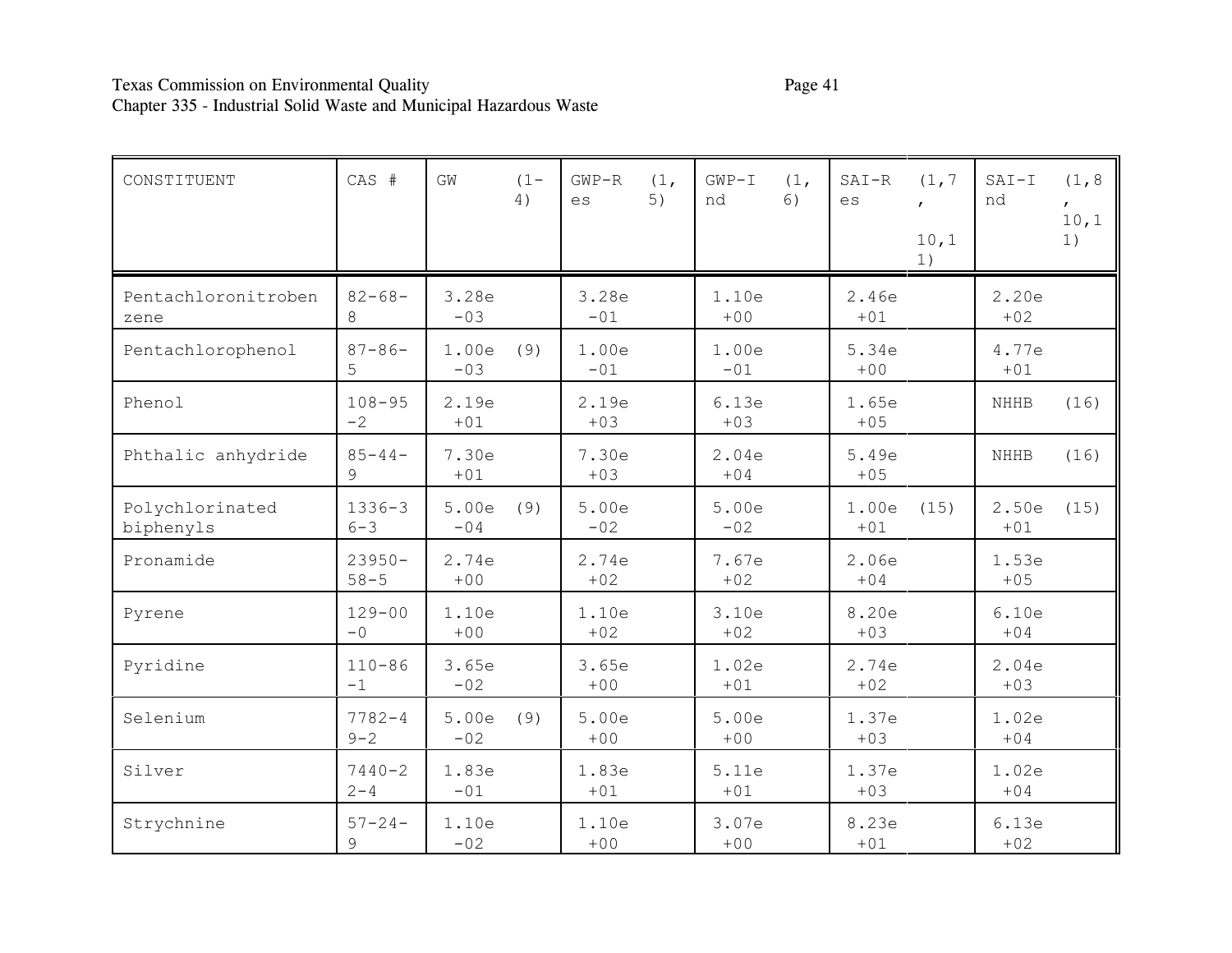# Texas Commission on Environmental Quality Page 42 Chapter 335 - Industrial Solid Waste and Municipal Hazardous Waste

| CONSTITUENT                          | CAS #                         | GW             | $(1 -$<br>4) | $GWP-R$<br>es  | (1,<br>5) | $GWP-I$<br>nd  | (1,<br>6) | $SAT-R$<br>es  | (1, 7)<br>10,1<br>1) | $SAT-I$<br>nd  | (1, 8)<br>10, 1<br>1) |
|--------------------------------------|-------------------------------|----------------|--------------|----------------|-----------|----------------|-----------|----------------|----------------------|----------------|-----------------------|
| Styrene                              | $100 - 42$<br>$-5$            | 1.00e<br>$-01$ | (9)          | 1.00e<br>$+01$ |           | 1.00e<br>$+01$ |           | 2.13e<br>$+01$ |                      | 1.91e<br>$+02$ |                       |
| Tetrachlorobenzene,<br>$1, 2, 4, 5-$ | $95 - 94 -$<br>3              | 1.10e<br>$-02$ |              | 1.10e<br>$+00$ |           | 3.07e<br>$+00$ |           | 8.23e<br>$+01$ |                      | 6.13e<br>$+02$ |                       |
| Tetrachloroethane<br>(1, 1, 1, 2)    | $630 - 20$<br>$-6$            | 3.28e<br>$-02$ |              | 3.28e<br>$+00$ |           | 1.10e<br>$+01$ |           | 4.59e<br>$+01$ | (13)                 | 6.29e<br>$+01$ | (13)                  |
| Tetrachloroethane<br>(1, 1, 2, 2)    | $79 - 34 -$<br>5              | 4.26e<br>$-03$ |              | 4.26e<br>$-01$ |           | 1.43e<br>$+00$ |           | 8.00e<br>$+00$ | (13)                 | 1.17e<br>$+01$ | (13)                  |
| Tetrachloroethylene                  | $127 - 18$<br>$-4$            | 5.00e<br>$-03$ | (9)          | 5.00e<br>$-01$ |           | 5.00e<br>$-01$ |           | 7.93e<br>$+01$ | (13)                 | 2.07e<br>$+02$ | (13)                  |
| Tetrachlorophenol,<br>$2, 3, 4, 6-$  | $58 - 90 -$<br>$\overline{2}$ | 1.10e<br>$+00$ |              | 1.10e<br>$+02$ |           | 3.07e<br>$+02$ |           | 8.23e<br>$+03$ |                      | 6.13e<br>$+04$ |                       |
| Tetraethyl<br>dithiopyrophosphate    | $3689 - 2$<br>$4 - 5$         | 1.83e<br>$-02$ |              | 1.83e<br>$+00$ |           | 5.11e<br>$+00$ |           | 1.37e<br>$+02$ |                      | 1.02e<br>$+03$ |                       |
| Toluene                              | $108 - 88$<br>$-3$            | 1.00e<br>$+00$ | (9)          | 1.00e<br>$+02$ |           | 1.00e<br>$+02$ |           | 3.58e<br>$+03$ | (13)                 | 3.63e<br>$+03$ | (13)                  |
| Toxaphene                            | $8001 - 3$<br>$5 - 2$         | 3.00e<br>$-03$ | (9)          | 3.00e<br>$-01$ |           | 3.00e<br>$-01$ |           | 5.82e<br>$-01$ |                      | 5.20e<br>$+00$ |                       |
| TP Silvex, $2, 4, 5$ -               | $93 - 72 -$<br>$\mathbf{1}$   | 5.00e<br>$-02$ | (9)          | 5.00e<br>$+00$ |           | 5.00e<br>$+00$ |           | 2.20e<br>$+03$ |                      | 1.64e<br>$+04$ |                       |
| Trichlorobenzene<br>(1, 2, 4)        | $120 - 82$<br>$-1$            | 7.00e<br>$-02$ | (9)          | 7.00e<br>$+00$ |           | 7.00e<br>$+00$ |           | 6.78e<br>$+02$ | (13)                 | 8.28e<br>$+02$ | (13)                  |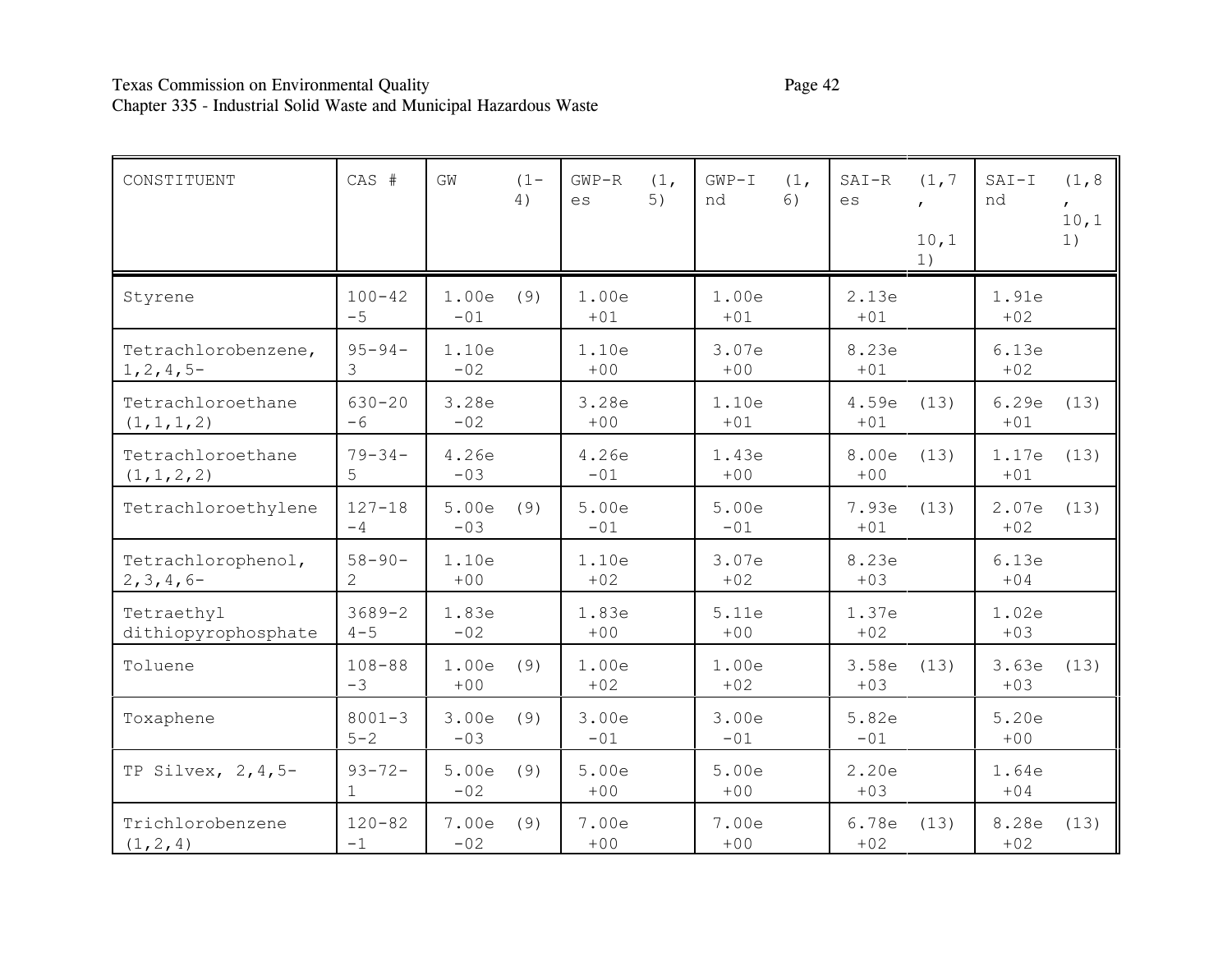# Texas Commission on Environmental Quality Page 43 Chapter 335 - Industrial Solid Waste and Municipal Hazardous Waste

| CONSTITUENT                                 | CAS #                         | GW             | $(1 -$<br>4) | $GWP-R$<br>$\mathop{\rm es}\nolimits$ | (1,<br>5) | $GWP-I$<br>nd  | (1,<br>6) | $SAT-R$<br>es  | (1, 7)<br>10,1<br>1) | $SAT-I$<br>nd  | (1, 8)<br>10, 1<br>1) |
|---------------------------------------------|-------------------------------|----------------|--------------|---------------------------------------|-----------|----------------|-----------|----------------|----------------------|----------------|-----------------------|
| Trichloroethane<br>(1, 1, 1)                | $71 - 55 -$<br>6              | 2.00e<br>$-01$ | (9)          | 2.00e<br>$+01$                        |           | 2.00e<br>$+01$ |           | 9.63e<br>$+03$ | (13)                 | 1.40e<br>$+04$ | (13)                  |
| Trichloroethane<br>(1, 1, 2)                | $79 - 00 -$<br>5              | 5.00e<br>$-03$ | (9)          | 5.00e<br>$-01$                        |           | 5.00e<br>$-01$ |           | 1.27e<br>$+01$ | (13)                 | 1.62e<br>$+01$ | (13)                  |
| Trichloroethylene                           | $79 - 01 -$<br>6              | 5.00e<br>$-03$ | (9)          | 5.00e<br>$-01$                        |           | 5.00e<br>$-01$ |           | 2.40e<br>$+00$ | (13)                 | 2.85e<br>$+00$ | (13)                  |
| Trichlorofluorometh<br>ane                  | $75 - 69 -$<br>4              | 1.10e<br>$+01$ |              | 1.10e<br>$+03$                        |           | 3.07e<br>$+03$ |           | 8.73e<br>$+00$ | (13)                 | 8.36e<br>$+00$ | (13)                  |
| Trichlorophenol<br>(2, 4, 5)                | $95 - 95 -$<br>4              | 3.65e<br>$+00$ |              | 3.65e<br>$+02$                        |           | 1.02e<br>$+03$ |           | 8.08e<br>$+03$ | (13)                 | 1.04e<br>$+04$ | (13)                  |
| Trichlorophenol,<br>$2, 4, 6-$              | $88 - 06 -$<br>$\overline{2}$ | 7.74e<br>$-03$ |              | 7.74e<br>$-01$                        |           | 2.60e<br>$+00$ |           | 5.82e<br>$+01$ |                      | 5.20e<br>$+02$ |                       |
| Trichlorophenoxyace<br>tic acid, $2, 4, 5-$ | $93 - 76 -$<br>5              | 3.65e<br>$-01$ |              | 3.65e<br>$+01$                        |           | 1.02e<br>$+02$ |           | 2.74e<br>$+03$ |                      | 2.04e<br>$+04$ |                       |
| Trichloropropane,<br>$1, 1, 2-$             | $598 - 77$<br>$-6$            | 1.83e<br>$-01$ |              | 1.83e<br>$+01$                        |           | 5.11e<br>$+01$ |           | 1.37e<br>$+03$ |                      | 1.02e<br>$+04$ |                       |
| Trichloropropane,<br>$1, 2, 3-$             | $96 - 18 -$<br>4              | 2.19e<br>$-01$ |              | 2.19e<br>$+01$                        |           | 6.13e<br>$+01$ |           | 1.65e<br>$+03$ |                      | 1.23e<br>$+04$ |                       |
| Trinitrobenzene,<br>$1, 3, 5-$              | $99 - 35 -$<br>4              | 1.83e<br>$-03$ |              | 1.83e<br>$-01$                        |           | 5.11e<br>$-01$ |           | 1.37e<br>$+01$ |                      | 1.02e<br>$+02$ |                       |
| Vinyl acetate                               | $108 - 05$<br>$-4$            | 3.65e<br>$+01$ |              | 3.65e<br>$+03$                        |           | 1.02e<br>$+04$ |           | 2.74e<br>$+05$ |                      | 2.04e<br>$+06$ |                       |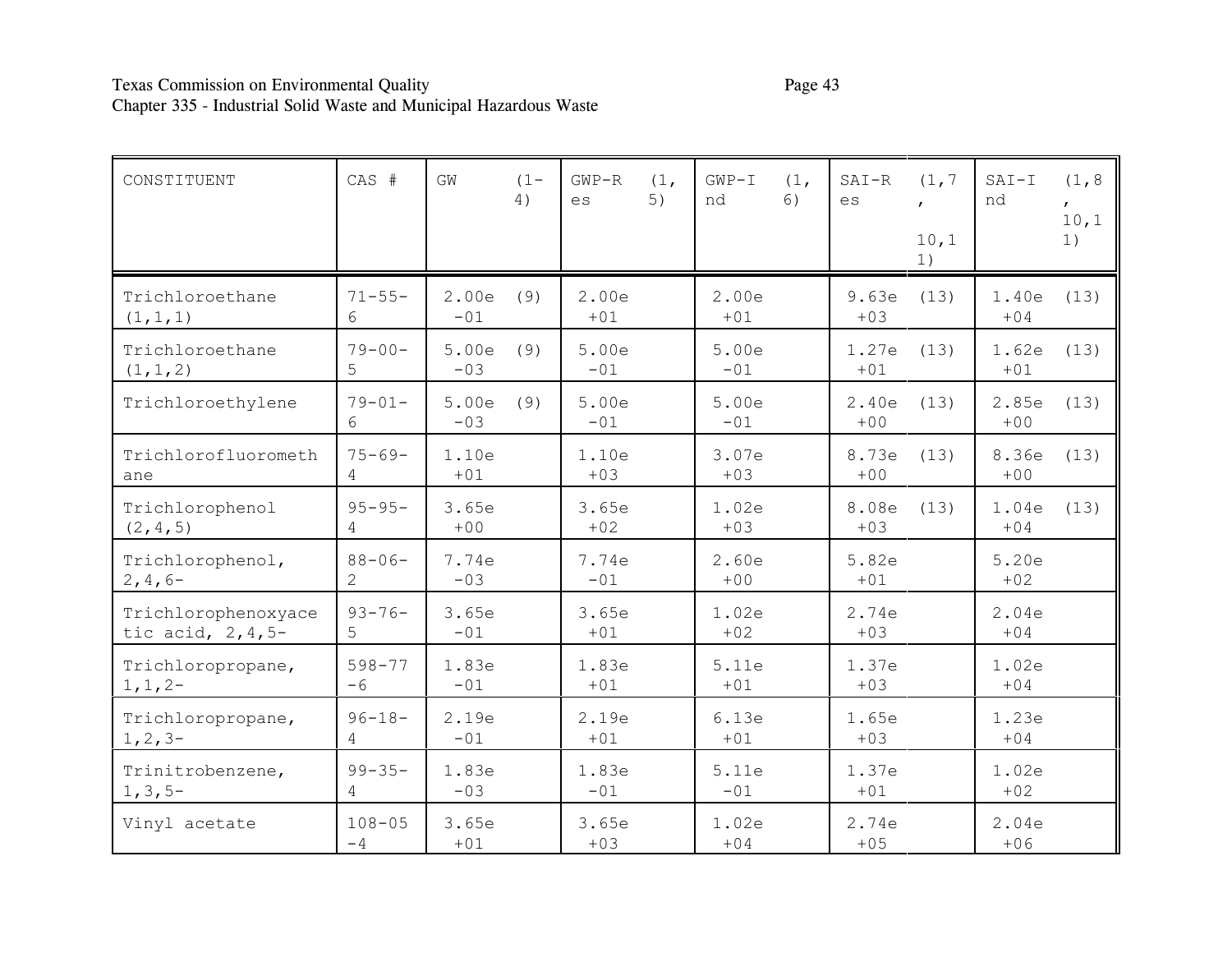# Texas Commission on Environmental Quality Page 44 Chapter 335 - Industrial Solid Waste and Municipal Hazardous Waste

| CONSTITUENT    | CAS #                 | GW             | $(1 -$<br>4) | $GWP-R$<br>es  | (1,<br>5) | $GWP-I$<br>nd  | (1,<br>6) | SAI-R<br>es    | (1, 7)<br>10,1<br>1) | $SAT-I$<br>nd  | (1, 8)<br>10,1<br>1) |
|----------------|-----------------------|----------------|--------------|----------------|-----------|----------------|-----------|----------------|----------------------|----------------|----------------------|
| Vinyl Chloride | $75 - 01 -$<br>4      | 2.00e<br>$-03$ | (9)          | 2.00e<br>$-01$ |           | 2.00e<br>$-01$ |           | 1.99e<br>$-02$ | (13)                 | 2.41e<br>$-02$ | (13)                 |
| Xylene         | $1330 - 2$<br>$0 - 7$ | 1.00e<br>$+01$ | (9)          | 1.00e<br>$+03$ |           | 1.00e<br>$+03$ |           | 5.47e<br>$+03$ | (13)                 | 5.80e<br>$+03$ | (13)                 |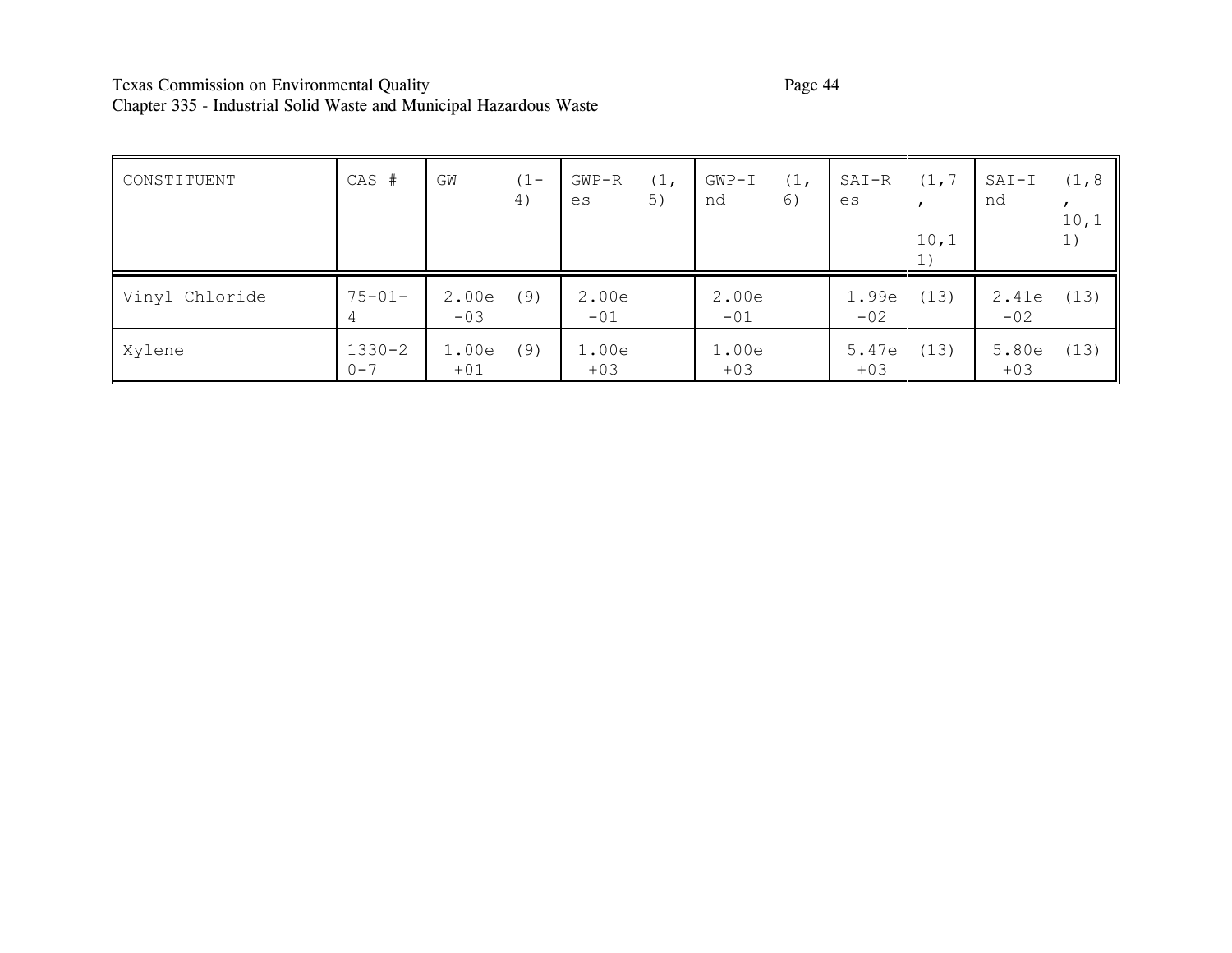Texas Commission on Environmental Quality Page 45 Chapter 335 - Industrial Solid Waste and Municipal Hazardous Waste

(1) Concentrations for constituents are expressed in scientific notation. Examples  $2.20E-00 = 2.2$ ;  $2.20E+02 = 220$ ; and  $2.20E-01 = 0.22$ .

(2) The development of final cleanup levels may involve other factors as described in this subchapter, such as cumulative health effects, that are not considered in this chapter.

(3) Ground-water concentrations are based on Maximum Contaminant Levels (MCLs) or the formula and parameters for residential use of ground water which are contained in 31 TAC ß335.567 (relating to Appendix I). For non-residential exposure conditions, the ground water concentrations are calculated using the procedures of  $\S 335.559(d)(2)$  or (3).

(4) For some constituents, the Practical Quantitation Limit (PQL) may be the appropriate Ground Water MSC as described in 31 TAC 335.555(d)(1) of this rule. See 40 Code of Federal Regulations Part 264 (Appendix IX) for a list of ground-water PQLs.

(5) Residential soil ground-water protection concentrations are based on a multiplication factor of 100 times the ground-water MSC.

(6) Industrial soil ground-water protection concentrations are based on a multiplication factor of 100 times the MCL or, when an MCL is not available, a factor of 100 times the ground-water concentration calculated using the formula and parameters which are contained in 31 TAC  $$335.559(d)(2)$  or (3) of this title.

(7) Residential soil concentrations (maximum) are calculated using the formula and parameters for residential land use which are contained in ß335.567 of this title (relating to Appendix I). The person must also demonstrate that ground water is protected and that no nuisance conditions exist (31 TAC  $\S 335.559(a)$ -(h) of this title).

(8) Industrial soil concentrations (maximum) are calculated using the formula and parameters for industrial land use which are contained in 31 TAC ß335.567 of this title (relating to Appendix I). The person must also demonstrate that ground water is protected and that no nuisance conditions exist  $(31 \text{ TAC }$   $§335.559(a)$ - $(h)$  of this title).

(9) The final, proposed or listed Maximum Contaminant Level (MCL), from Section 141 of the Federal Safe Drinking Water Act. For lead, the Action Level for lead in drinking water is used as the MSC.

(10) All concentrations were calculated using data from the Integrated Risk Information System (IRIS) Chemical Files, or data from the Health Effects Assessment Summary Tables (HEAST), developed by the United States Environmental Protection Agency, Office of Research and Development and Office of Health and Environmental Assessment, Washington, D.C. 20460. The toxicity information, and the MSCs, will be updated as new information becomes available.

(11) In some cases, an oral Reference Dose (RFD) or an oral Slope Factor (SF) was substituted for the inhalation RFD or inhalation SF in calculating MSC. This MSC will be updated when this information becomes available.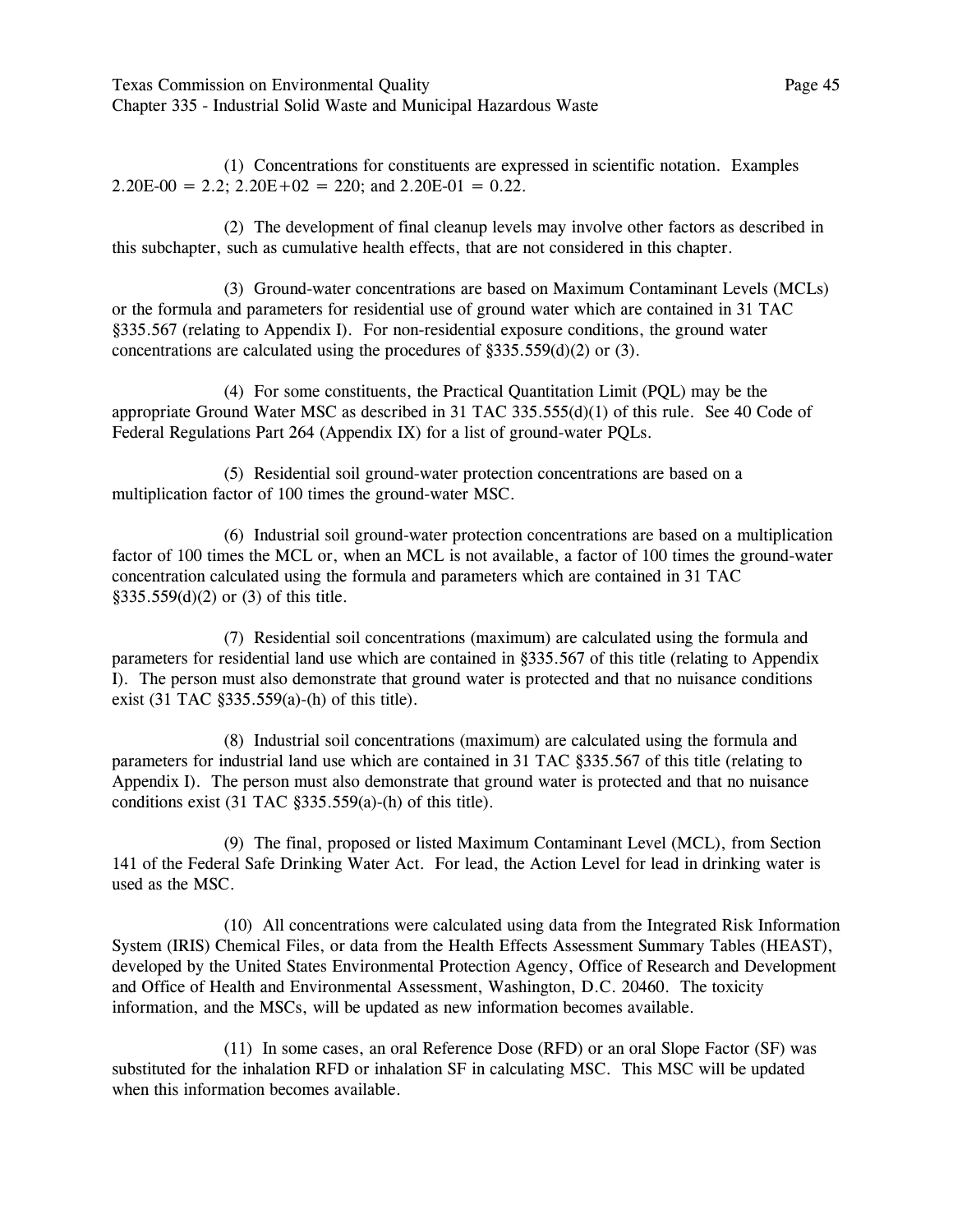Texas Commission on Environmental Quality **Page 46** Chapter 335 - Industrial Solid Waste and Municipal Hazardous Waste

(12) The MSCs calculated for this compound are based on noncarcinogenic effects. The following formula was used for calculating the soil MSCs:  $MSC = [(oral RFD)(Body]$ Weight)(ED)(365 days/yr)]/[(EF)(ED)(IR)(CF)]. For residential soils, the following exposure factors were used: BW = 15 Kg; ED = 5 years; EF = 350 days/year; IR = 200 mg/day. For industrial soils, the following exposure factors were used: BW = 70 Kg; ED = 25 years; EF = 250 days/year; IR = 100 mg/day. In both cases, the CF is 0.000001 kg/mg. When oral slope factors become available, these MSCs will be revised.

(13) As described in 31 TAC  $\S 335.559(e)$  of this title, the sum of concentrations of the volatile organic compounds in vapor phase in soil shall not exceed 1,000 ppm by weight or volume.

(14) The MSC for lead in soil is based on values calculated by the United States EPA using the Lead Uptake/Biokinetic Model, Version 0.4, which has been developed by the United States EPA Office of Health & Environmental Assessment.

(15) Soil MSCs for polychlorinated biphenyls are based upon the 4/2/87 TSCA regulations, 40 Code of Federal Regulation 761.125 (see 52 FR 10688).

(16) NHHB = Not Human Health Based. The SAI-Ind MSC for this compound exceeds  $10e+6$  ppm, which means it is not toxic to humans when exposed to soils under these assumptions. Persons must consider other criteria of 31 TAC ß335.559 of this title (relating to Medium Specific Requirements and Admustments for Risk Reduction Standards Number 2.) to develop numeric cleanup values.

Effective June 28, 1993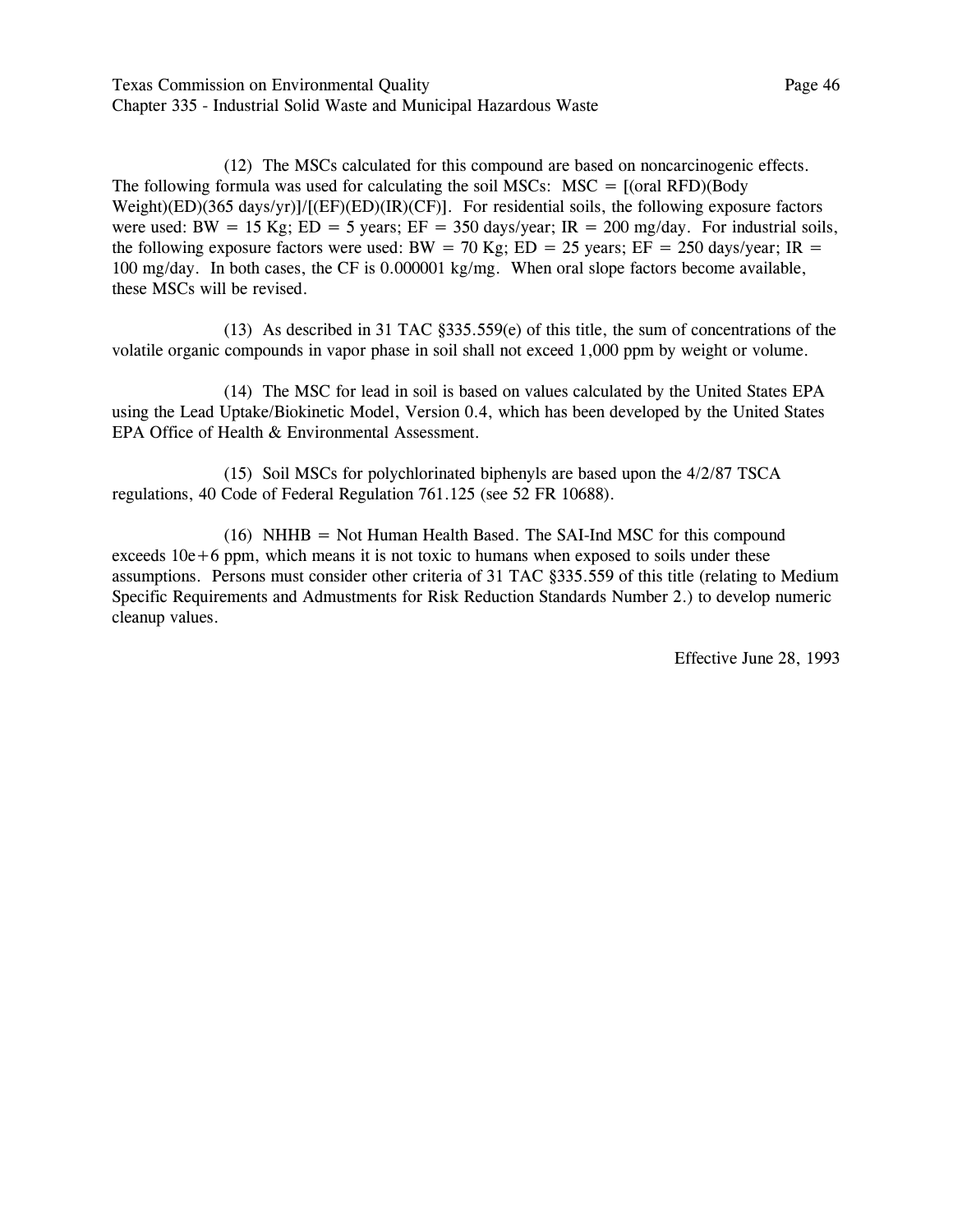Texas Commission on Environmental Quality **Page 47** Page 47 Chapter 335 - Industrial Solid Waste and Municipal Hazardous Waste

## **ß335.569. Appendix III.**

For the purposes of this subchapter, the following is the model deed certification language.

### MODEL DEED CERTIFICATION LANGUAGE

STATE OF TEXAS ( ) COUNTY

### INDUSTRIAL SOLID WASTE CERTIFICATION OF REMEDIATION

#### KNOW ALL MEN BY THESE PRESENTS THAT:

Pursuant to the Rules of the Texas Natural Resource Conservation Commission pertaining to Industrial Solid Waste Management, this document is hereby filed in the Deed Records of County, Texas in compliance with the recordation requirements of said rules:

I

(Company Name) has performed a remediation of the land described herein. A copy of the Notice of Registration (No.), including a description of the facility, is attached hereto and is made part of this filing. A list of the known waste constituents, including known concentrations (i.e., soil and ground water, if applicable), which have been left in place is attached hereto and is made part of this filing. Further information concerning this matter may be found by an examination of company records or in the Notice of Registration (No.) files, which are available for inspection upon request at the central office of the Texas Natural Resource Conservation Commission in Austin, Texas.

The Texas Natural Resource Conservation Commission derives its authority to review the remediation of this tract of land from Texas Health and Safety Code, ß361.002, which enables the Texas Natural Resource Conservation Commission to promulgate closure and remediation standards to safeguard the health, welfare and physical property of the people of the State and to protect the environment by controlling the management of solid waste. In addition, pursuant to the Texas Water Code, ß5.012 and ß5.013, Texas Water Code, Annotated, Chapter 5, the Texas Natural Resource Conservation Commission is given primary responsibility for implementing the laws of the State of Texas relating to water and shall adopt any rules necessary to carry out its powers and duties under the Texas Water Code. In accordance with this authority, the Texas Natural Resource Conservation Commission requires certain persons to provide certification and/or recordation in the real property records to notify the public of the conditions of the land and/or the occurrance of remediation. This deed certification is not a representation or warranty by the Texas Natural Resource Conservation Commission of the suitability of this land for any purpose, nor does it constitute any guarantee by the Texas Natural Resource Conservation Commission that the remediation standards specified in this certification have been met by (Company name).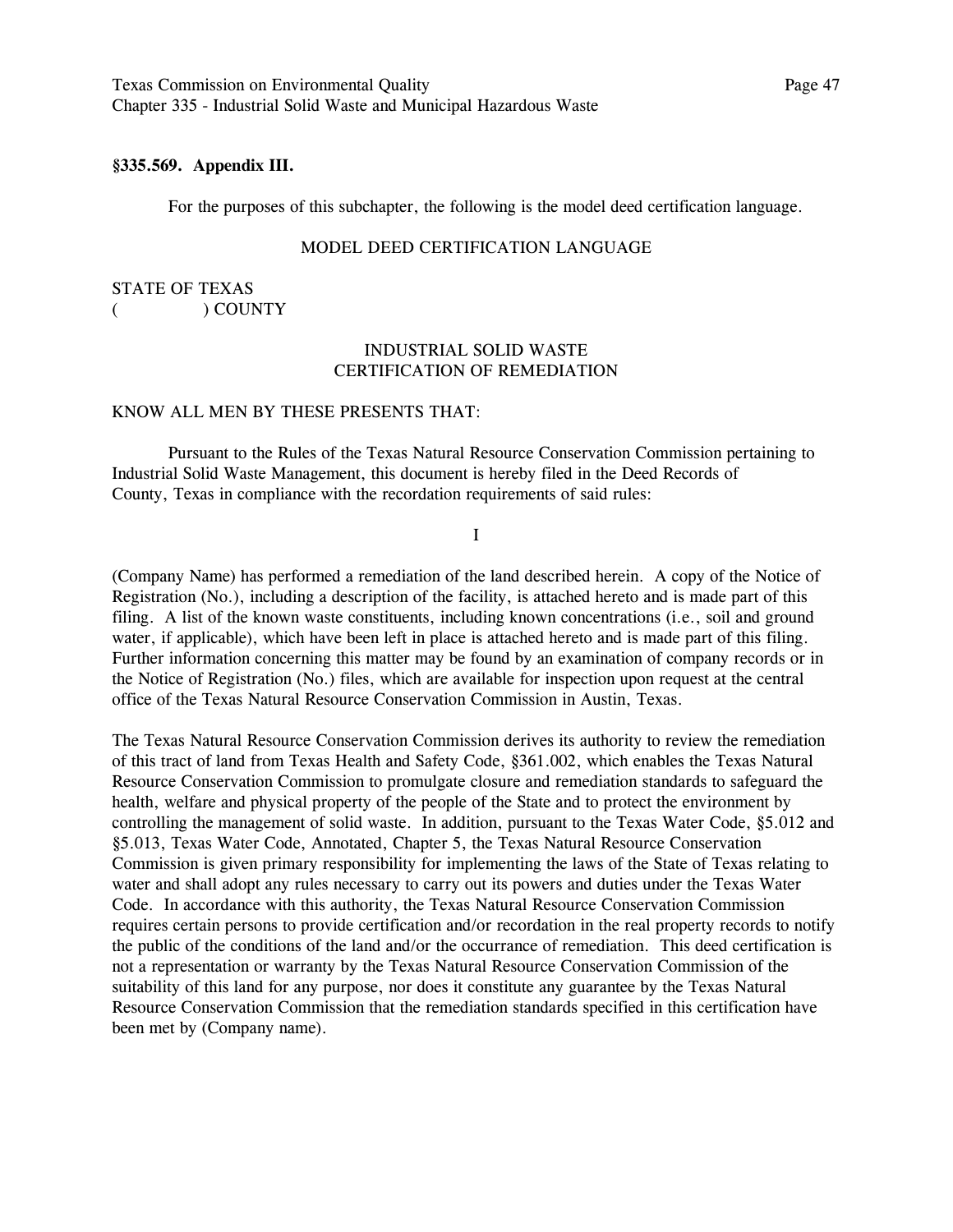Texas Commission on Environmental Quality Page 48 Chapter 335 - Industrial Solid Waste and Municipal Hazardous Waste

II

Being a acre tract, more or less, out of the (Company Name)'s acre tract in the (Name) League (No.), Abstract (No.), recorded in Volume (No.), Page (No.) of the Deed of Records County, Texas, said acre tract being more particularly described as follows:

#### (Insert metes and bounds description here)

For Standard 2 cleanups: (Contaminants/contaminants and waste) deposited hereon have been remediated (to meet residential soil criteria/ to meet non-residential (i.e., industrial/commercial) soil criteria)), in accordance with a plan designed to meet the Texas Natural Resource Conservation Commission's requirements in 30 Texas Administrative Code, §335.555), which mandates that the remedy be designed to eliminate substantial present and future risk such that no post-closure care or engineering or institutional control measures are required to protect human health and the environment. Future land use is considered suitable for (residential, non-residential (i.e., industrial/commercial)) purposes in accordance with risk reduction standards applicable at the time of this filing. Future land use is intended to be (residential, non-residential).

For Standard 3 cleanups: (Contaminants/contaminants and waste) deposited hereon have been remediated (to meet residential soil criteria/to meet non-residential (i.e., industrial/commercial) soil criteria) in accordance with a plan designed to meet the requirements of 30 Texas Administrative Code, ß335.561 (Risk Reduction Standard Number 3), which mandates that the remedy be designed to eliminate or reduce to the maximum extent practicable, substantial present or future risk. The remediation plan (does/ does not) require continued post-closure care or engineering or institutional control measures. Future use of the property is considered appropriate for (describe) in accordance with risk reduction standards applicable at the time of this filing. Institutional or legal controls placed on the property to ensure appropriate future use include (describe).

For both Standard 2 and 3 cleanups where the remedy is based upon non-residential soil criteria: The current or future owner must undertake actions as necessary to protect human health or the environment in accordance with the rules of the Texas Natural Resource Conservation Commission.

III

The owner of the site is (Company Name), a Texas corporation, and its address is (P.O. Box or Street), (City), Texas (Zip Code), where more specific information may be obtained from the (plant manager, owner).

EXECUTED this the day of  $, 20$ .

(Company Name) a Texas corporation

(Name) Plant Manager